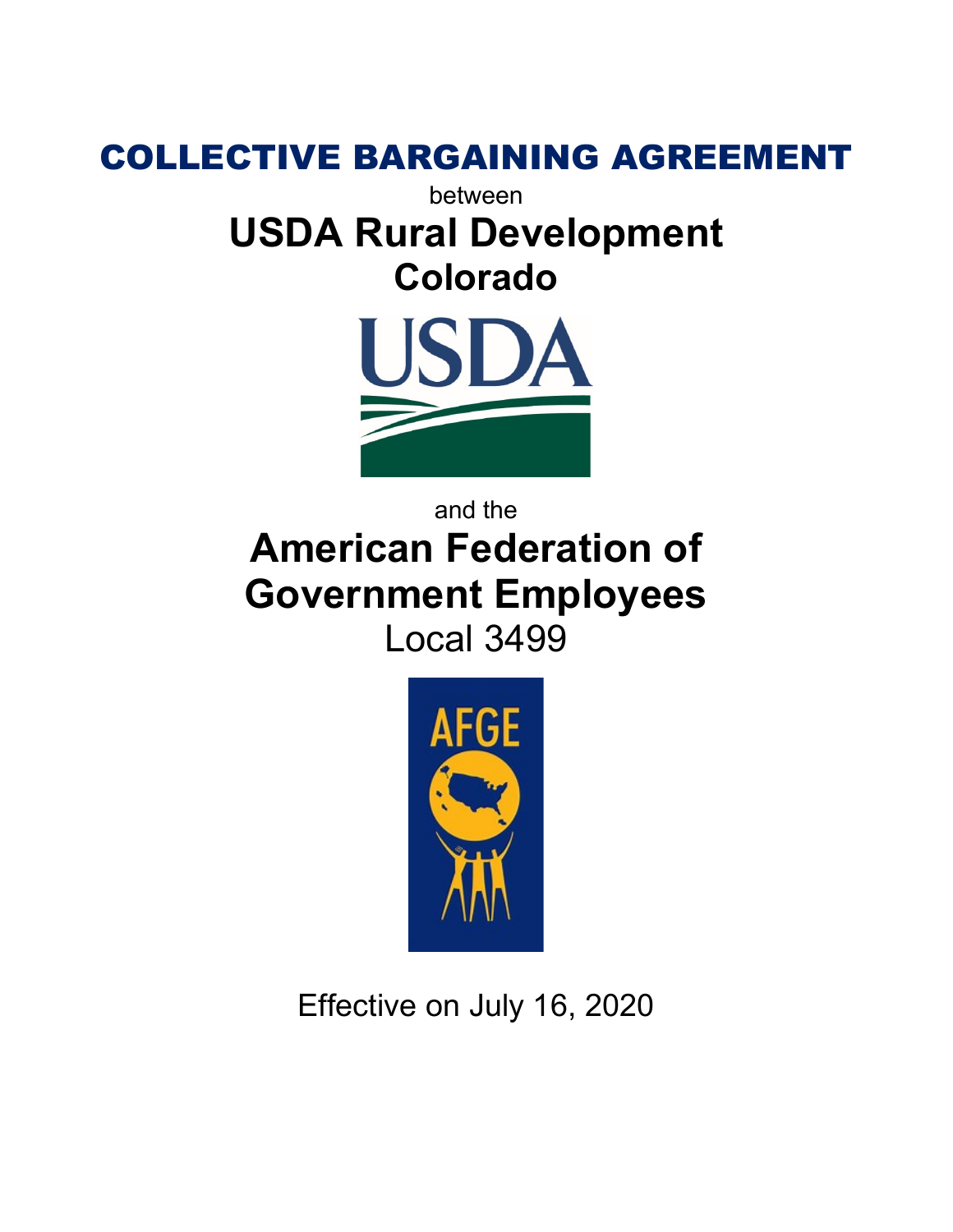# **Table of Contents**

|                          |                                                                                     |                                                                                                                                                                                                                                                                                                                                                                                                                                                                 | <u>PAGE</u> |
|--------------------------|-------------------------------------------------------------------------------------|-----------------------------------------------------------------------------------------------------------------------------------------------------------------------------------------------------------------------------------------------------------------------------------------------------------------------------------------------------------------------------------------------------------------------------------------------------------------|-------------|
| <b>Preamble</b>          |                                                                                     |                                                                                                                                                                                                                                                                                                                                                                                                                                                                 | 6           |
| <b>Definitions</b>       |                                                                                     |                                                                                                                                                                                                                                                                                                                                                                                                                                                                 | 7           |
| <b>LEGAL AUTHORITIES</b> |                                                                                     |                                                                                                                                                                                                                                                                                                                                                                                                                                                                 |             |
| <b>Article 1</b>         | 1.1<br>1.3                                                                          | Parties to the Agreement, Recognition, Definition of<br><b>Bargaining Unit and Coverage of the Agreement</b><br>Parties to the Agreement<br>1.2 Unit of Recognition<br><b>Bargaining Unit</b><br>1.4 Coverage of the Agreement                                                                                                                                                                                                                                  | 11          |
| <b>Article 2</b>         | 2.1<br>2.2                                                                          | <b>Governing Laws and Regulations</b><br>Relationship to Laws, Government-wide Rules and<br><b>Regulations</b><br><b>Previous Agreements and Past Practices</b>                                                                                                                                                                                                                                                                                                 | 12          |
|                          |                                                                                     | ORGANIZATIONAL RIGHTS AND RESPONSIBILITIES                                                                                                                                                                                                                                                                                                                                                                                                                      |             |
| <b>Article 3</b>         | 3.1<br>3.2<br>3.3<br>3.4<br>3.5<br>3.6<br>3.7<br>3.8<br>3.9<br>3.10<br>3.11<br>3.12 | <b>Union and Management Rights</b><br>General<br>Restraint<br>Representation<br>Union Rights and Responsibilities<br><b>Formal Discussions</b><br><b>Working Relations</b><br>Notification of Changes in Working Conditions<br>Notification to Employees of Exclusive Representation<br><b>Communications with Bargaining Unit Employees</b><br>Management Rights - General<br><b>Other Agreements</b><br>Management Rights with Respect to Non-Bargaining Unit | 13          |
| <b>Article 4</b>         | 4.1<br>4.2<br>4.3                                                                   | <b>Employee Rights</b><br><b>Organizational Rights</b><br><b>Personal Rights</b><br><b>Right to Union Representation</b>                                                                                                                                                                                                                                                                                                                                        | 17          |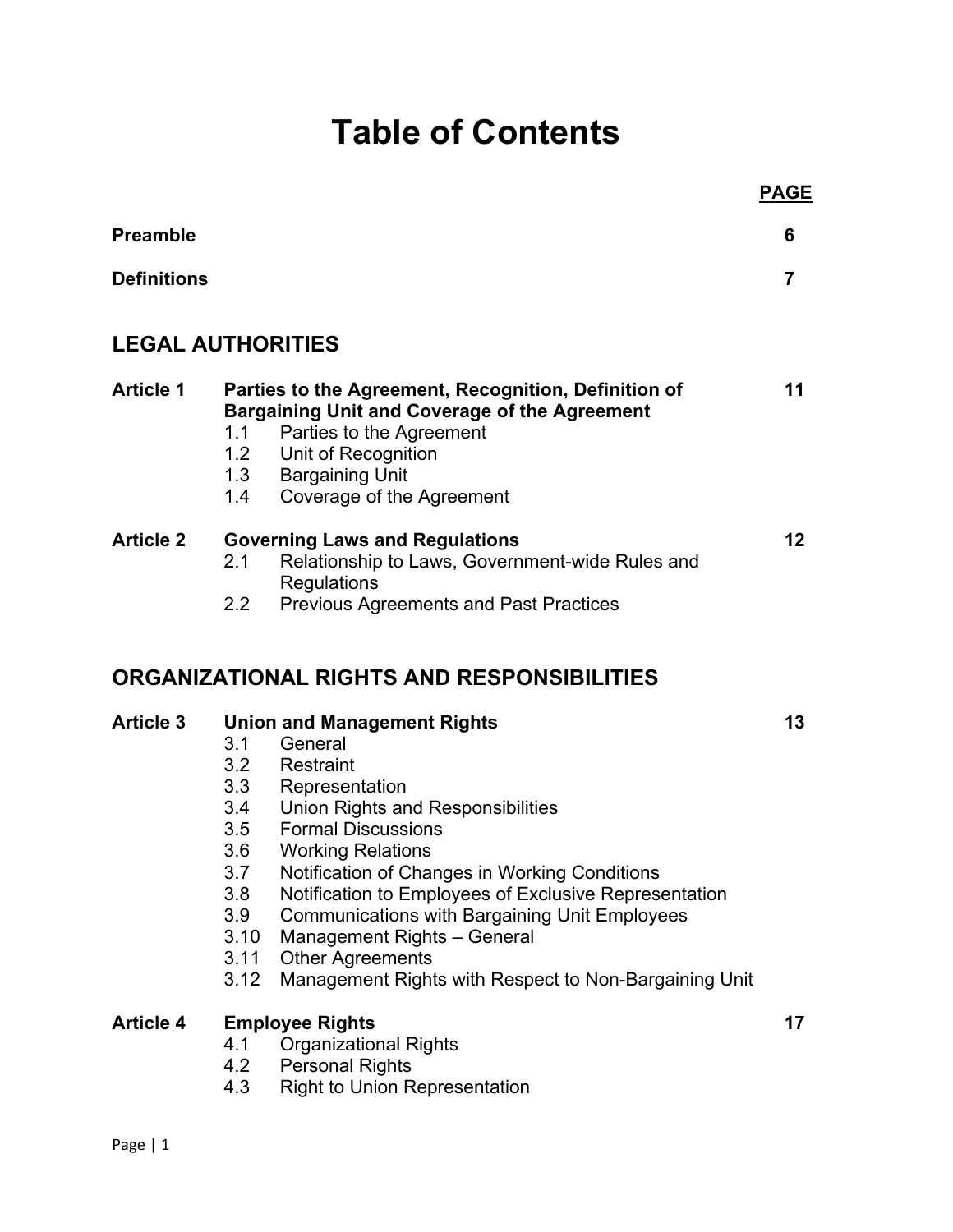# **LABOR RELATIONS**

| <b>Article 5</b>  | <b>Negotiations During the Term of the Agreement</b><br>Matters not Covered by This Agreement<br>5.1<br>5.2<br><b>Impact and Implementation Bargaining Procedures</b><br>5.3<br><b>Impasse Procedures</b>                                                                           | 19 |
|-------------------|-------------------------------------------------------------------------------------------------------------------------------------------------------------------------------------------------------------------------------------------------------------------------------------|----|
| <b>Article 6</b>  | <b>Effective Date, Duration and Distribution of Agreement</b><br>6.1<br>General<br>6.2<br><b>Effective Date</b><br>6.3<br>Duration of Agreement<br>6.4<br><b>Printing and Distribution</b>                                                                                          | 21 |
| <b>Article 7</b>  | <b>Grievance Procedure</b><br><b>Common Goals</b><br>7.1<br>7.2<br>Scope<br>7.3<br><b>Exclusivity</b><br>7.4<br><b>Exclusions</b><br>7.5<br>Grievability<br>7.6<br>Representation<br>7.7<br><b>Time Limits</b><br>7.8<br>Procedures<br>7.9<br><b>Alternative Dispute Resolution</b> | 22 |
| <b>Article 8</b>  | <b>Arbitration</b><br>8.1<br><b>Right to Arbitration and Scope</b><br>8.2<br>Selecting an Arbitrator<br>8.3<br><b>Fees and Expenses</b><br>8.4<br>Hearing                                                                                                                           | 28 |
| <b>Article 9</b>  | <b>Union Representation and Official Time</b><br>9.1<br>General<br>9.2<br><b>Requesting Official Time</b><br>9.3<br><b>Internal Union Business</b>                                                                                                                                  | 30 |
| <b>Article 10</b> | <b>Union Space and Government Equipment</b><br>10.1 Office Space and Furnishings<br>10.2 Contents of Literature<br>10.3<br><b>Bulletin Board space</b>                                                                                                                              | 32 |

**PAGE**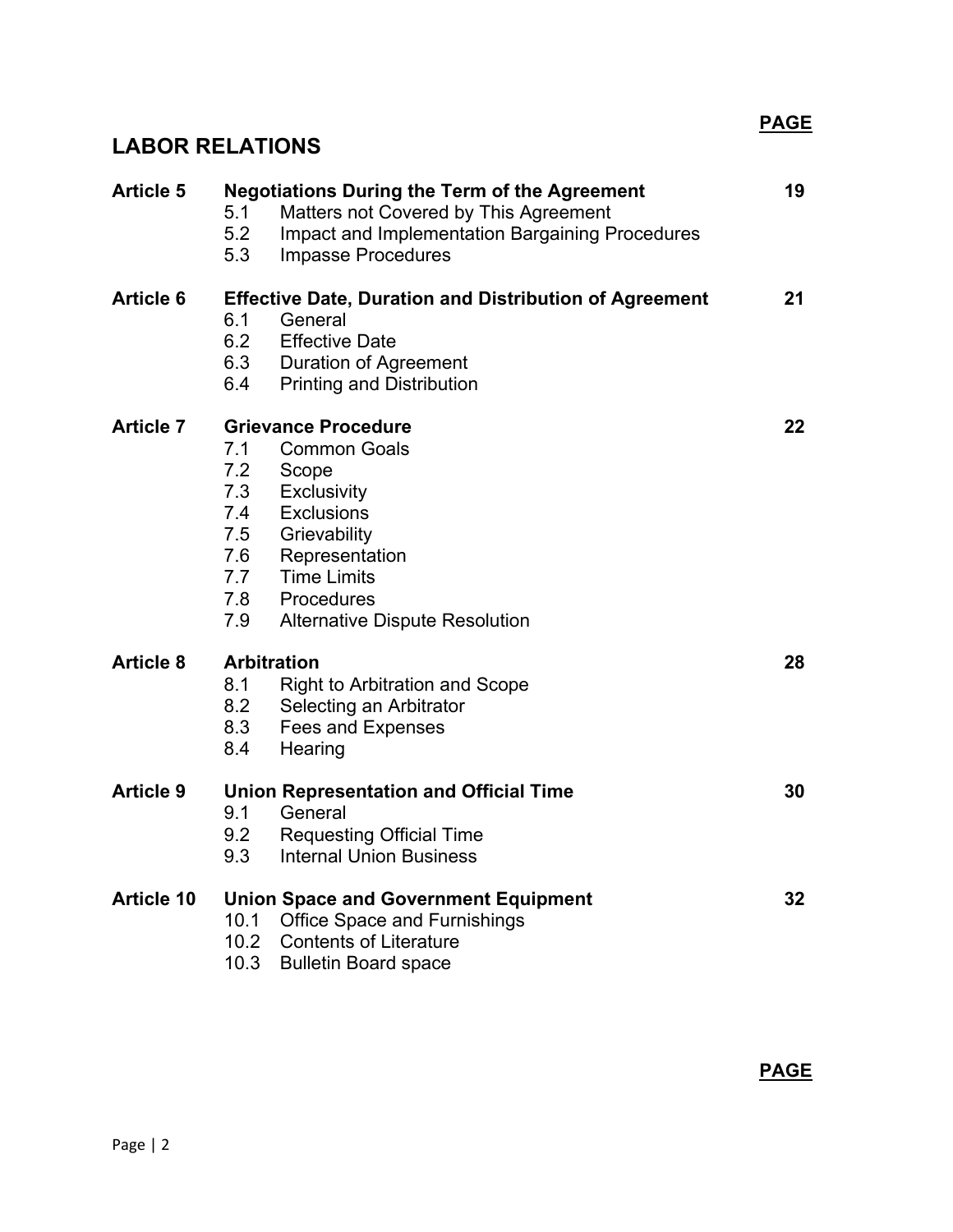|                   | <b>Article 11 Dues Withholding/Revocation</b><br>11.1 Dues Withholding<br>11.2 Dues Revocation<br>11.3 Process                                                                                            | 33 |
|-------------------|-----------------------------------------------------------------------------------------------------------------------------------------------------------------------------------------------------------|----|
| <b>Article 12</b> | <b>Travel</b><br>12.1 Government Travel                                                                                                                                                                   | 34 |
| <b>Article 13</b> | <b>Merit Promotion</b><br>13.1 General                                                                                                                                                                    | 35 |
| <b>Article 14</b> | <b>Hours of Work and Work Schedules</b><br>14.1 General<br>14.2 Hours of Work and Core Hours<br>14.3 Maxiflex Schedule<br>14.4 Change in Schedule<br>14.5 Travel and Training<br>14.6 Resolving Conflicts | 36 |
| <b>Article 15</b> | <b>Lunch and Break Periods</b><br>15.1 General<br>15.2 Lunch<br>15.3 Breaks                                                                                                                               | 38 |
| <b>Article 16</b> | Leave<br>16.1<br>General<br>16.2 Scheduling Leave Around Holidays                                                                                                                                         | 40 |
| <b>Article 17</b> | <b>Telework</b><br>17.1 General<br>17.2 Office Coverage<br>17.3 Protecting Information and Equipment                                                                                                      | 41 |
| <b>Article 18</b> | <b>Inclement Weather</b><br>18.1<br>General<br>18.2 Unscheduled Leave<br>18.3 Telework<br>18.4 Leave Situations                                                                                           | 42 |
| <b>Article 19</b> | <b>Performance Management</b><br>19.1<br>General<br>19.2 Performance Appraisals                                                                                                                           | 45 |

**PAGE**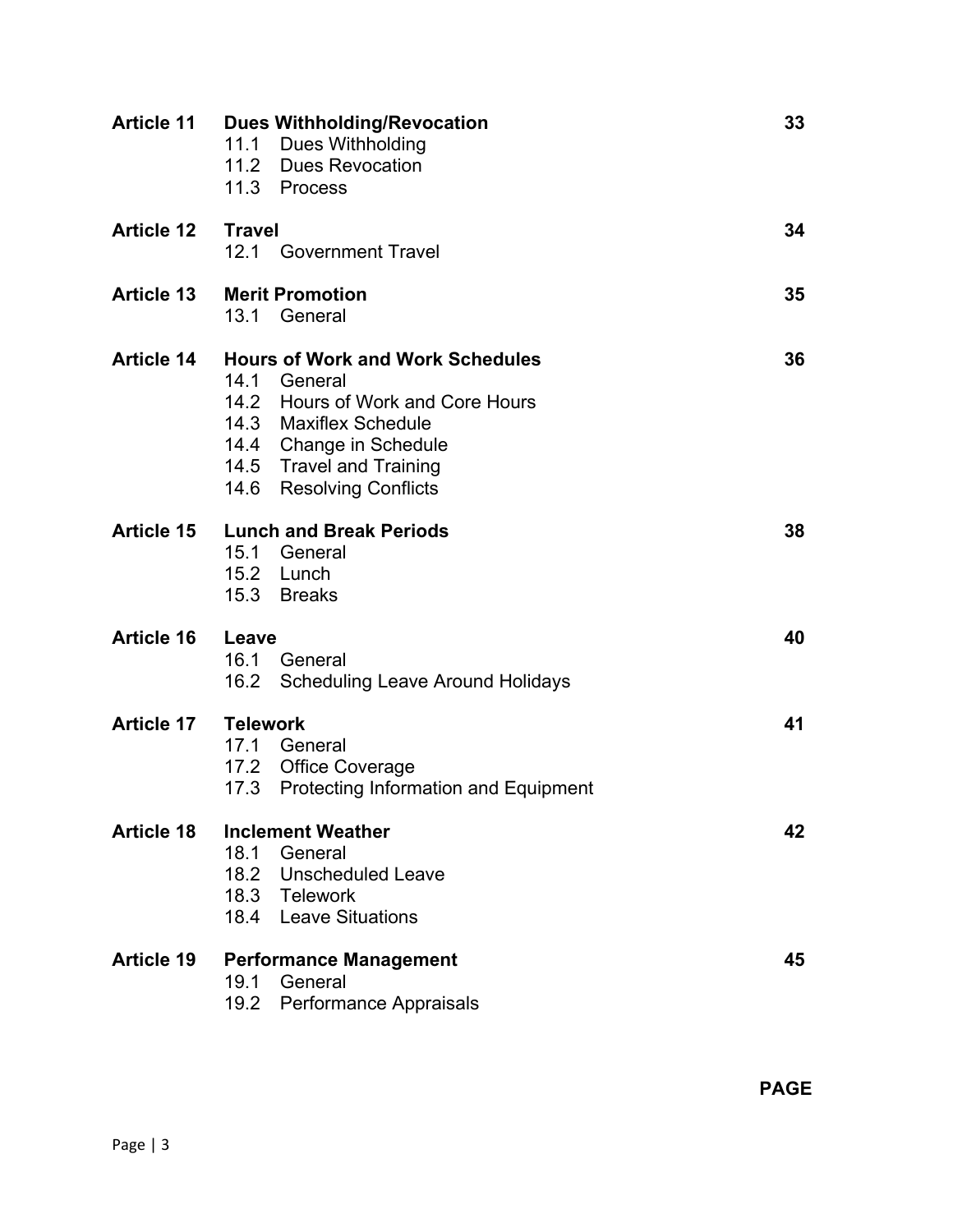| <b>Article 20</b> | <b>Position Description and Classification</b><br>20.1<br>General<br>20.2 Inaccuracies<br>20.3 Disputes                                                                            | 46 |
|-------------------|------------------------------------------------------------------------------------------------------------------------------------------------------------------------------------|----|
| <b>Article 21</b> | <b>Employee Awards and Recognition</b><br>21.1 General                                                                                                                             | 47 |
| <b>Article 22</b> | <b>Premium Pay and Credit Hours</b><br>22.1 General<br>22.2 Overtime<br>22.3 Compensatory Time in Lieu of Overtime<br>22.4 Compensatory Time for Travel<br>22.5 Credit Hours       | 48 |
| <b>Article 23</b> | <b>Alternative Dispute Resolution</b><br>23.1 General<br>23.2 Policy<br>23.3 Procedures<br>23.4 Payment                                                                            | 51 |
| <b>Article 24</b> | <b>Reduction-In-Force and Transfer of Function</b><br>24.1 General<br>24.2 Notification<br>24.3 Outpatient Services                                                                | 53 |
| <b>Article 25</b> | <b>Furloughs</b><br>25.1 General<br>25.2 Save Money Furloughs<br>25.3 Emergency/Shutdown Furloughs                                                                                 | 54 |
| <b>Article 26</b> | <b>Disciplinary and Adverse Actions</b><br>26.1 General<br>26.2 Cause<br>26.3<br>Representation<br>Advice of Right to Representation<br>26.4<br><b>Evidence Disclosure</b><br>26.5 | 57 |
| <b>Article 27</b> | <b>Reassignments</b><br>27.1 General                                                                                                                                               | 58 |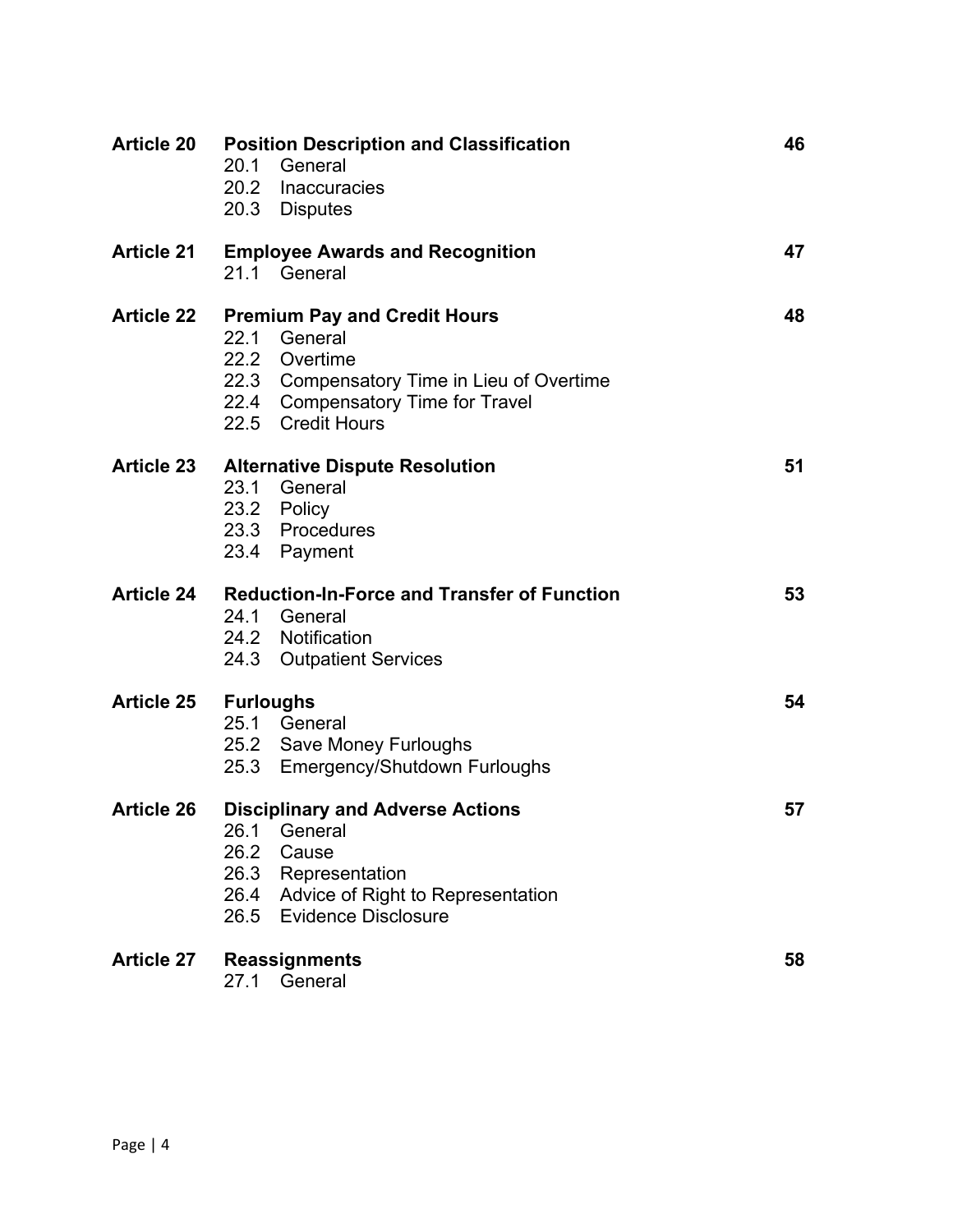| <b>Article 28</b> | <b>Contracting Out Bargaining Unit Work</b><br>28.1<br>Notification to the Union<br>28.2 Management Decisions<br>28.3 Statement of Work<br>28.4<br>Impact and Implementation<br>28.5 Access to Regulations<br>28.6 Adverse Effects on Bargaining Unit Employees<br>28.7 Placement Assistance | 59 |
|-------------------|----------------------------------------------------------------------------------------------------------------------------------------------------------------------------------------------------------------------------------------------------------------------------------------------|----|
| <b>Article 29</b> | <b>Equal Employment Opportunity</b><br>29.1<br>General<br>29.2 Complaints<br>29.3 Duty Status                                                                                                                                                                                                | 60 |
| <b>Article 30</b> | <b>Health and Safety</b><br>30.1<br>General<br>30.2 First Aid<br>30.3 Government Vehicles<br>30.4 Injury Reporting<br>30.5 Personal Safety<br>30.6 Wellness<br>30.7 Work and Leave Flexibilities                                                                                             | 61 |
| <b>Article 31</b> | <b>Smoking Policy</b><br>31.1 General<br>31.3<br><b>Smoking Breaks</b>                                                                                                                                                                                                                       | 63 |
| <b>Article 32</b> | <b>Employee Attire</b>                                                                                                                                                                                                                                                                       | 64 |

**PAGE**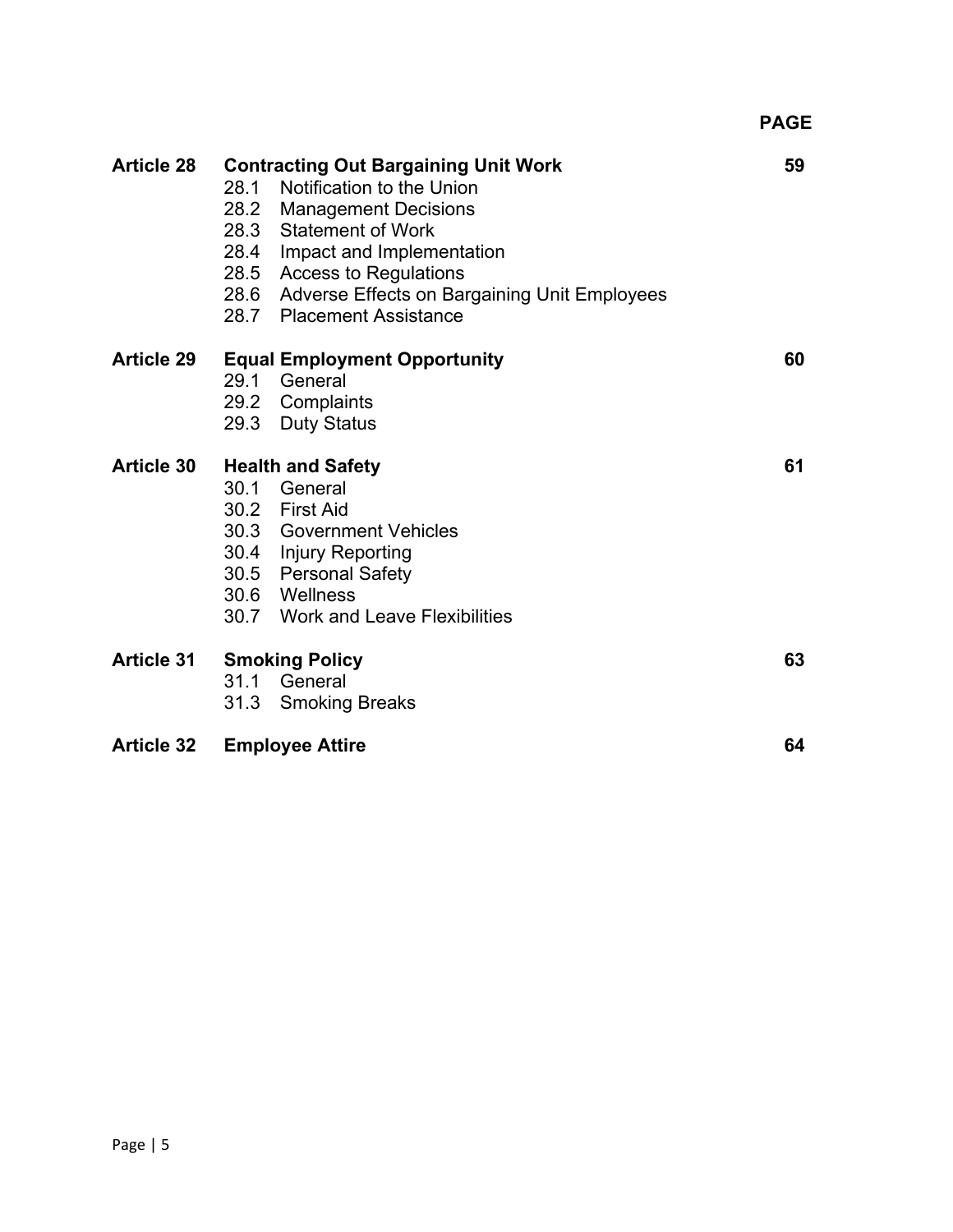#### **PREAMBLE**

The accomplishment of the mission of Rural Development Colorado (Agency) is paramount. In fulfilling its mission, the Agency is committed to continuing to treat all employees fairly and equitably. The Agency encourages the participation of the American Federation of Government Employees Local 3499 (Union), as exclusive representative of bargaining unit employees, in the formulation and implementation of personnel policies affecting members of the bargaining unit. The parties recognize that it is in the best interest of all parties, i.e., the Agency, the Union and the employees, to conduct themselves in a professional and businesslike manner, characterized by mutual courtesy, in their day-to-day working relationships in carrying out labor/management activities.

 of 1978 regarding federal labor-management relations. The following articles of this This agreement is made pursuant to the policy set forth by the Civil Service Reform Act basic agreement, together with any and all supplemental agreements which may be agreed to at later dates, constitute a total agreement by and between the Agency and the Union.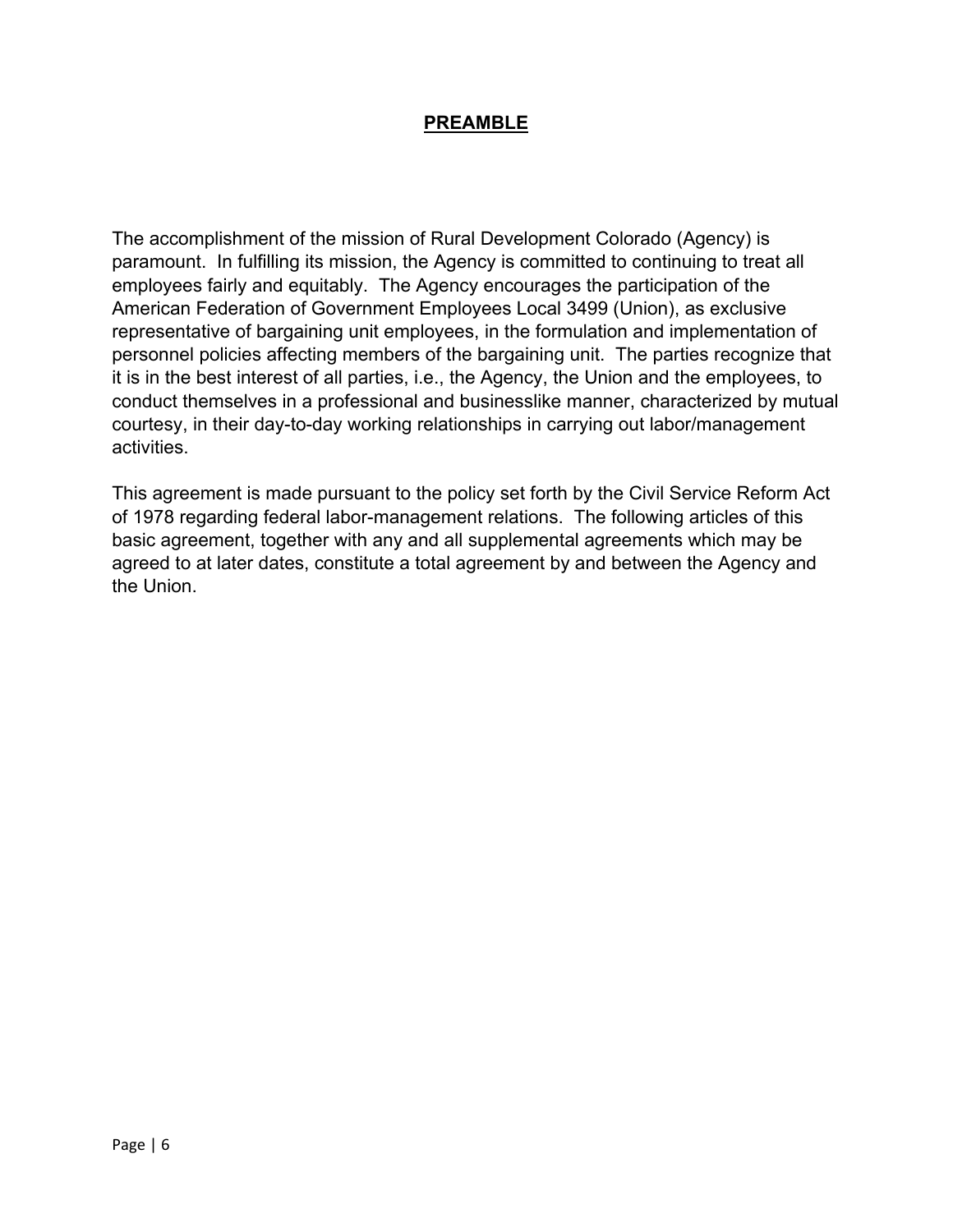# **DEFINITIONS**

- A. ADVERSE ACTION: A personnel action which affects an employee through: removal, suspension; reduction-in-grade or pay; or furlough without pay for 30 days or less. Such actions may be appealable to the Merit System Protection Board or through the negotiated grievance procedure (depending on scope) at the employee's choice, but not both (5 U.S.C. Chapter 71 § 7121 (d)). It does not include removal of a probationary employee; a suspension or removal for national security reasons; a reduction in grade or a removal for unacceptable performance; or an action by the Special Counsel of the Merit System Protection Board (MSPB).
- B. AGENCY: United States Department of Agriculture (USDA) Rural Development (RD) – Colorado, also known as "Management"
- C. AMENDMENTS: Modifications to the basic Agreement to delete or change portions, sections, or articles of the Agreement.
- D. AUTHORITY: The Federal Service Labor Relations Authority (FLRA) as established by the Civil Service Reform Act of 1978, Labor Management Statute 5 U.S.C. Chapter 71
- E. BUSINESS ATTIRE: Appropriate business attire for men may include but is not limited to: Formal suits, ties, business shirts, sport coat with dress pants and dress shoes. Appropriate business attire for women may include but is not limited to: Skirt suits or pant suits with formal business blouses or tops and dress shoes.
- but is not limited to: Slacks or khakis, trouser-like jeans, dress shirt or blouse, F. BUSINESS CASUAL ATTIRE: Appropriate business casual attire may include, open-collar or polo shirt, optional tie or sport coat, dress or skirt, blazer, knit shirt or sweater, and loafers or dress shoes/sandals.
- G. CASUAL ATTIRE: Appropriate casual attire may include, but is not limited to: Jeans (tattered, ripped or cut-offs must not be worn), leggings or other casual pants, casual shirts and casual shoes including tennis shoes and sandals are permitted provided they are in good condition and appropriate for the work setting.
- with respect to the conditions of employment affecting such employees. The H. COLLECTIVE BARGAINING: The performance of the mutual obligation of the Agency Representative and Exclusive Representative of the employees to meet at reasonable times and consult and bargain in good faith to reach an agreement representatives are obligated to execute, if requested by either party, a written document incorporating any collective bargaining agreement reached, but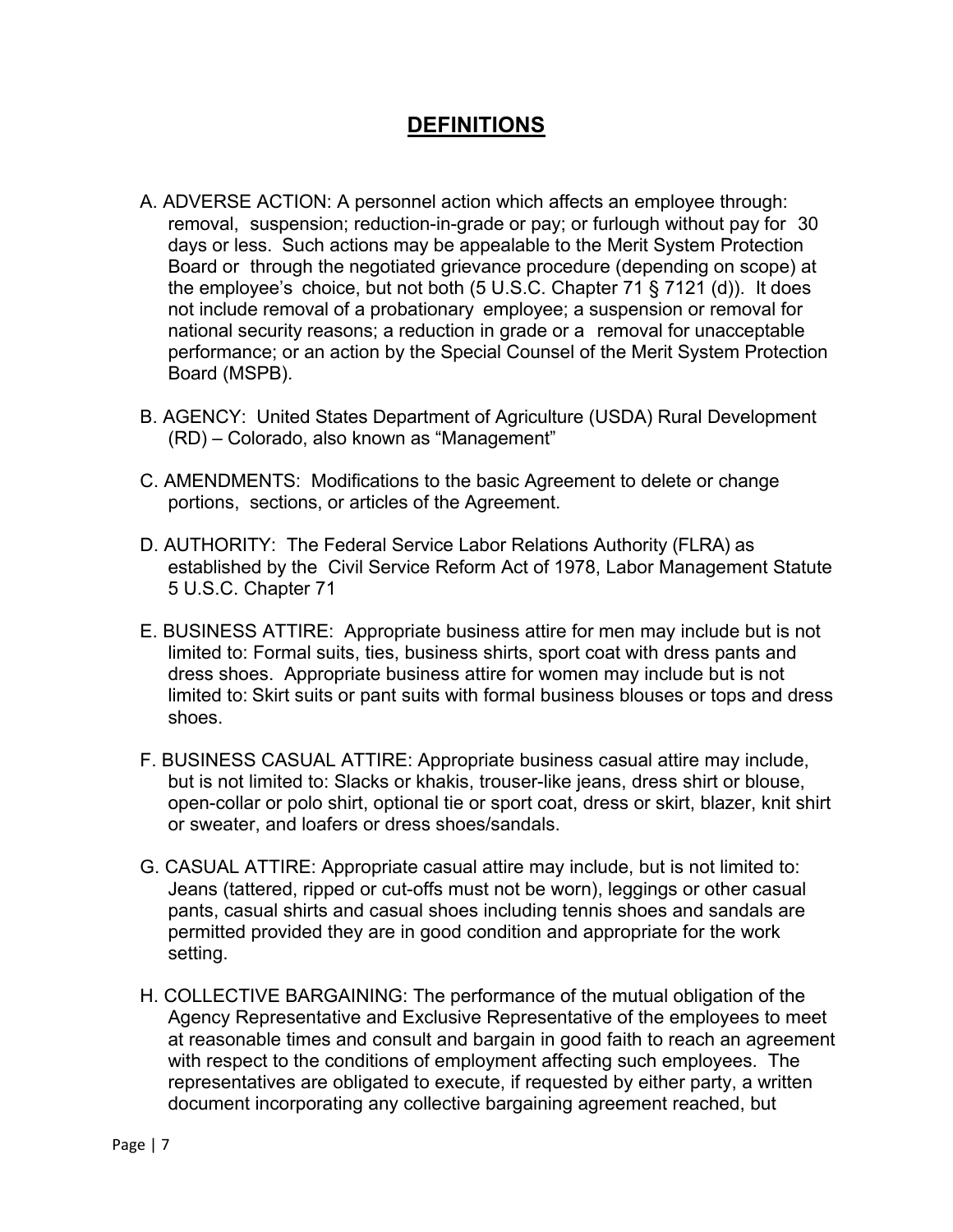proposal or to make concession. obligation referred to in this paragraph does not compel either party to agree to a

- I. CONFIDENTIAL EMPLOYEE: An employee who acts in a confidential capacity with respect to an individual who formulates or effectuates management policies in the field of labor-management relations.
- J. CREDIT HOURS: Those hours within a Flexible Work Schedule that an employee elects to work in excess of his or her basic work requirement so as to vary the length of their workweek or workday.
- K. DAYS: Calendar Days
- L. DE MINIMIS: Trivial or minor changes to conditions of employment.
- M. DISCIPLINARY ACTIONS: Management-initiated actions designed to correct employee behavior. Disciplinary Actions may include written reprimands and suspensions of 14 days or less. Disciplinary Actions are less severe than Adverse Actions and are grievable through the negotiated grievance procedure to arbitration.
- N. EMERGENCY SITUATION: An emergency situation is one which poses sudden immediate and unforeseen work requirements for the Agency as a result of natural phenomena or other circumstances beyond the Agency's control or ability to anticipate.
- O. EMPLOYEES: Employees of the Bargaining Unit as described in Article I "Parties Agreement." to the Agreement, Recognition, Definition of Bargaining Unit and Coverage of the
- concerning any grievance or any personnel policy or practice or other condition P. FORMAL DISCUSSION: Under 5 U.S.C. Chapter 71, § 7114(a)(2)(A), a discussion between an agency representative(s) and bargaining unit employee(s) of employment which affects bargaining unit employees. The exclusive representative must be given the opportunity to be represented at these meetings.
- Q. FORMAL DISCIPLINE: Official letter of reprimand that is maintained in an employee's electronic Official Personnel File not exceed two (2) years.
- R. FURLOUGH: A placing of an employee in a temporary non-duty, non-pay status because of lack of work or funds or other non-disciplinary reasons. Two types of furloughs are "save money" furloughs and "emergency/shutdown" furloughs.
- S. GRIEVANCE: A request for relief in a matter of concern or dissatisfaction: 1) by any employee concerning any matter relating to the conditions of employment of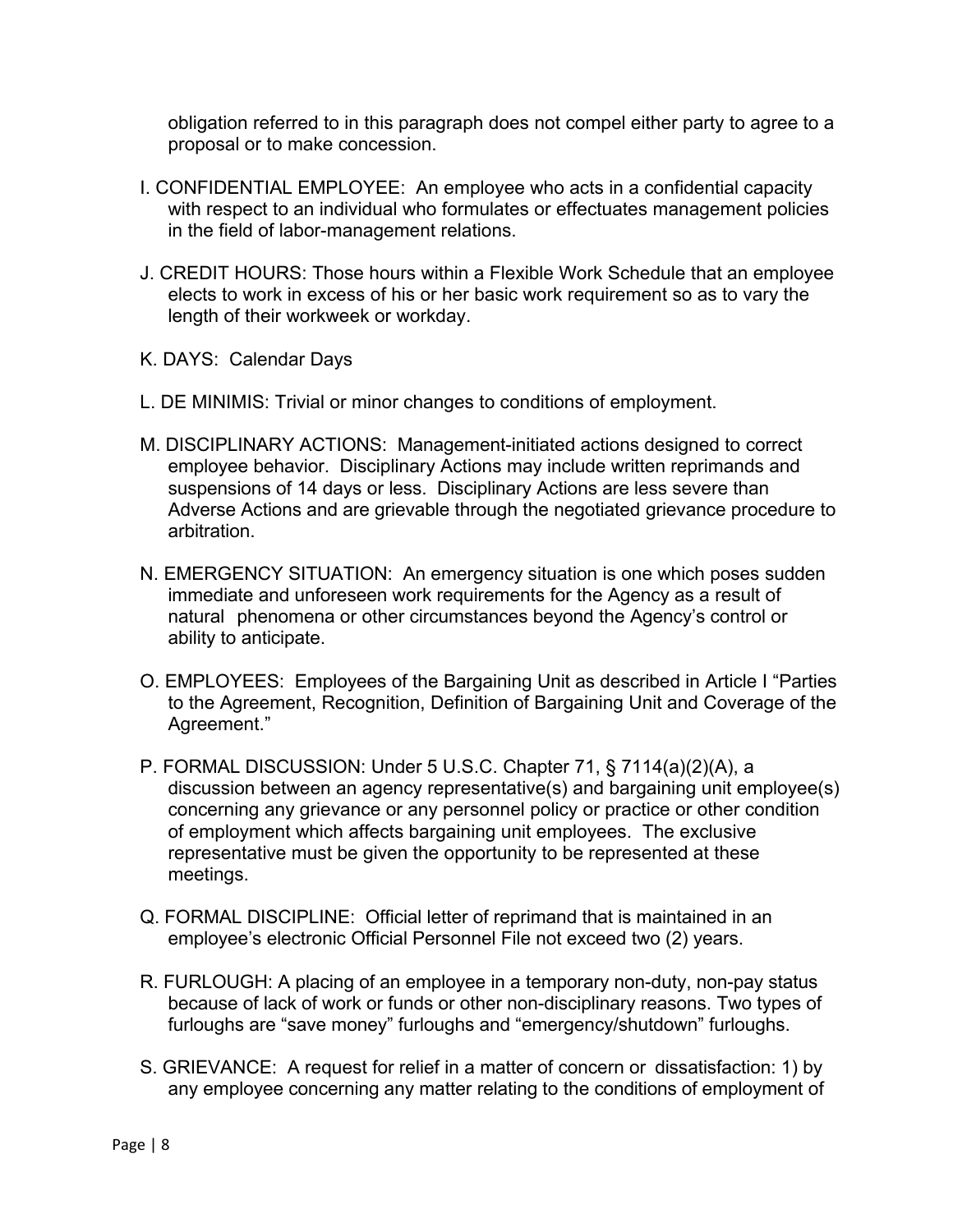the employee; 2) by the Union concerning any matter relating to the conditions of employment of any employee; or, 3) by any employee, labor organization, or Agency concerning: (i) the effect or interpretation, or a claim of breach, of a collective bargaining agreement; or (ii) any claimed violation, misinterpretation, or misapplication of any law, rule, or regulation affecting conditions of employment.

- T. IMPASSE: The inability of the representatives of the Agency and the Union to arrive at a mutually agreeable decision, concerning negotiable matters, through the bargaining process.
- U. INFORMAL DISCIPLINE: To correct inappropriate behavior or conduct; motivate employees to conform to acceptable standards of conduct, laws, rules, regulations, instructions, orders or requirements; and to preclude future infractions. Informal discipline includes the following:
	- 1. Oral counseling: A discussion between the supervisor and employee to induce proper behavior and/or conduct.
	- 2. Written counseling: A written document from the supervisor to the employee to induce proper behavior and/or conduct. There is no requirement for an oral counseling to occur before a written counseling is issued. Examples of written counseling include: Letter of Warning, Letter of Instruction or email.
- V. MANAGEMENT OFFICIAL: An individual employed by the Agency in a position where the duties and responsibilities of which require or authorize the individual to formulate, determine, or influence the policies of the Agency.
- W. NEGOTIABILITY DISPUTE: A dispute over whether or not an issue is negotiable within the scope of bargaining established in Title VII of the Civil Service Reform Act of 1978. Compelling disputes are resolved by the FLRA. Regulations of the Authority provide specific procedures for processing such disputes 5 U.S.C. Chapter 71, § 7117.
- X. NEGOTIATION: Bargaining of representatives of the Agency and Union over appropriate issues relating to terms of employment, working conditions, and personnel policies and practices, with a view toward arriving at a formal agreement.
- Y. PROFESSIONAL EMPLOYEE Professional work requires knowledge in a field of science or learning characteristically acquired through education or training equivalent to a bachelor's or higher degree with a major study in or pertinent to the specialized field, as distinguished from general education. The titles of professional positions usually reflect the field concerned; e.g., engineer or architect.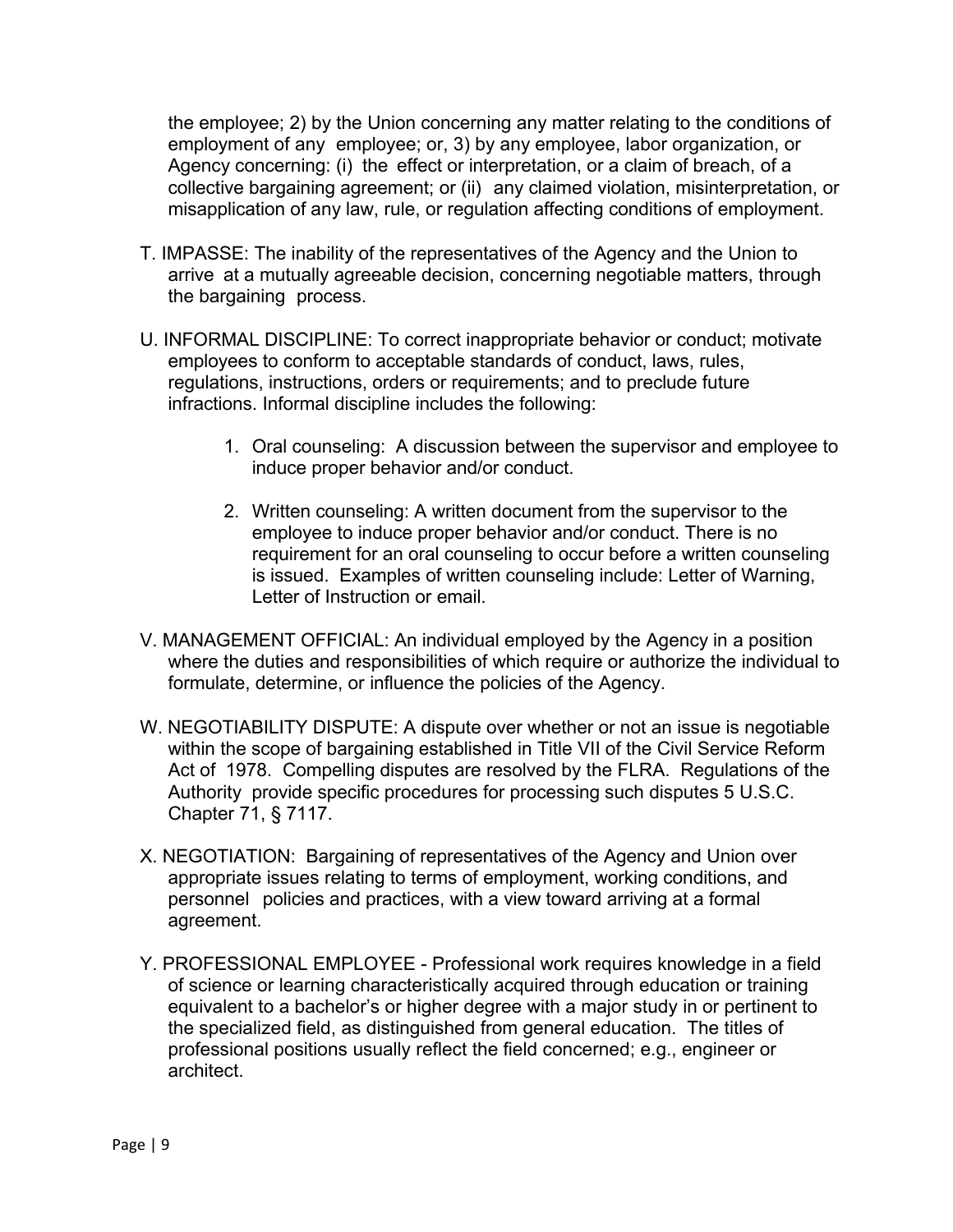- Z. SENIORITY: A ranking of bargaining unit employees based on each employee's service computation date for leave.
- AA. SUPERVISOR: An individual employed by an Agency having authority in the interest of the Agency to hire, direct, assign, promote, reward, transfer, furlough, layoff, recall, suspend, discipline, or remove employees, to adjust their grievances, or to effectively recommend such action, if the exercise of the authority is not merely routine or clerical in nature but requires the consistent exercise of independent judgment.
- BB. SUPPLEMENTS: Additional articles negotiated during the term of the basic Agreement.
- CC. UNION: American Federation of Government Employees (AFGE), Local 3499.
- DD. UNION OFFICIAL: Duly elected or appointed officials of AFGE, Local 3499, who are employees of the Agency.
- EE. UNION OFFICER: An elected official of the Union, e.g., President, Vice-President, Secretary, Treasurer.
- FF. UNION REPRESENTATIVE: Accredited National Representative of the American Federation of Government Employees.
- GG. UNFAIR LABOR PRACTICE (ULP) CHARGE: A charge filed by Union or Agency with the appropriate Regional FLRA Office citing the subsections of 5 U.S.C. Chapter 71, § Section 7116 which have been violated, naming the party in violation, and specifically outlining the facts which form the basis for the charge. Filing must be done within six months of the incident(s)-giving rise to the charge. Taking this step starts the unfair labor practice procedure. A copy of the charge must be served to the Agency or Union alleged to have violated Title VII of the Civil Service Reform Act of 1978.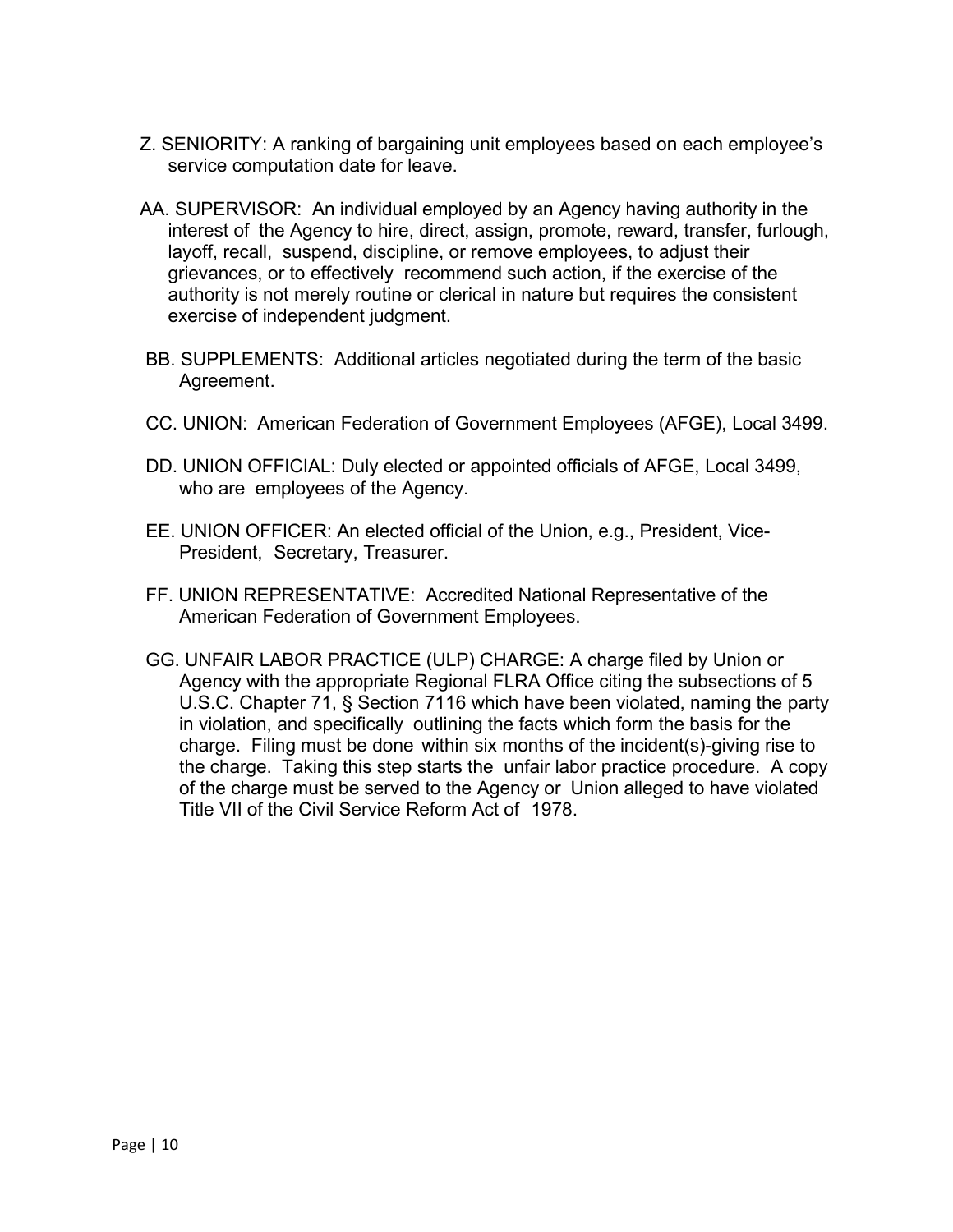#### **ARTICLE 1 – PARTIES TO THE AGREEMENT, RECOGNITION, DEFINITION OF BARGAINING UNIT, AND COVERAGE OF THE AGREEMENT**

1.1 PARTIES TO THE AGREEMENT: The parties to this Agreement are the State and Area Offices in Colorado of the U.S. Department of Agriculture, Rural Development (RD), hereinafter knows as the "Agency or Employer", and the American Federation of Government Employees, American Federation of Labor-Congress of Industrial Organizations (AFL-CIO), and its agent, American Federation of Government Employees (AFGE) hereinafter known as the "Union".

1.2 UNIT OF RECOGNITION: The unit of recognition covered by this Agreement (hereinafter referred to as the bargaining unit) is that unit certified by the Federal Labor Relations Authority in Case No. DE-RP-60031 "Certification of Voluntary Agreement" dated October 1, 1996. (Appendix A) The Agency recognizes AFGE Local 3499, as the exclusive representative of all bargaining unit employees (hereinafter referred to as "employees").

1.3 BARGAINING UNIT: This Agreement applies to all members of that unit named in the, in Case No. DE-RP-60031 "Certification of Voluntary Agreement" dated October 1, 1996 described therein as follows:

INCLUDED: All employees employed by U.S. Department of Agriculture, Rural Development in the State of Colorado, including professionals.

EXCLUDED: All management officials, supervisors, and employees described in 5 U.S.C. 7112 (b)(2), (3), (4), (6) and (7).

1.4 COVERAGE OF THE AGREEMENT: This Agreement covers only those positions described in the bargaining unit.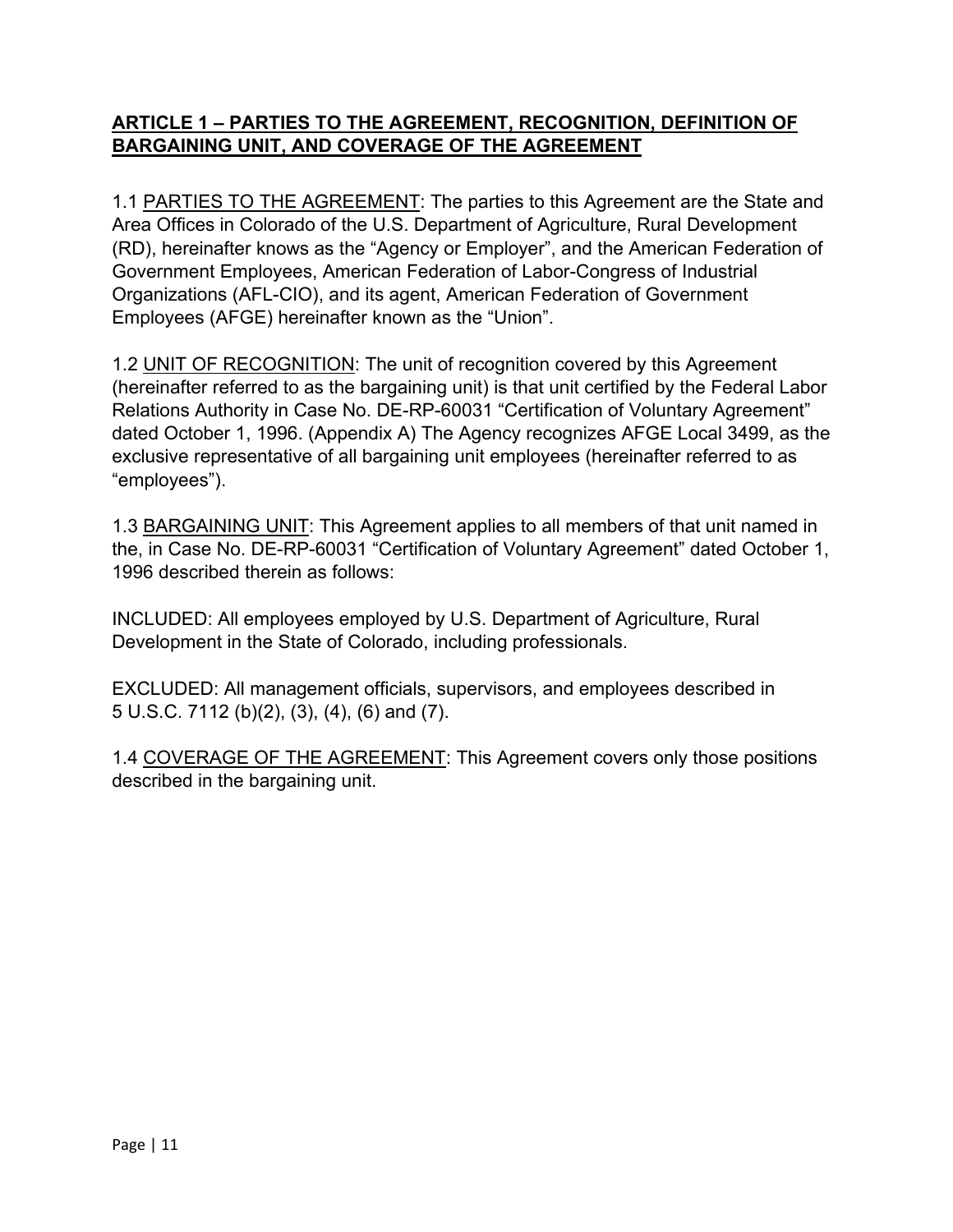# **ARTICLE 2 – GOVERNING LAWS AND REGULATIONS**

#### 2.1 RELATIONSHIP TO LAWS, GOVERNMENT-WIDE RULES AND REGULATIONS:

- A. In the administration of all matters covered by this Agreement, the parties shall be governed by Federal laws and Government-wide rules and regulations. The Parties agree that this Agreement shall be consistent with applicable laws, rules, regulations, policies, procedures, practices, and Executive Orders, as amended.
- B. Provisions of this Agreement are valid to the extent that they do not conflict with the Constitution of the United States, any Federal Statute, or any governmentwide rule, regulation, policy, procedure, practice, or Executive Order.
- C. The Agency will comply, and may require employees to comply, with Agency rules, regulations, policies, procedures, or practices, as amended, to the extent they do not conflict with this Agreement, or any supplement or amendment.
- D. The Parties do not waive any collective rights by agreeing to this section.

2.2 PREVIOUS AGREEMENTS AND PAST PRACTICES: This Agreement supersedes all previous agreements, memorandum of agreements/memorandum of understandings and past practices.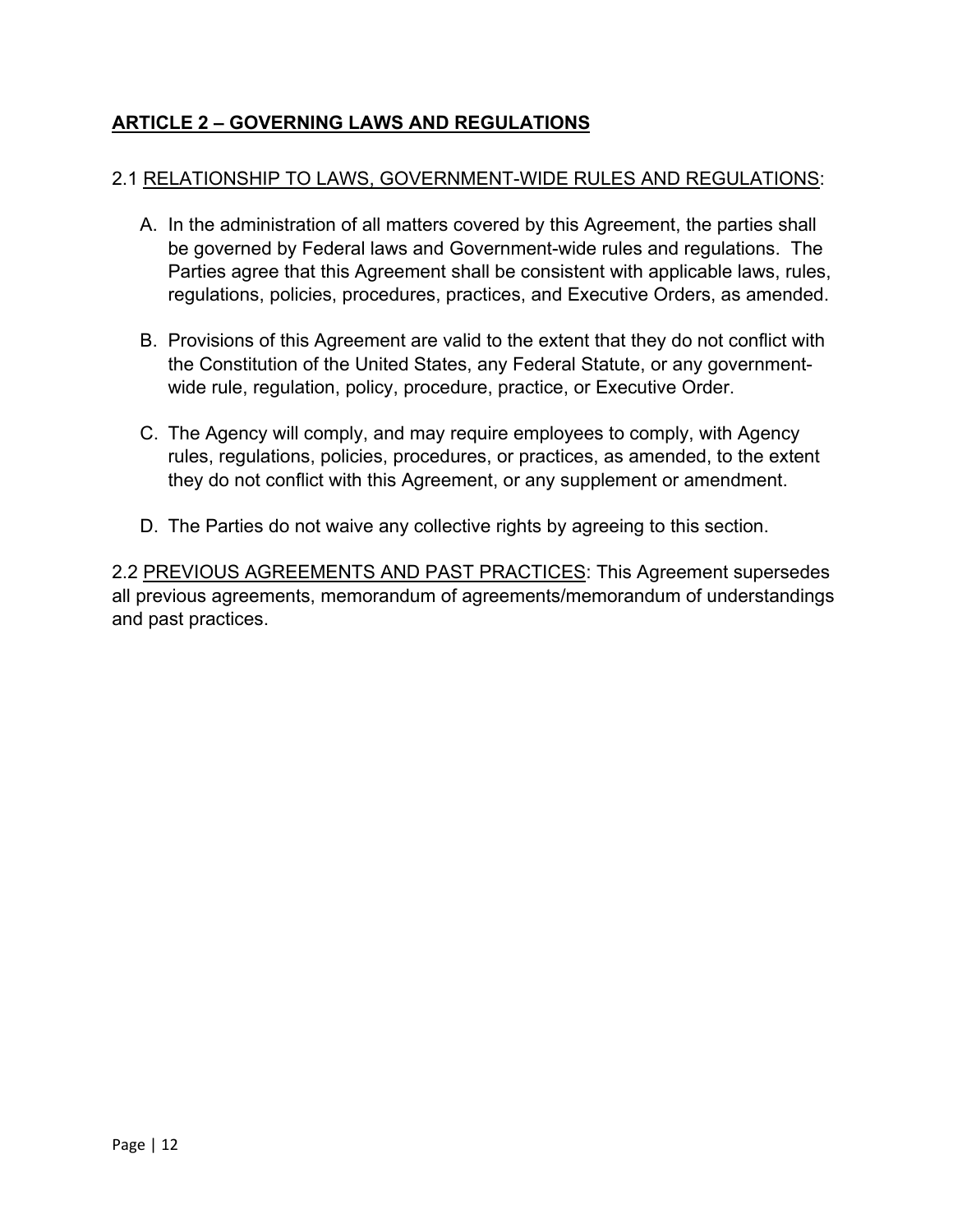# **ARTICLE 3 - UNION AND MANAGEMENT RIGHTS**

3.1 GENERAL: In matters relating to personnel policies, practices and other conditions of employment, the parties shall have due regard for the responsibilities and obligations imposed by 5 U.S.C. Chapter 71, this Agreement, and supplements thereto.

Management and the Union shall conduct themselves in a professional and businesslike manner, characterized by a mutual courtesy in their day-to-day working relationship.

3.2 RESTRAINT: The Agency shall not restrain, interfere with or coerce any Union official or representative in the exercise of their rights under 5 U.S.C. Chapter 71, § 7102 because of the performance of duties within the scope of this Agreement, or against any bargaining unit member for filing a grievance/complaint, or acting as a witness under this Agreement, the Law, or applicable regulations.

#### 3.3 REPRESENTATION:

- A. The Union is the exclusive representative of the bargaining unit and is entitled to act on behalf of bargaining unit employees. The Union is responsible for representing the interests of all employees in the bargaining unit without discrimination and without regard to Union membership.
- of Article 9, "Union Representation and Official Time" of this Agreement. The Agency shall recognize representatives designated by the Union. B. Designated officers or representatives of the Union have the right to represent the employees within the entire bargaining unit in accordance with the provisions
- C. The Union shall provide the Agency current listings of officers and stewards, identifying the Union office each holds.
- Agency at the premises where the visit is to occur. Once the Union provides the D. The Agency shall permit officials or other representatives designated by the Union, including persons not employed by the Agency, to enter and visit the Agency's premises at any time during normal working hours following adequate advance notice in order to represent employees, inspect physical structures, evaluate programs and perform other similar representational tasks. To the extent reasonably possible, the Union shall coordinate these visits with the Agency a current listing that shows an individual as an officer and/or steward, that individual shall not be required to provide advanced notice of a visit in order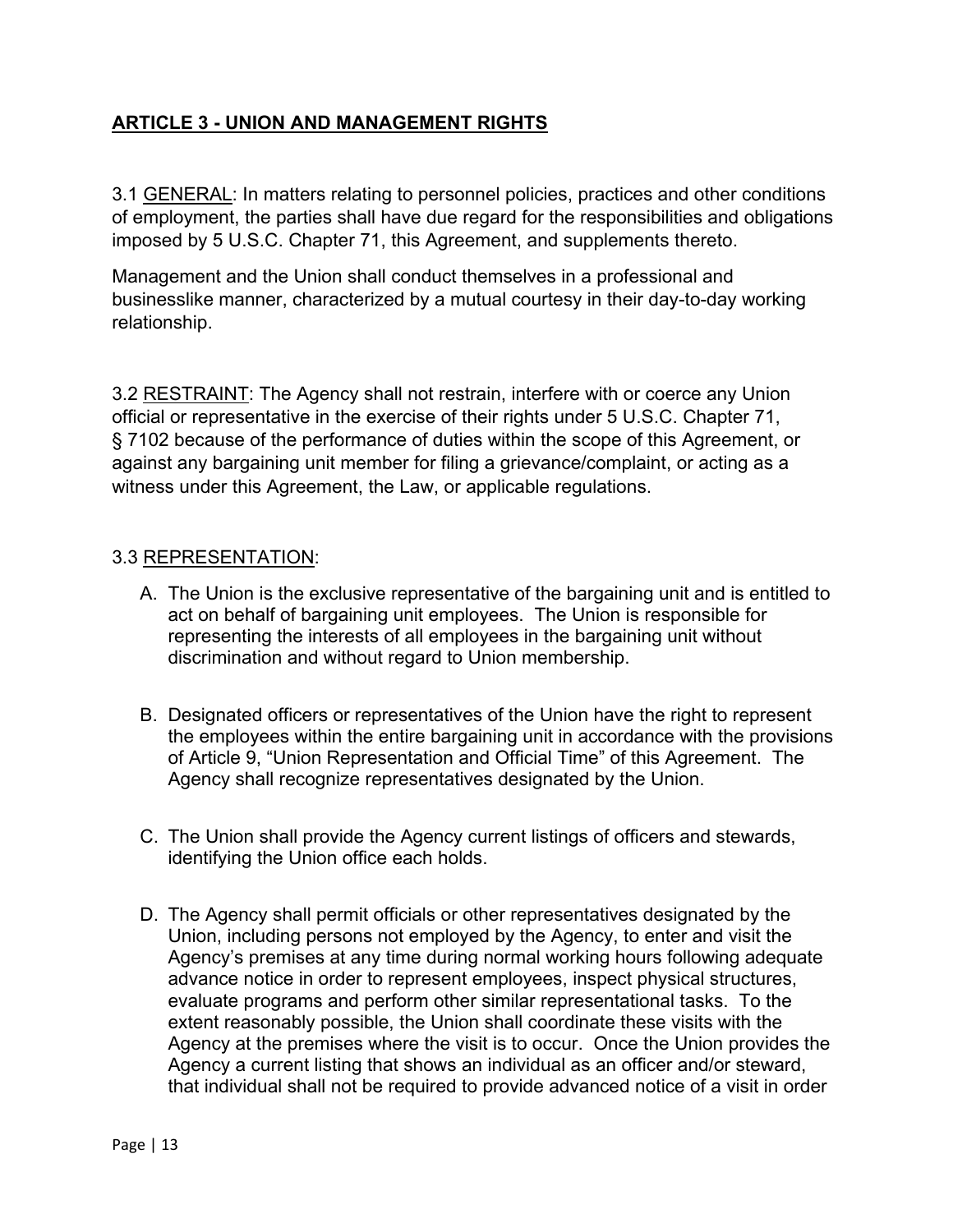to attend a meeting called by the Agency or required by this agreement or the law.

#### 3.4 UNION RIGHTS AND RESPONSIBILITIES:

- A. The Union has the right to represent an employee or group of employees in presenting a grievance or when raising matters of concern or dissatisfaction with the Agency.
- B. The Union has the exclusive right to represent employees under Article 7, "Grievance Procedure" in this Agreement and any other appeals process established as a result of bargaining.
- C. An employee or group of employees may present a grievance or complaint without representation by the Union, by notifying the Agency and Union in writing that they have chosen to represent themselves in the proceeding.
- D. The Union will be a party to all formal discussions and grievance/complaint proceedings involving conditions of employment in the bargaining unit.

#### 3.5 FORMAL DISCUSSIONS:

- A. Consistent with 5 U.S.C. Chapter 71, § 7114(a)(2)(A), the Agency will give the Union, as the exclusive representative of bargaining unit employees, an opportunity to be represented at any formal discussion between one or more representatives of the Agency and one or more employees in the bargaining unit or their representatives concerning any grievance or any personnel policy or practices or other general conditions of employment.
	- 1. An Individual performance counseling session is not a formal discussion, and
	- 2. An oral reply to a proposed disciplinary/adverse action is not a formal discussion.
- B. The Agency will give the Union such opportunity to be present by delivering to its President or designee written reasonable advance notice of the formal discussion. At a minimum, the notice shall identify the expected: (a) date and time of the meeting; (b) facility and room in which the meeting shall be held; (c) employee(s) with whom the meeting is to be held; (d) agency representative(s) who will attend; and (e) general subject of the meeting. In each case, whether written advance notice of a formal discussion was reasonable depends on the specific circumstances of that case.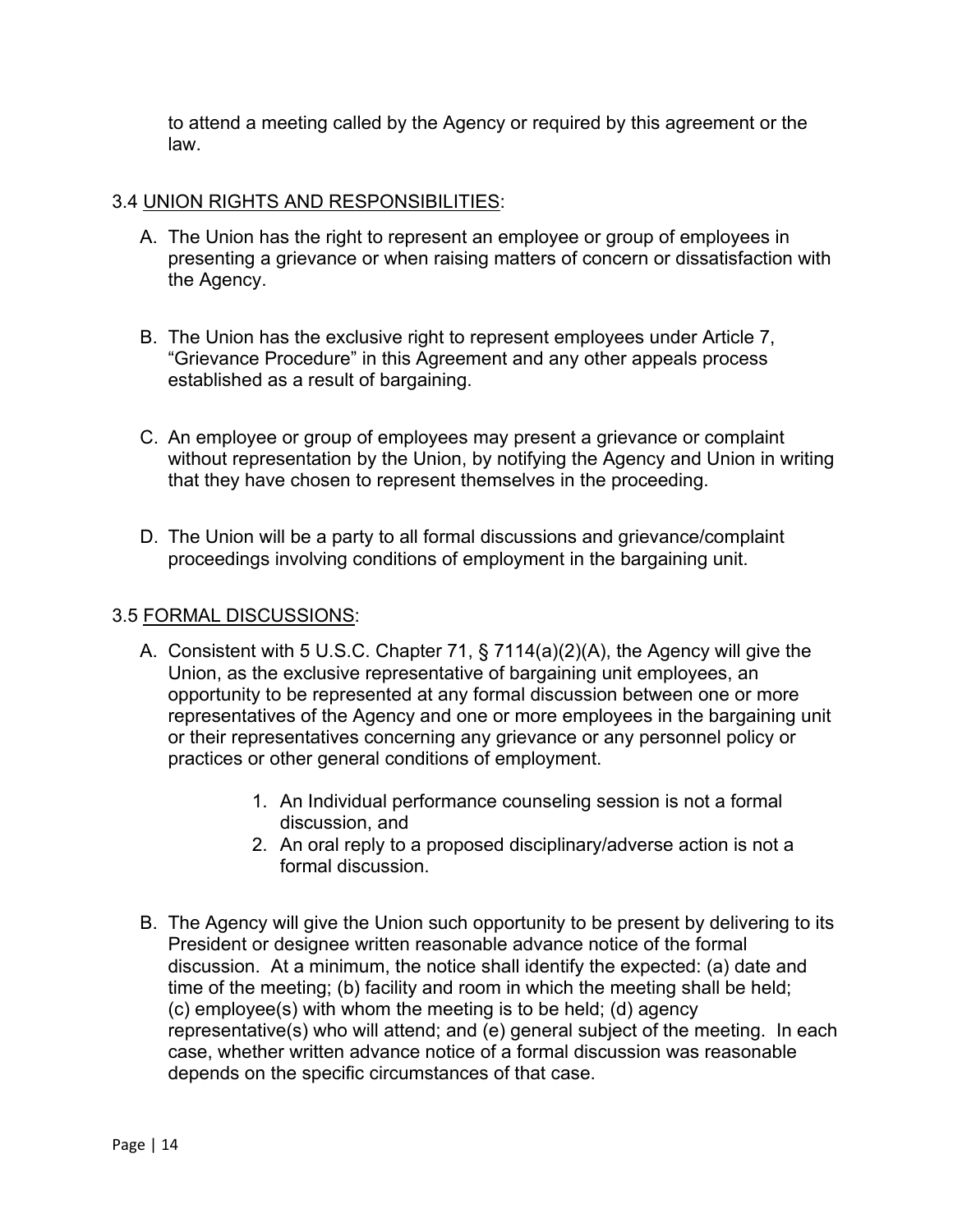C. The Agency will also approve, on request, reasonable official time for the Union's President or designee to attend the formal discussion.

3.6 WORKING RELATIONS: The parties, especially Union representatives and first-line supervisors, are encouraged to meet informally as necessary to discuss and attempt to resolve matters of concern.

3.7 NOTIFICATION OF CHANGES IN WORKING CONDITIONS: The parties recognize that changes may occur in the workplace on a regular basis. Whenever either party decides to change a matter affecting conditions of employment subject to bargaining under 5 U.S.C. Chapter 71, it will give the other party notice as required by Article 5, "Negotiations During the Term of the Agreement" of this Agreement.

 the Union. A list of Union-designated representatives, their work locations and 3.8 NOTIFICATION TO EMPLOYEES OF EXCLUSIVE REPRESENTATION: The Union will provide a general notice to employees of the exclusive recognition granted to telephone numbers will be posted on the Colorado SharePoint site or other current electronic methods.

3.9 COMMUNICATIONS WITH BARGAINING UNIT EMPLOYEES: Consistent with 5 U.S.C. Chapter 71, § 7114(a)(1) the Agency will not communicate directly with employees regarding conditions of employment in a manner that improperly bypasses the Union.

3.10 MANAGEMENT RIGHTS – GENERAL: Subject to the obligation to bargain established by 5 U.S.C. Chapter 71, § 7106, nothing in this Agreement shall affect the authority of the Agency:

- A. To determine the mission, budget, organization, number of employees, and internal security practices.
- B. In accordance with applicable laws:
	- 1. To hire, assign, direct, layoff, and retain employees, or to suspend, remove, reduce in grade or pay, or take other disciplinary action against such employees;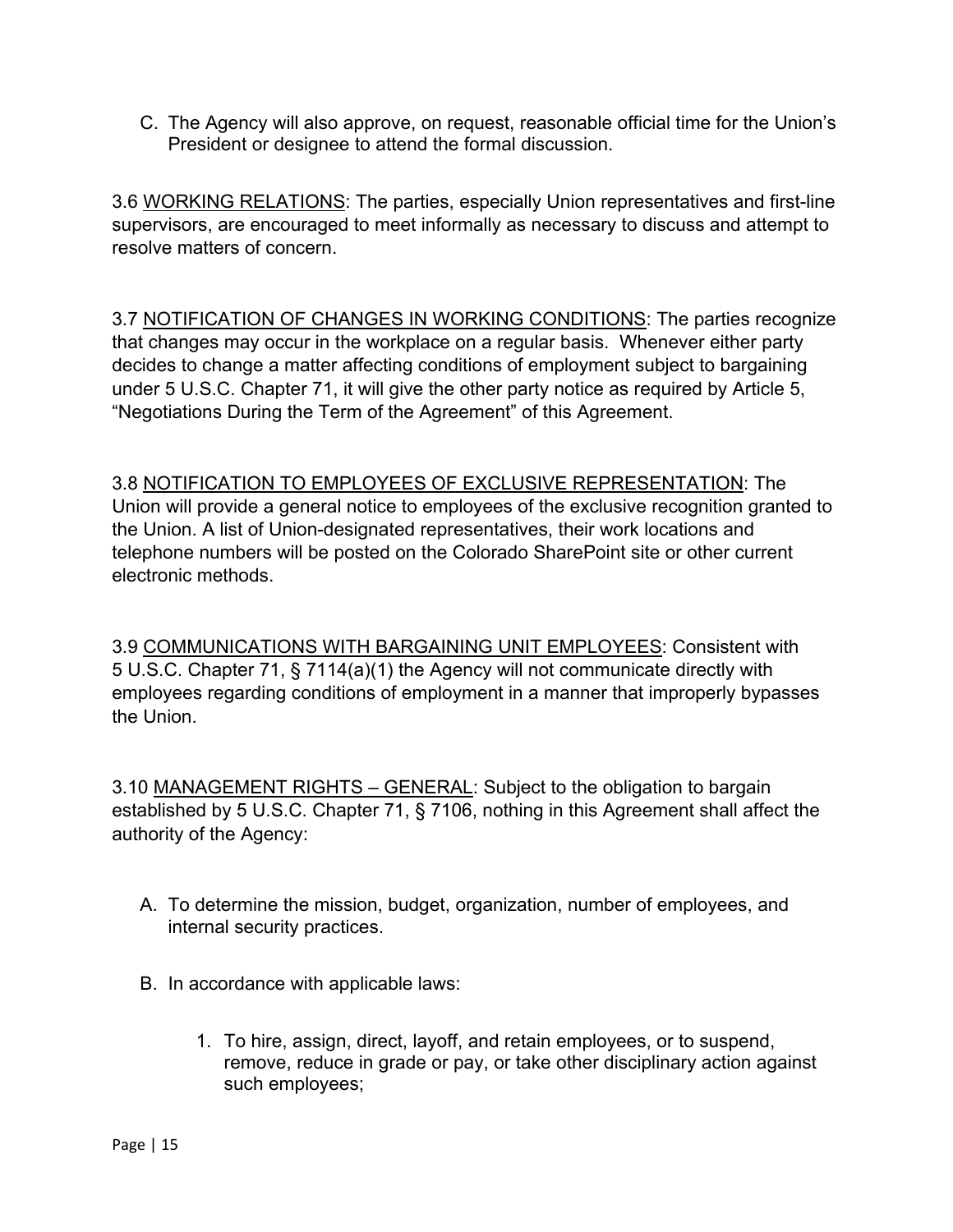- and to determine the personnel by which the Agency's operations shall be 2. To assign work, to make determinations with respect to contracting out, conducted;
- 3. With respect to filling positions, to make selections for appointments from among properly ranked and certified candidates for promotion or from any other appropriate source, and
- 4. To take whatever actions may be necessary to carry out the Agency mission during emergencies.

3.11 OTHER AGREEMENTS: The provisions of this article will apply to all supplemental, implementing, or subsidiary agreements between the Agency and the Union.

3.12 MANAGEMENT RIGHTS WITH RESPECT TO NON-BARGAINING UNIT EMPLOYEES: The Agency reserves its statutory rights with regard to all matters affecting employees and positions outside the bargaining unit.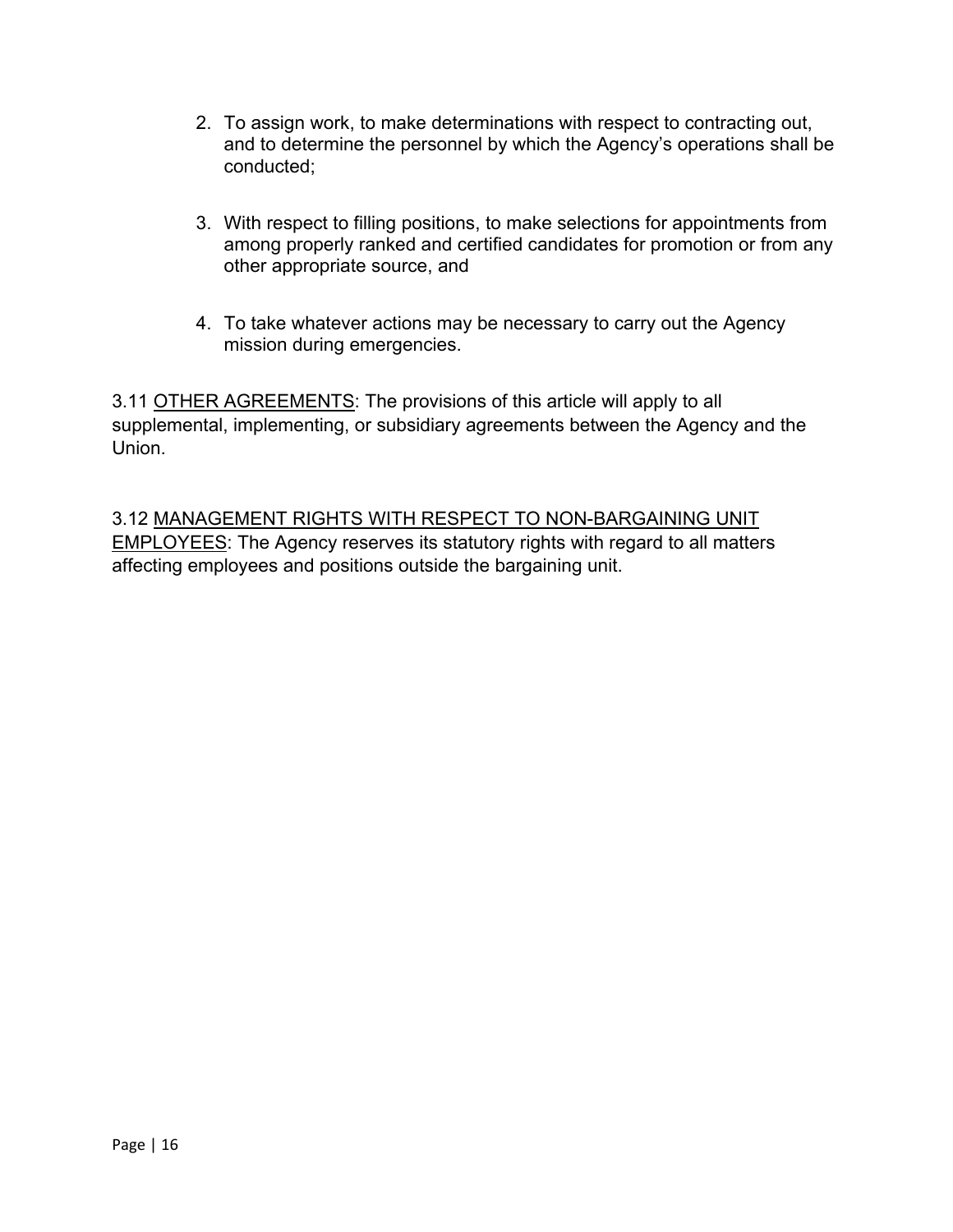#### **ARTICLE 4 – EMPLOYEE RIGHTS**

#### 4.1 ORGANIZATIONAL RIGHTS:

- A. Each employee in the bargaining unit shall have the right to form, join, or assist any labor organization, or to refrain from such activity, freely and without fear of penalty or reprisal; and each employee shall be protected in the exercise of such right.
- B. Except as otherwise provided under 5 U.S.C. Chapter 71, § 7102, bargaining unit employees have the right:
	- 1. To act for a labor organization in the capacity of a representative and the right, in that capacity, to present the views of the labor organization to heads of agencies and other officials of the executive branch of the Government, the Congress, or other appropriate authorities; and
	- 2. To engage in collective bargaining with respect to conditions of employment through representatives chosen by employees under 5 U.S.C. Chapter 71, § 7102.

4.2 PERSONAL RIGHTS: There shall be no restraint, interference with or coercion against any bargaining unit member in the exercise of their rights under 5 U.S.C. Chapter 71, § 7102.

- A. The Employer and the Union shall annually inform bargaining unit employees of their rights under 5 U.S.C. Chapter 71, § 7114(a)(2)(B), including but not limited to posting a notice on the official bulletin boards.
- B. This agreement shall not prevent any employee, regardless of Union membership, from bringing any matter of personal concern to the attention of appropriate officials in accordance with applicable laws, regulations, or Agency policies, or from choosing his or her own representative in a statutory appeal action.
- pursuant to a voluntary, written authorization by a member for the payment of C. Nothing in this agreement shall cancel or annul any employee right or require an employee to become or to remain a member of a labor organization except dues through payroll deductions.
- D. An employee shall not be disciplined or otherwise discriminated against because he or she has filed a complaint or given testimony under the Civil Service Reform Act of 1978, the negotiated grievance procedure, or any other procedure available to redress complaints.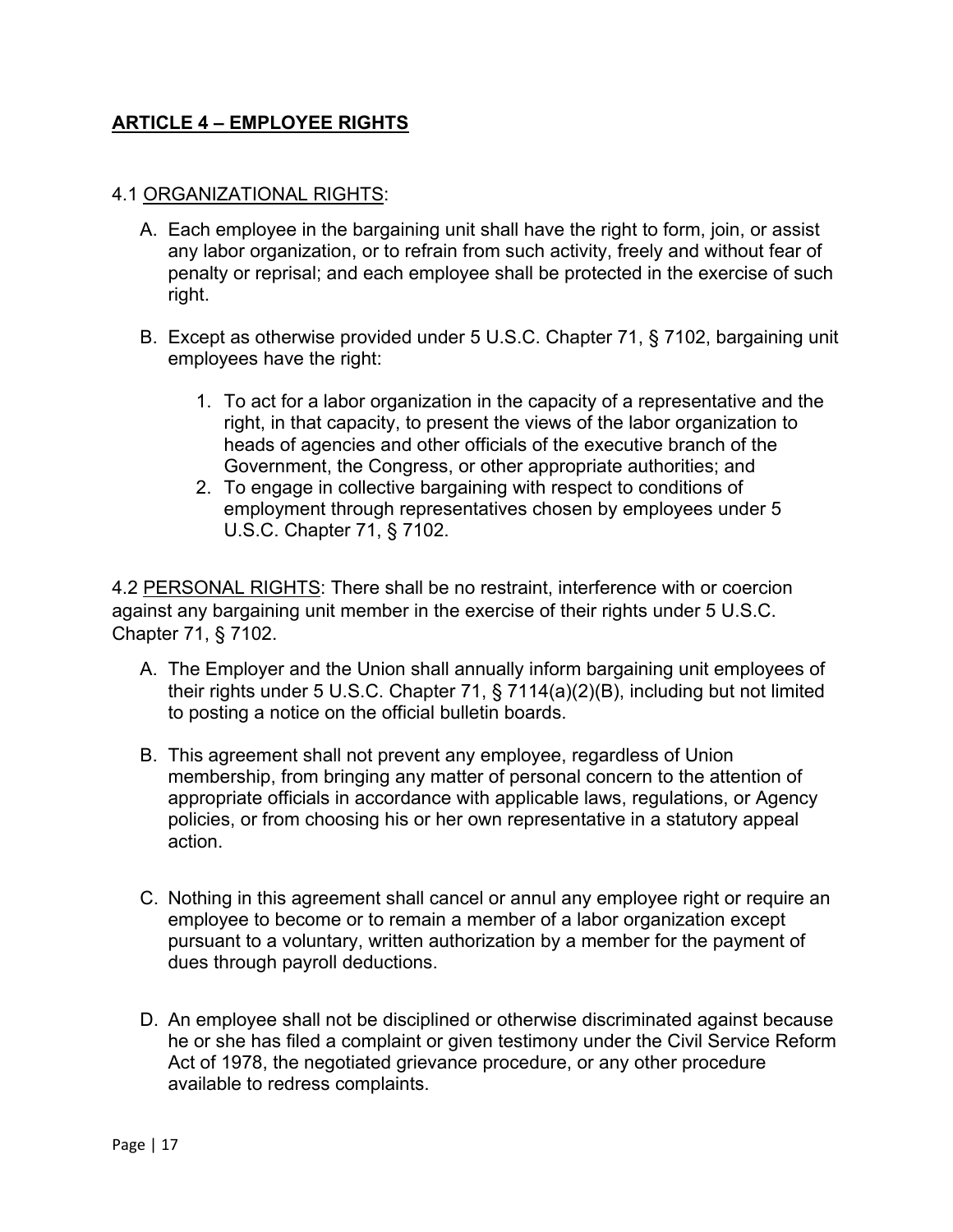E. The parties agree that, to the extent possible, instructions, directives and orders communicated to employees by the Agency officials should be reasonably consistent. An employee who does not understand an instruction, directive or order has the right to request clarification of that communication. To the extent possible, a supervisor's instruction, directive or order must be complied with once given, whether or not the employee believes those instructions to be consistent, fair or reasonable. An employee who concludes that a supervisor's instruction, directive or order is not consistent, fair or reasonable has the right to pursue their dissatisfaction through the negotiated grievance procedure.

#### 4.3 RIGHT TO UNION REPRESENTATION:

- not interfere with the normal operations of the office. If the employee needs to twenty-four (24) hours have elapsed, the supervisor will submit in writing their reasons for the denial to the employee, Union, and the Agency. A. If an employee wishes to discuss a problem or potential grievance with a Union representative, the employee will have the right to contact the Union representative on duty time, so long as the employee's exercise of this right does use the telephone or e-mail for more than fifteen (15) minutes, the employee must first consult with their immediate supervisor. If the employee begins to use the telephone or e-mail believing such use will require less than fifteen (15) minutes but finds the use took more than that amount of time, the employee must immediately report the fact to their immediate supervisor and request approval for their use of duty time. If the supervisor denies the employee's request after
- B. If the Union representative is located outside the employee's duty station and a personal contact is needed, the employee and supervisor will agree on the appropriate time and date to meet with the Union Representative. The appropriate procedure to be used in such instances is covered in Article 9, "Union Representation and Official Time" of this Agreement.
- C. The Union shall be given the opportunity to be present at any Agency examination of a bargaining unit employee in connection with an investigation if:
	- 1. The employee reasonably believes that the examination may result in disciplinary action against the employee; and
	- 2. The employee requests representation.
- D. The right to Union representation is not intended to interfere with the routine interaction between supervisors and employees in the normal course of a workday.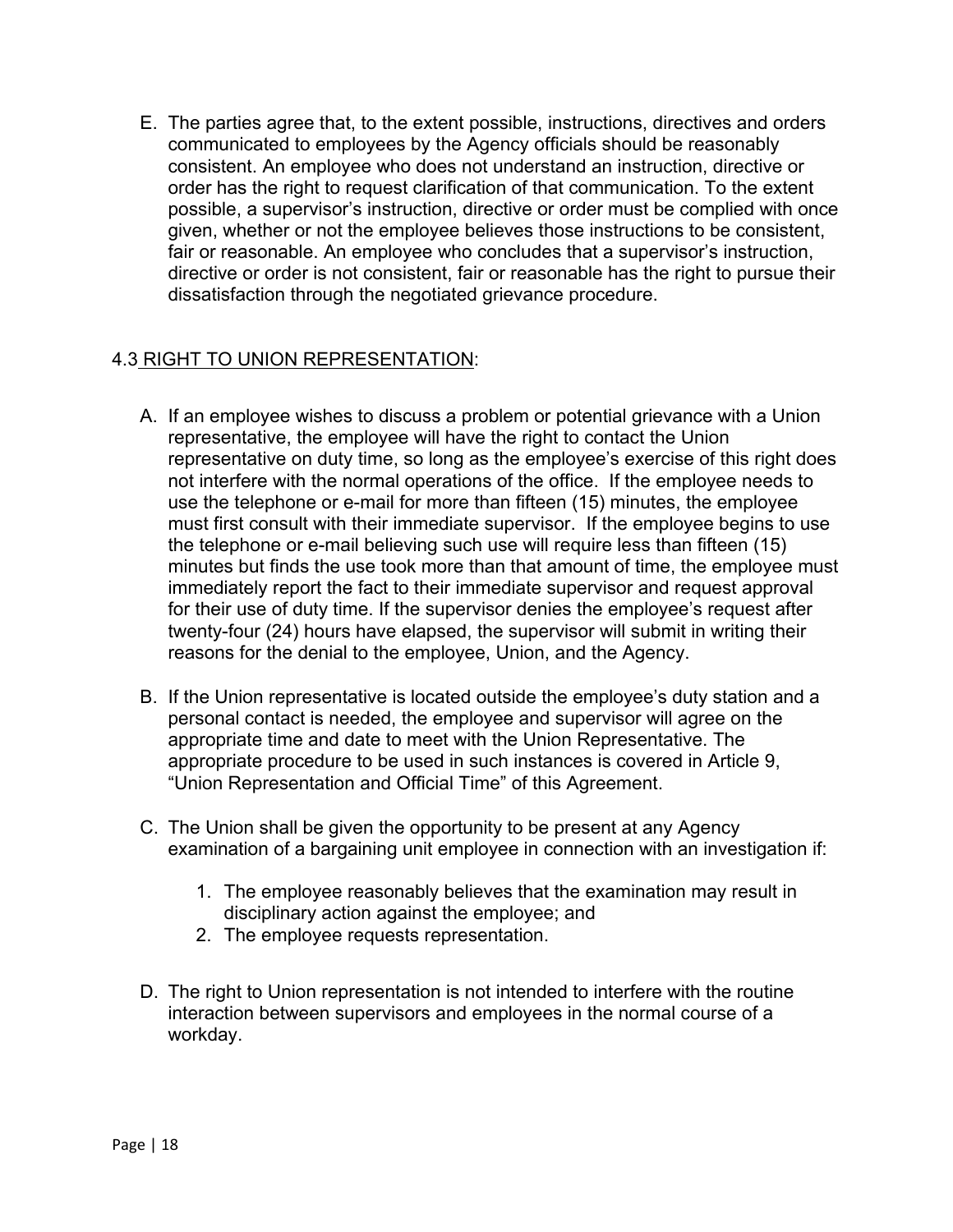# **ARTICLE 5 – NEGOTIATIONS DURING THE TERM OF THE AGREEMENT**

5.1 MATTERS NOT COVERED BY THIS AGREEMENT: recognizing that the Agreement cannot cover all aspects or provide definitive language on each subject addressed, it is understood that the obligation to engage in impact and implementation bargaining is limited to subjects not covered by this Agreement.

#### 5.2 IMPACT AND IMPLEMENTATION BARGAINING PROCEDURES:

- right to bargain about the change. A. Whenever the Agency decides to make a change which affects a condition of employment and is more than *de minimis*, it shall provide the Union President or designee reasonable written notice of the change at least ten (10) days in advance of the anticipated date of implementation unless: (a) the change is already covered by this Agreement; and/or (b) the Union has already waived its
	- 1. The notice shall include a statement of: (a) the specific changes; (b) the general identity of the employees who will be impacted; and (c) estimated date of implementation.
	- 2. The Union may request to negotiate within ten 10 business days of receipt of the proposed change and submit proposals with the request to negotiate. Those proposals must be germane to the subject submitted by the Agency.
	- proposals submitted by the Union. 3. Negotiations will begin no later than seven (7) days following the written
	- 4. Time limits described above may be extended by mutual agreement.
- be shortened to meet compelling operational needs. The Agency agrees not to B. The parties recognize that the timeframes set in this Agreement to initiate bargaining are based upon normal circumstances and may occasionally need to set artificial deadlines for implementing changes in order to circumvent the normal timeframes.
- C. The following Ground Rules apply for Impact and Implementation Bargaining:
	- 1. Negotiations shall take place as soon as practicable during regular duty hours unless otherwise mutually agreed by the parties.
	- 2. The Agency will provide a site for negotiations.
	- 3. The Union will be authorized the same number of Union representatives on official time as the Agency has representatives at the negotiating table.
	- 4. Agreements reached will be written and signed by both parties.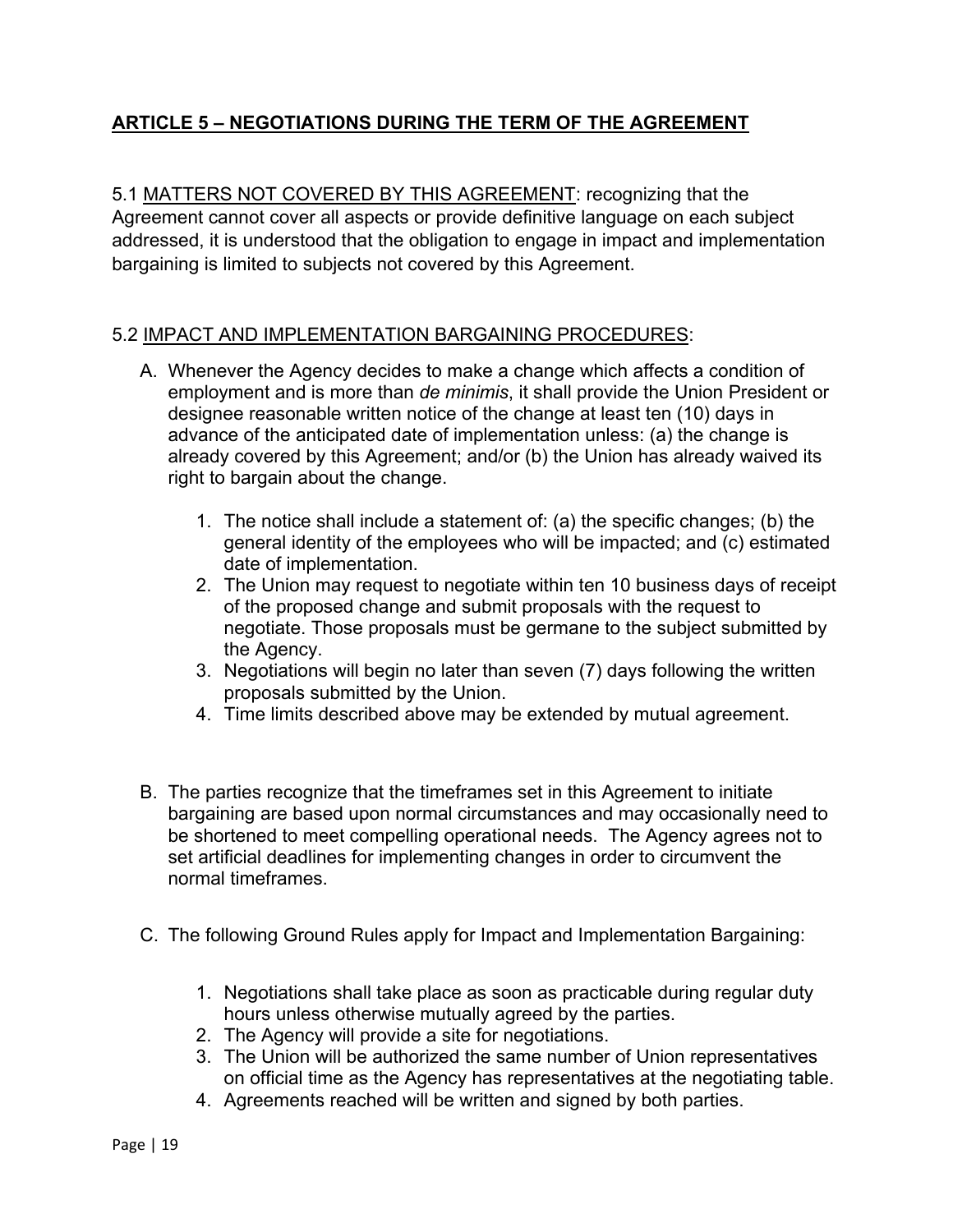- digits representing the number of written agreements signed that year. 5. All written agreements will be assigned a control number as follows: a four -digit number representing the calendar year; followed by two additional For example, the first written agreement signed in calendar year 20XX will be numbered 20XX-01; the eleventh written agreement signed in calendar year 20XX will be numbered 20XX-11. This control number will be located in the upper right-hand corner of the document.
- 6. The written agreements reached under this Article will be subject to reopening upon expiration of this Agreement.

5.3 IMPASSE PROCEDURES: If agreement cannot be reached on the matters under negotiation, the following procedures apply.

- A. Neither party may declare an impasse until all Articles and Sections are agreed to or declared nonnegotiable by the Agency or declared at an impasse by either party. The parties agree that each will use their best good-faith efforts to avoid impasse in negotiations.
- B. Either party declaring any provision nonnegotiable will provide to the other party a statement of non-negotiability and the reasons therefore, without prejudice to later supplementation of the reasons.
- C. In the event either party declares an impasse in negotiations, the Federal Mediation and Conciliation Service (FMCS) will be immediately requested to provide services and assistance to resolve the dispute pursuant to 5 U.S.C. Chapter 71, § 7119.
- D. If the mediation services of the FMCS do not result in resolution of the impasse, either party may invoke the services of the Federal Service Impasse Panel (FSIP) pursuant to 5 U.S.C. Chapter 71, § 7119. Prior to taking such action, however, the party seeking to invoke the services of the FSIP will provide written notice to the opposing party of its intention to take such action.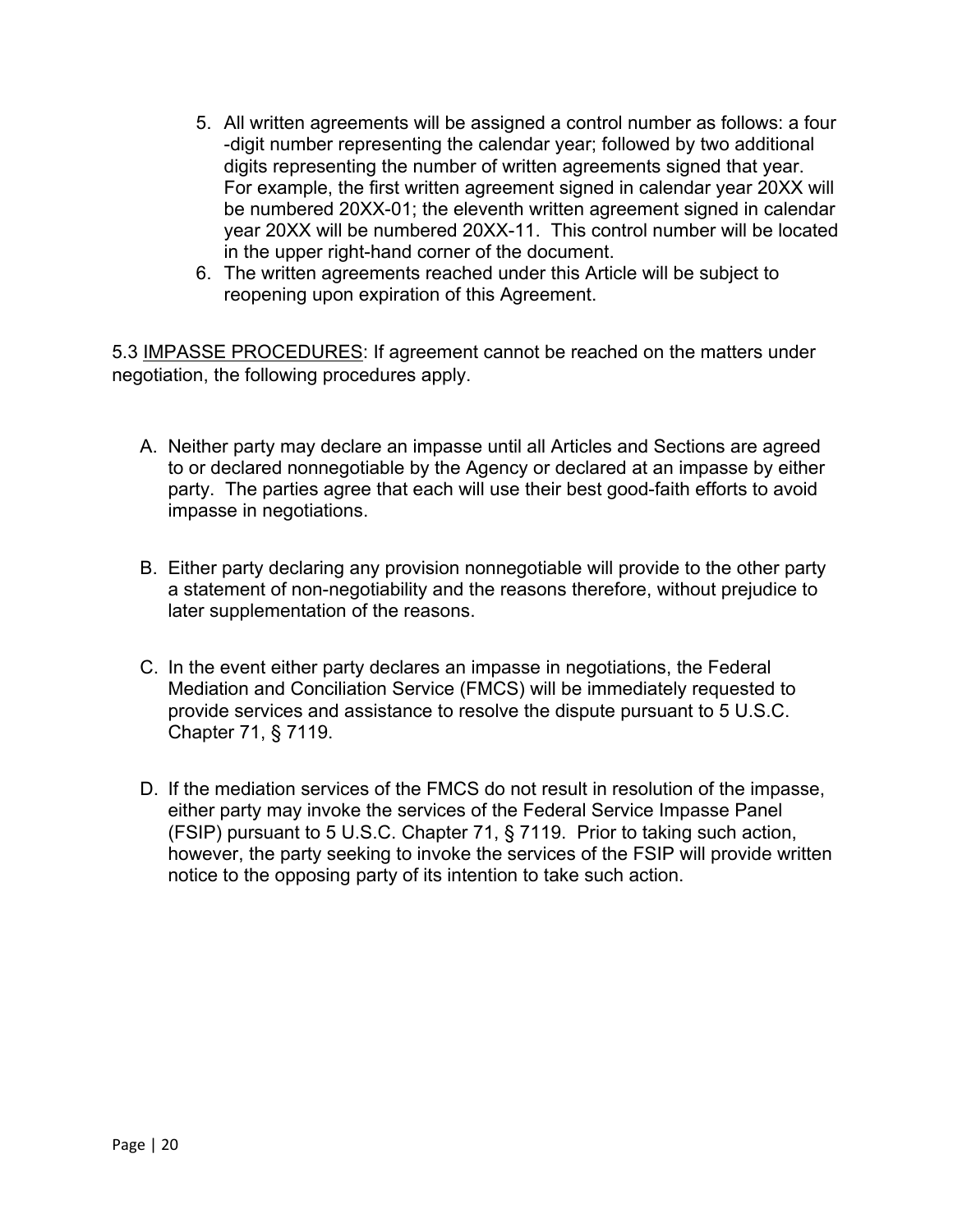# **ARTICLE 6 – EFFECTIVE DATE, DURATION AND DISTRIBUTION OF AGREEMENT**

6.1 GENERAL: Each Party shall have its own original copy of this Agreement.

 following two dates: (1) the 31st day from the date it was executed by the Parties unless § 7114(c)(2); or (2) the day it is approved after review by the Agency Head. 6.2 EFFECTIVE DATE: This Agreement shall become effective on the earlier of the it has been disapproved by the Agency Head pursuant to 5 U.S.C. Chapter 71,

#### 6.3 DURATION OF AGREEMENT:

- A. This Agreement shall renew itself automatically on the 3rd anniversary of its effective date, and annually thereafter, unless either party gives written notice of its desire to reopen the Agreement to be renegotiated not more than 105 days and not less than 60 days before the expiration date. Following receipt of such written notice, the Parties shall begin negotiations on ground rules within thirty (30) calendar days.
- B. At any time after one (1) year from the effective date until six (6) months before the expiration date, each Party may submit a written notice to the other Party of its intent to re-open one (1) article for re-negotiation on an annual basis. For such negotiations, the Parties shall follow the procedures as set forth in Article 5, "Negotiations During the Term of the Agreement" of this Agreement.
- C. Any supplements or amendments to this Agreement concluded by the Parties shall become part of this Agreement and shall terminate at the same time as this Agreement unless the Parties expressly provide otherwise in writing.

Colorado SharePoint and the RD Intranet (Human Resources/Labor Relations Section).<br>The Agency will notify bargaining unit employees of the posting via email. 6.4 PRINTING AND DISTRIBUTION: Within 30 days of the effective date of this Agreement, the Agency will post the Agreement on applicable sites such as the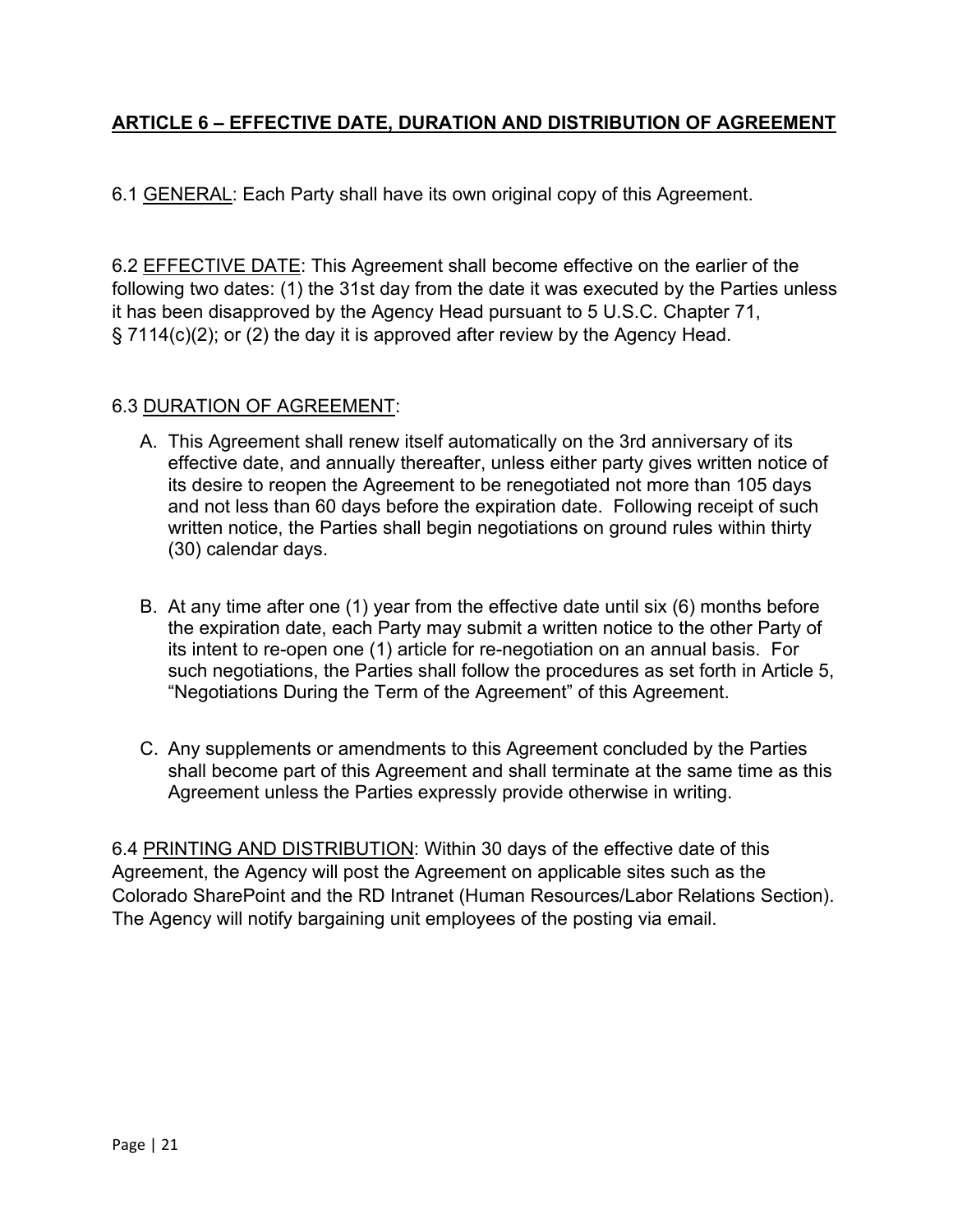# **ARTICLE 7 - GRIEVANCE PROCEDURE**

7.1 COMMON GOALS: It is the intent of the Agency and Union to have open discussions about disagreements in the workplace, to treat such matters seriously, and to cooperate in the spirit of mutual problem-solving to resolve disputes. Since grievances often arise from misunderstandings that can be settled promptly and satisfactorily on an informal basis, the Agency and Union will encourage potential grievants to discuss their complaints with the responsible management or Union officials at the lowest level before filing a written grievance. The Union, if requested by the employee, has the right to participate either personally or telephonically in such discussions with management officials. However, informal efforts may not lead to resolution.

 The Agency shall not construe the filing of grievances as reflecting unfavorably on an employee's good standing, performance, loyalty, or desirability to the organization, nor shall the Union or employees file grievances in order to affect adversely the perception of the person or reputation of any representative of the Agency.

7.2 SCOPE: This grievance procedure may apply to applicable matters of concern or dissatisfaction by bargaining unit employees, the Union or the Agency regarding the interpretation, application or violation of law, regulation, or this Agreement.

7.3 <u>EXCLUSIVITY</u>: Representation of bargaining unit employees shall be the sole and exclusive province of the Union. This is the exclusive procedure available to bargaining unit employees, the Union or the Agency for the resolution of grievances arising under this Agreement.

 Parties agree to preclude the following types of Issues from the negotiated grievance 7.4 EXCLUSIONS: Based on statutory prohibition, case law, and the lack of harm, the procedure, as not grievable / arbitrable:

 2018) are no longer in effect, the Union shall have the right during the term of this [NOTE: In the event the prohibitions of the E.O. 13839, "Promoting Accountability and Streamlining Removal Procedures Consistent with Merit System Principles" (May 25, Agreement to reopen and renegotiate this Article.]

- A. Claimed violations relating to prohibited political activities;
- B. Retirement, life insurance, or health insurance issues;
- C. Suspension or removal for National Security reasons;
- D. Appointment, certification, or examination issues;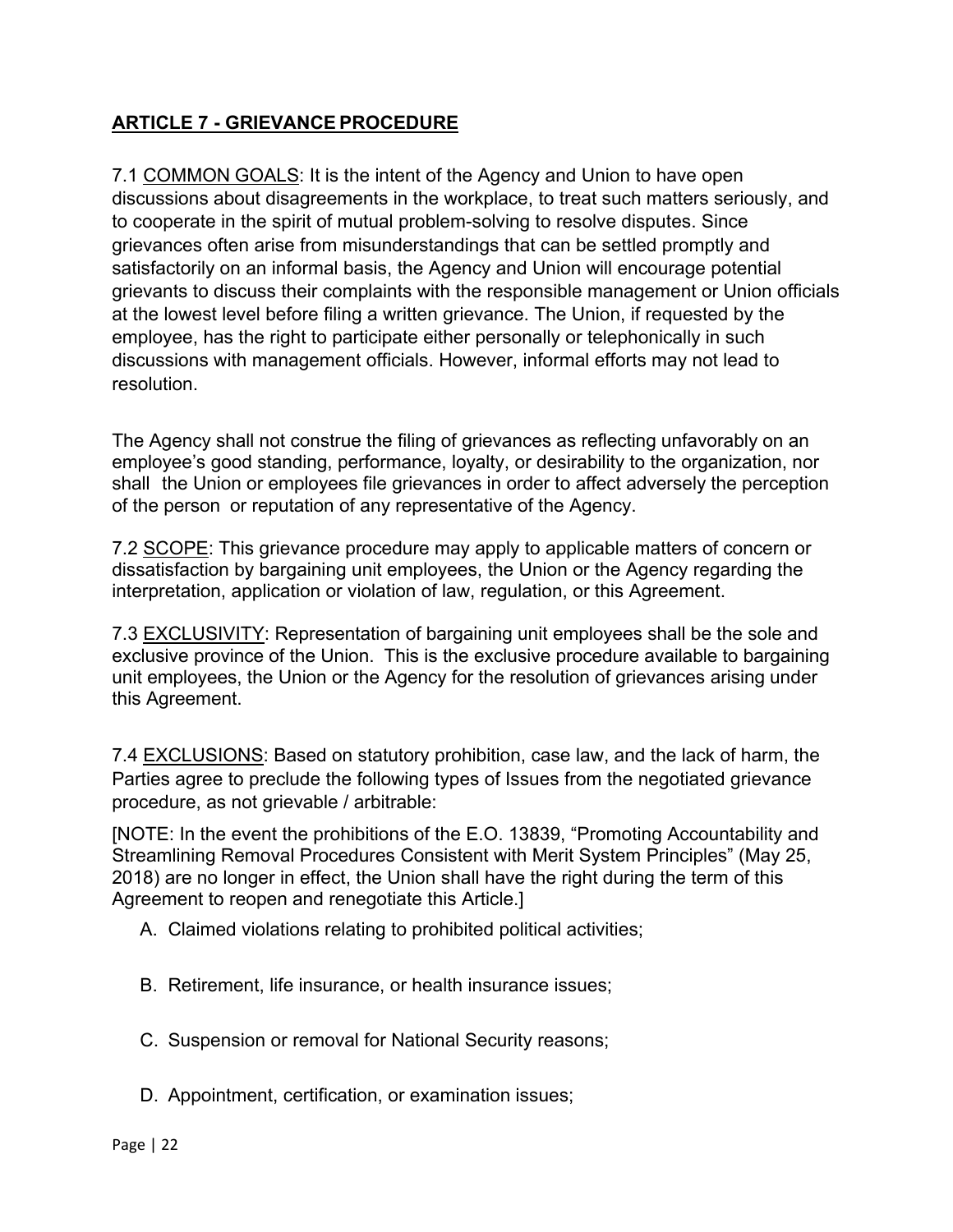- E. The classification of any position which does not result in the reduction-in-grade or pay of the employee;
- F. Proposed adverse / disciplinary actions;
- G. Proposed removal or reduction-in-grade;
- H. Actions taken as the result of a reduction-in-force (RIF);
- I. Issues involving a non-bargaining unit position;
- J. Issues over which the Agency has / had no obligation to bargain;
- K. Issues which may be subject to the jurisdiction of the Equal Employment Opportunity (EEO) Commission;
- L. Issues regarding non-selection for promotion, temporary promotion, detail, or reassignment;
- M. Progress reviews, counseling sessions, or notices of an opportunity to improve (OTI) / performance improvement plan (PIP)/ Demonstration Opportunity (DO);
- N. Actions which terminate any employee serving under a probationary, temporary, part-time, or term appointment;
- O. Position descriptions or performance work plan elements and / or standards;
- P. Issues involving salary offset or garnishment;
- Q. Issues involving veterans' preference;
- R. Issues involving oral warning, cautions, or admonishments.
- S. The assignment of ratings of record;

T. The award of any form of incentive pay, including cash awards; quality step increases; or recruitment, retention, or relocation payments;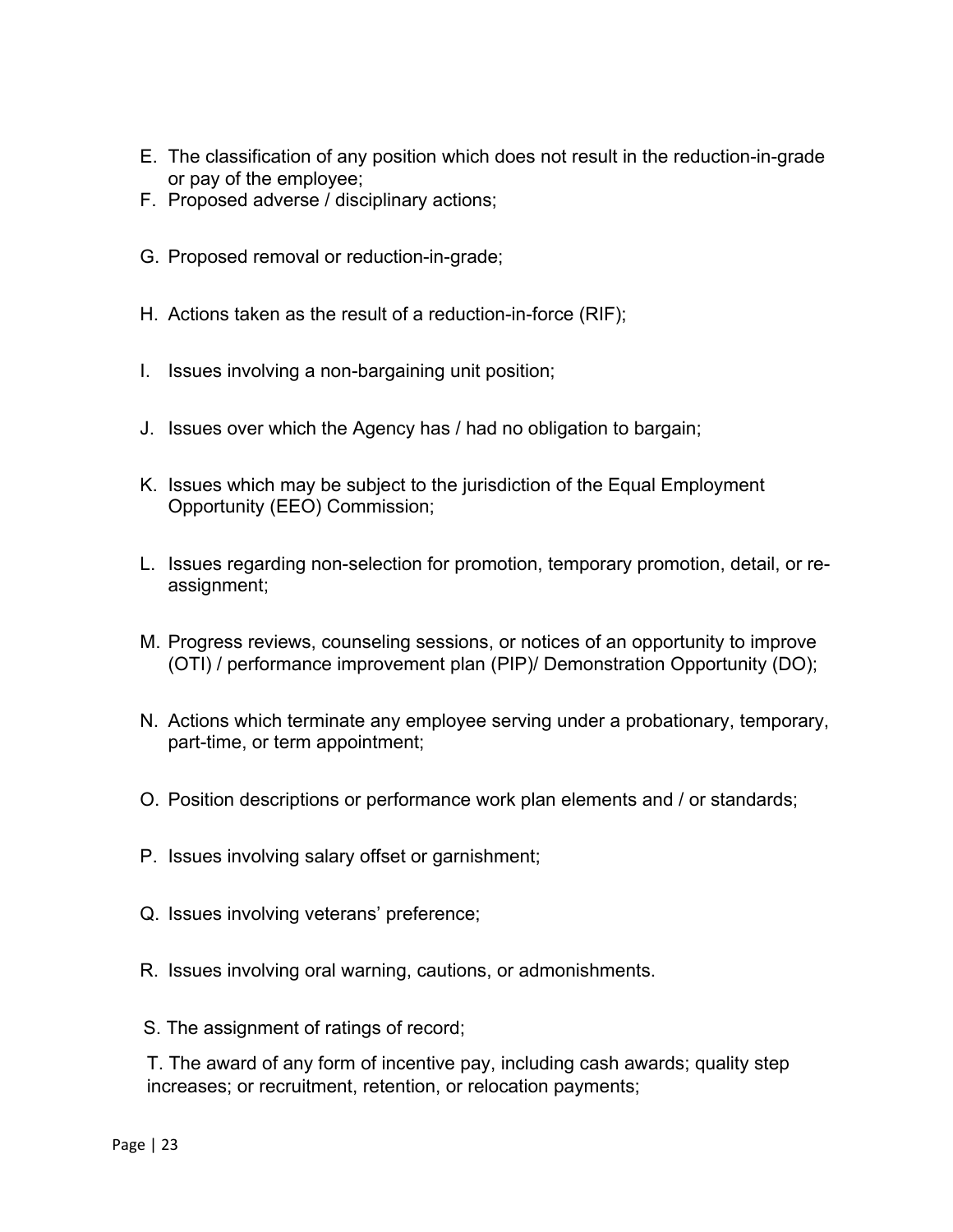U. Any removal for which the Grievant has a statutory Appeal mechanism to utilize.

performance issues may be grievable. Absent these exclusions, other alleged violations of contractual, conduct, or

as defined in 7.7 below, the Agency may declare an issue not grievable. 7.5 GRIEVABILITY: Any time before the beginning of the Step One grievance meeting

- A. Within fifteen (15) days of declaring an issue not grievable, the Agency shall present the reason for its decision, in writing, to the Union.
- B. Within fifteen (15) days of receiving the not grievable decision, the Union must accept the Agency decision or invoke arbitration. Failure to timely invoke arbitration is an acknowledgement of acceptance.
- C. If the Union invokes arbitration, the Parties shall suspend further action on the grievance until an Arbitrator decides the grievability issue.
- D. If the Arbitrator decides in favor of the Union, the Parties shall continue the grievance from the point in the process at which the Parties suspended the grievance.
- E. If the Arbitrator decides in favor of the Agency, the grievance process is ended, with prejudice.

7.6 REPRESENTATION: Employee(s) utilizing this grievance procedure will have the right to be represented and/or advised by the Union. In addition, an employee and or group of employees have the right to present or process a grievance under this procedure on their own behalf. In such cases, the Union will be afforded the opportunity to participate, on official time during any and all formal discussions/meetings, between the Agency and the grievant(s) relating to the grievance filed.

shall not be subject to the extension authorities of the Parties. 7.7 TIME LIMITS: The Parties agree that the initial filing time frames are absolute and

- A. Time limits for the remainder of the grievance procedures in this Article may be extended by mutual consent of the Parties.
- B. The Parties agree to respond to the grievance within the time frames allowed. However, if the Parties are unable to respond within the time frames, the reason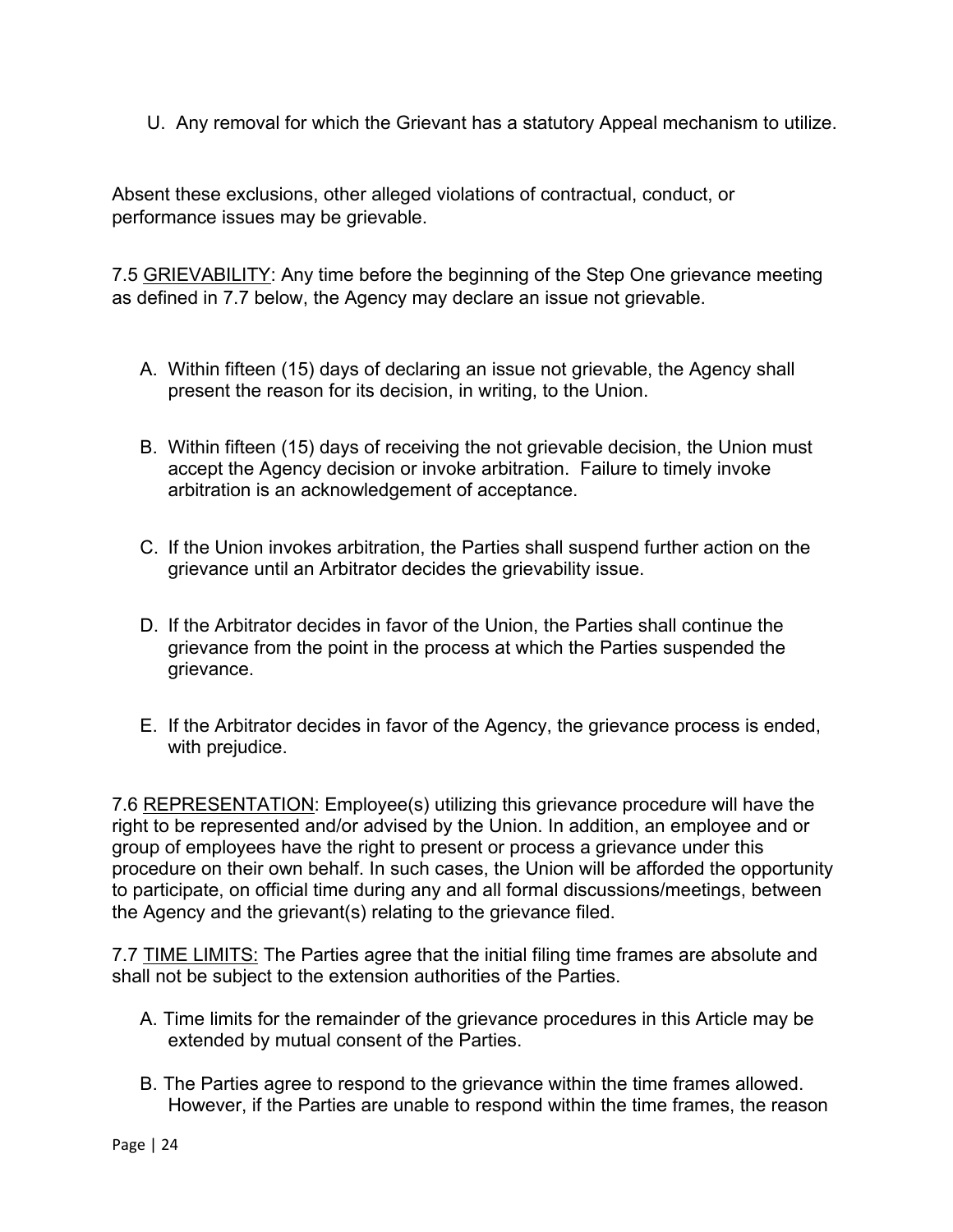for the delay will be stated in writing, and a mutually agreed upon extension of the time limits will be granted.

- C. When information is requested from a Party which is needed to process a grievance or determine if a grievance exists, the party will supply a response within fifteen (15) days and the time limits will be extended equal to the amount of time required to receive the information.
- circumstances prevail. D. Failure by the grievant to meet time limits or to request and receive an extension of time, shall automatically cancel the grievance, unless mitigating
- E. Failure of the party against which a grievance was filed to comply with time limits will allow the grieving party to advance the grievance as provided below.

7.8 PROCEDURES: The following procedures are established for the resolution of grievances:

- A. Employee Grievances: An employee requesting representation by the Union will complete and submit a written request to the Union President with a copy to the Agency (usually their immediate supervisor) and the Agency designee.
- the incident (whichever occurs first). B. The employee or the Union will electronically file a Step One written grievance with the immediate supervisor or other management official who initiated the action which resulted in the grievance within twenty-one (21) calendar days after receipt of the notice of action, occurrence of the incident or knowledge of
- C. The grievance must contain, but is not limited to, the following information:
	- 1. The name of the grievant;
	- 2. Specific nature of the grievance;
	- 3. The law, rule, regulation, policy, procedure, or contract article, the Agency allegedly violated;
	- 4. A copy of documents related to the grievance;
	- 5. Lists dates and times of any prior attempt to resolve the issue, if applicable;
	- 6. Details of the violation (who, what, when, where, why, and how);
	- 7. The specific relief / remedy requested; and
	- 8. The name of the grievant's Union's representative.

A copy the grievance must be provided to the Union representative or designee and Agency representative with the filing of the grievance. If the grievance is filed at a higher level than appropriate, the receiving office will return the grievance to the employee with instructions as to the level at which it should be filed. The employee must then re-file the grievance within fifteen (15) calendar days from notice of error. To protect the rights of individuals and the integrity of the grievance process,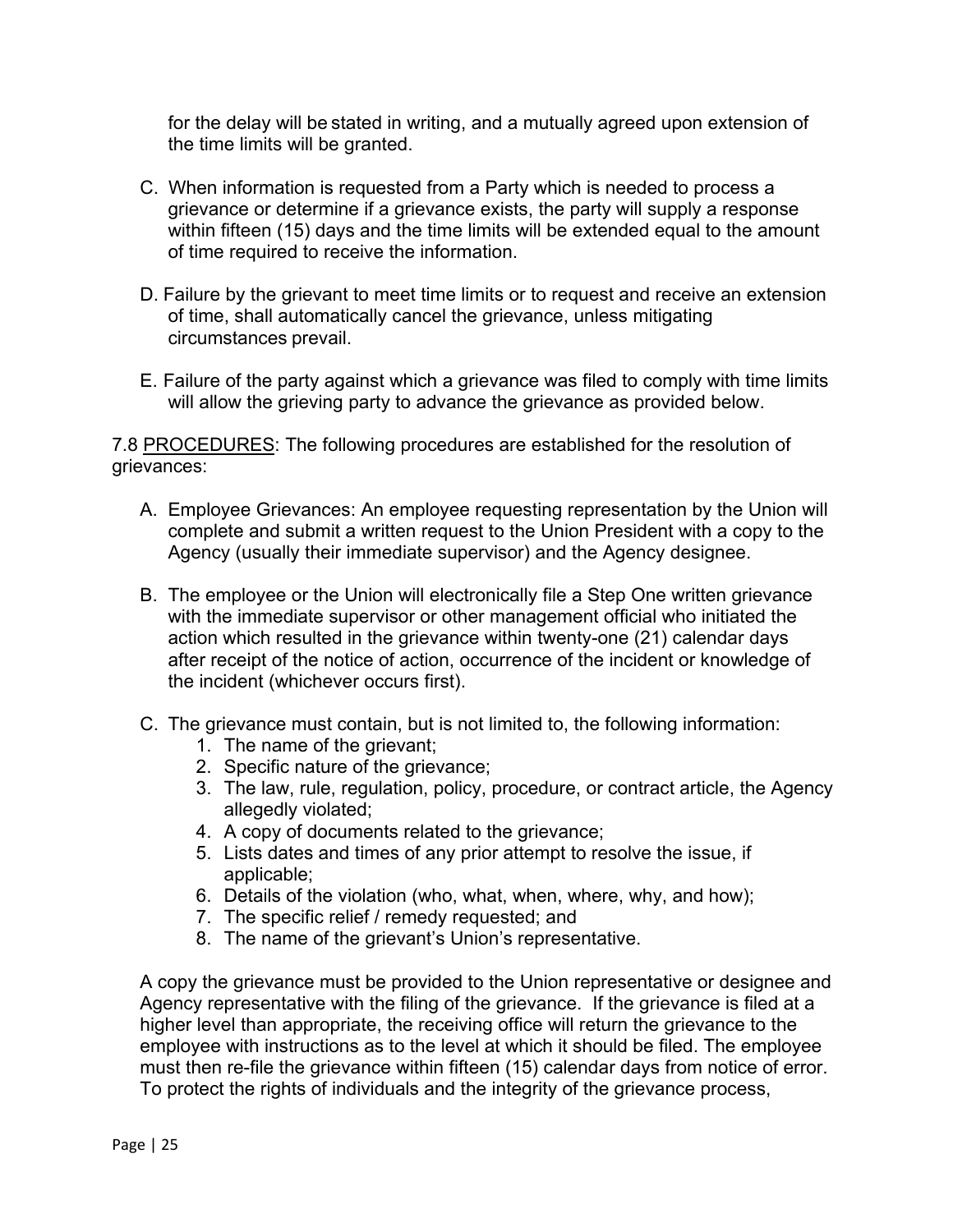individual grievance issues are to remain strictly confidential between the parties involved.

Within fifteen (15) days of receipt of a properly filed written grievance, the supervisor or other management official will review the matter being grieved and will schedule and hold a meeting with the grievant to discuss the issues. A written response granting or denying the remedy requested will be issued within fifteen (15) days of the meeting.

If the supervisor in this Step One process is the State Director and the grievant is dissatisfied with the response, then the grievance process ends at Step One. The Union is free to file for arbitration in accordance with Article 8 once they have received the decision.

- with the employee and/or the representative within fifteen (15) days of receipt of issued in writing within fifteen (15) days of the meeting. If the grievant is D. If the grievant or the Union is not satisfied with the Step One response from the supervisor or other management official, they may electronically send the grievance to the State Director or their designee within fifteen (15) days after the decision was rendered. This submission to the State Director must also be in writing, include a copy of the original grievance, an explanation why the decision in Step One is unacceptable and cite any remaining requested relief. Upon request of the grievant and/or Union, the State Director or designee shall meet the grievance. If the issue is not resolved at the meeting, a final decision will be dissatisfied with the reply in Step Two, this ends the grievance process.
- became aware or should have become aware of the act or occurrence or anytime E. Agency and Union Grievances: If the Agency or the Union files a grievance, it will do so by electronically filing the grievance in writing directly with the other party for resolution within fifteen (15) days of the date that the Agency or the Union if the act or occurrence is of a continuing nature. The submission of Union grievances will be through the State Director. The submission of Agency grievances will be through the Union President.

The grievance must contain, but is not limited to, the following information:

- 1. Specific nature of the grievance
- 2. The law, rule, regulation, policy, procedure, or contract article, the Agency allegedly violated;
- 3. A copy of documents related to the grievance;
- 4. Lists dates and times of any prior attempt to resolve the issue, if applicable;
- 5. Details of the violation (who, what, when, where, why, and how);
- 6. The specific relief / remedy requested;
- 7. The name of the Union's Representative;
- 8. The signature of the representative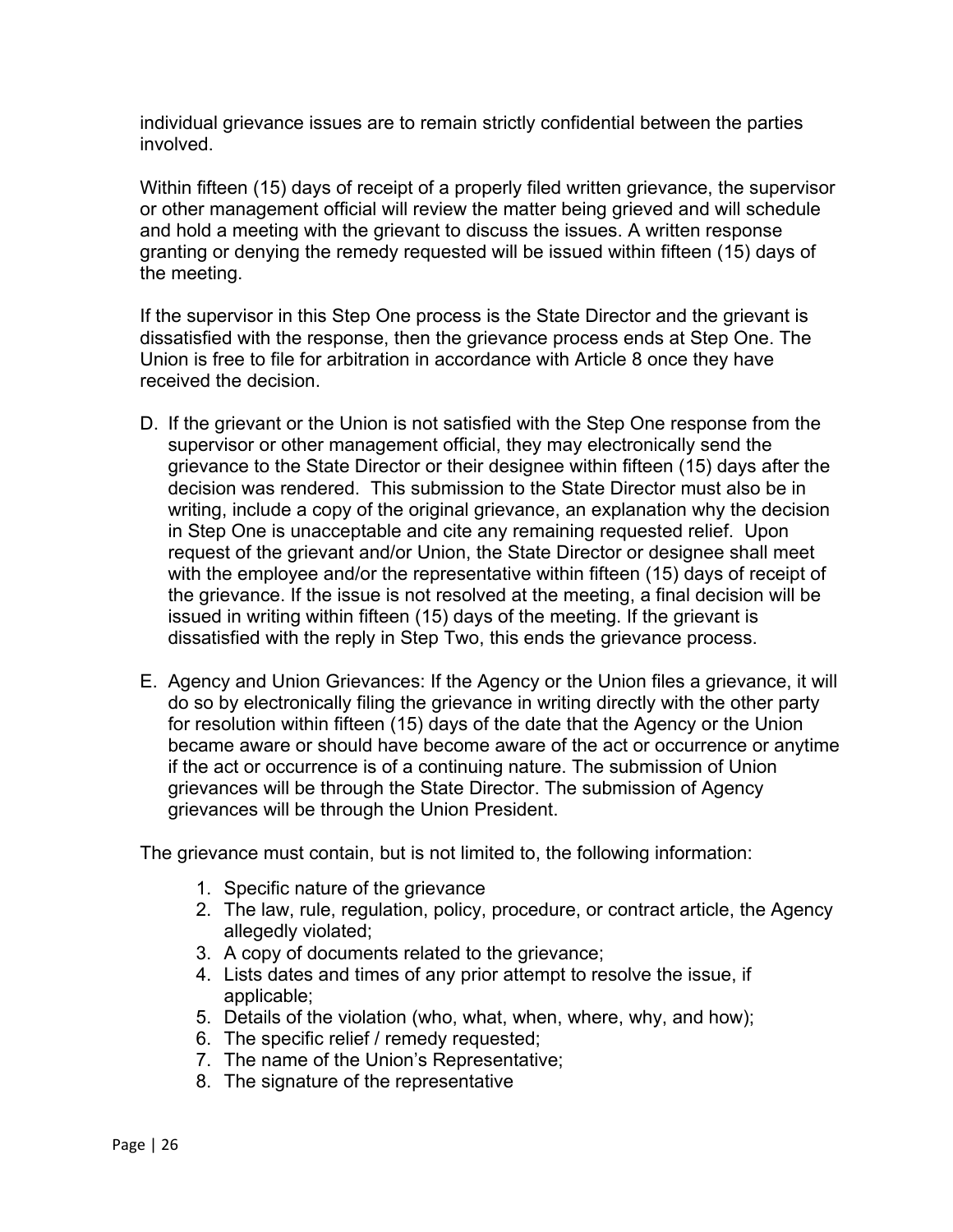The parties shall meet within fifteen (15) days of receipt of the grievance in an attempt to resolve the grievance. If the matter is not resolved at this meeting, a written decision will be issued to the grievant within fifteen (15) days of the close of the meeting.

7.9 <u>ALTERNATIVE DISPUTE RESOLUTION</u>: If both parties agree, the matter may be referred to an Alternative Dispute Resolution procedure, as outlined in Article 23, Alternative Dispute Resolution of this Agreement for possible resolution. The terms and timeframes for alternative resolution will be jointly determined at the time the matter is referred.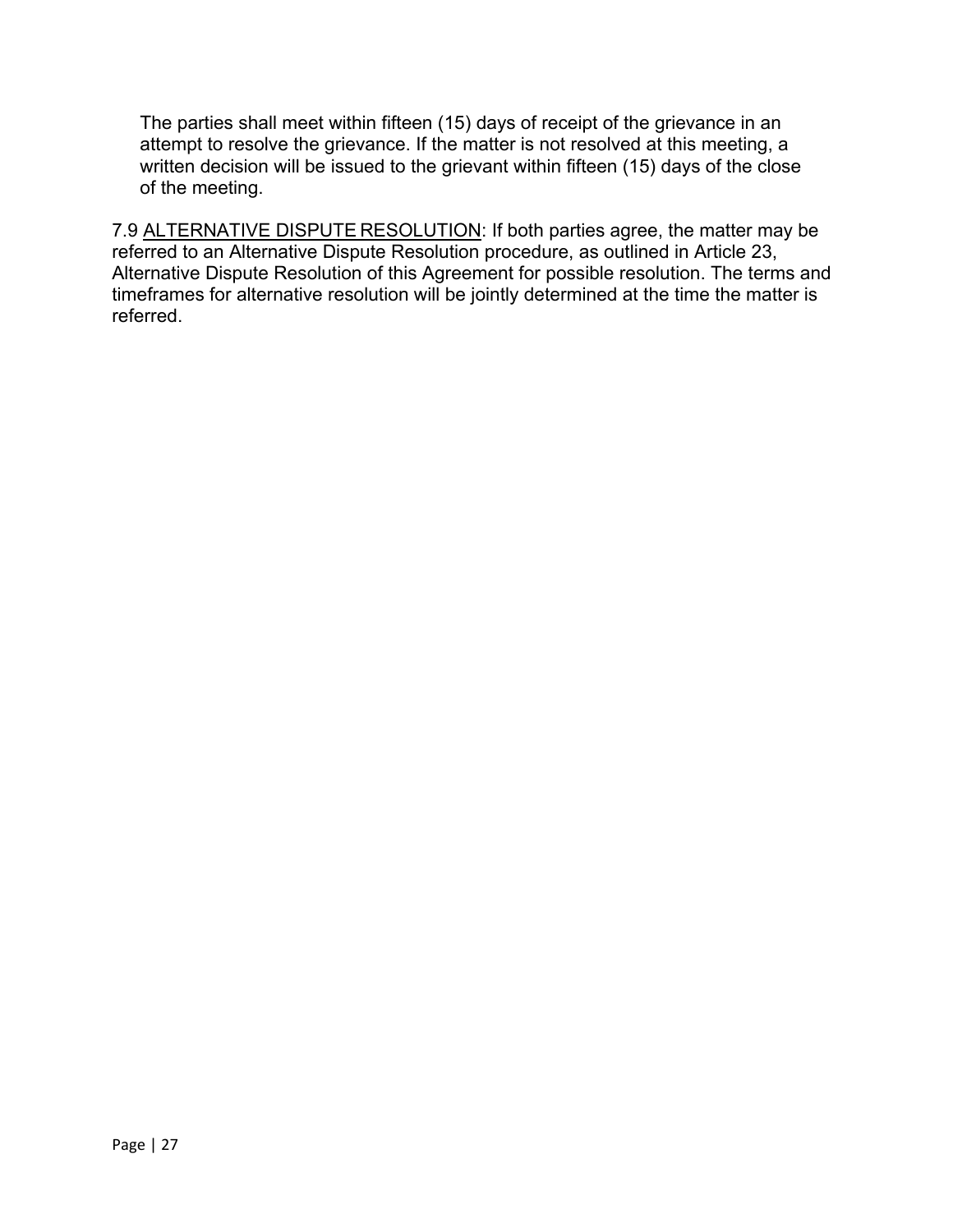### **ARTICLE 8 – ARBITRATION**

#### 8.1 RIGHT TO ARBITRATION AND SCOPE:

- referred to arbitration as provided for in this Article. A request for arbitration can be made only by the Union or the Agency and will be in writing to Federal party. Such requests shall be made within twenty (20) days after receipt of the A. A grievance that remains unresolved or unsatisfactory to either party after being processed under Article 7, "Grievance Procedure" of this Agreement may be Mediation and Conciliation Service (FMCS) with a courtesy copy to the opposing final written grievance decision issued or when a decision was due.
- B. The parties agree that the issue(s) to be arbitrated shall be no broader in scope than the issue(s) presented during the grievance procedure.

#### 8.2 SELECTING AN ARBITRATOR:

- A. Within seven (7) days of the request for arbitration, the party invoking arbitration will request the FMCS to furnish the parties a list of five (5) impartial persons qualified to act as arbitrators who live in the State of Colorado. The party invoking arbitration will pay for the list of arbitrators. Within seven (7) days after the receipt of the list, the party requesting arbitration will coordinate the selection of an arbitrator.
- B. If the parties cannot mutually agree upon one of the listed arbitrators, they will each strike one arbitrator's name from the list of five (5) and then repeat the procedure until one person remains who will be the duly selected arbitrator. The following procedure will be used: If the date of the transmittal letter from FMCS transmittal letter is an even number, the Agency will make the first strike. is an odd number, the Union will make the first strike. If the date of the
- C. If either party refuses to participate in the selection of an arbitrator, the other party may then select any person from the FMCS list to be the duly selected arbitrator.
- D. The parties will strive for a joint submission of the issue(s) for arbitration. If this fails, each party will provide a separate submission and the arbitrator will determine the issue(s) to be heard.

 necessary expenses shall be shared equally by both parties. If either party desires its 8.3 FEES AND EXPENSES: The fees and expenses of the arbitrator and other own copy of a transcript of an arbitration hearing, the party is solely responsible for paying for its own copy of the transcript.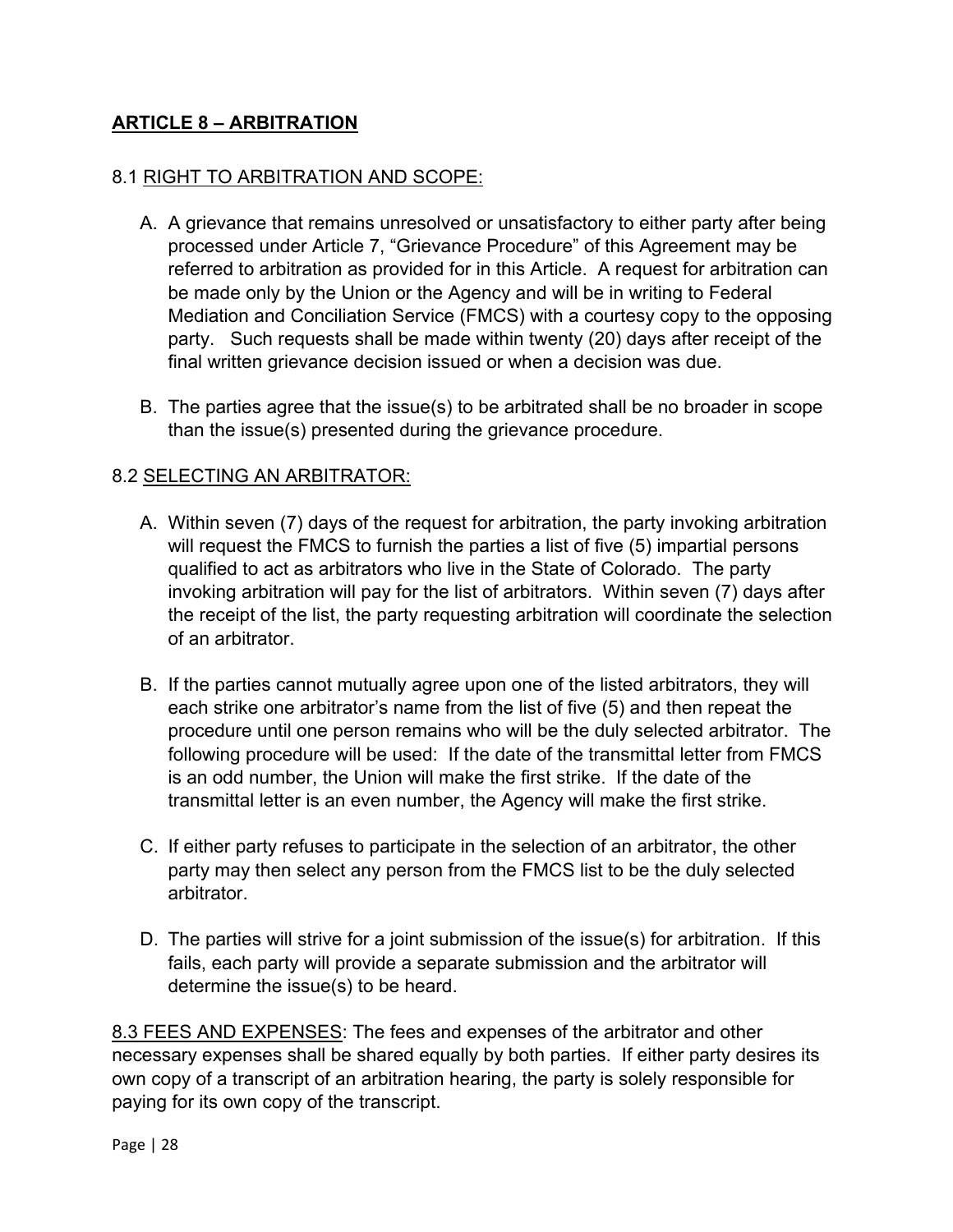#### 8.4 HEARING:

- regular work hours of the basic workweek. The Agency and the Union agree that excused from duty to participate in the arbitration proceedings without loss of pay A. The arbitration hearing shall be held at an Agency facility normally during the only those parties necessary and relevant to the hearing will participate in the hearing, including witnesses. The arbitrator has the final authority to determine witnesses. Employees of the Agency and otherwise in a duty status shall be or charge to leave. Union Representatives involved with the arbitration will be authorized for official time.
- B. The arbitrator's decision will be binding on both parties. However, either party may file exceptions to an arbitrator's award with the Federal Labor Relations Authority (FLRA) under regulations prescribed by the Authority.
- C. Both parties must mutually agree to any procedure other than a full arbitration hearing.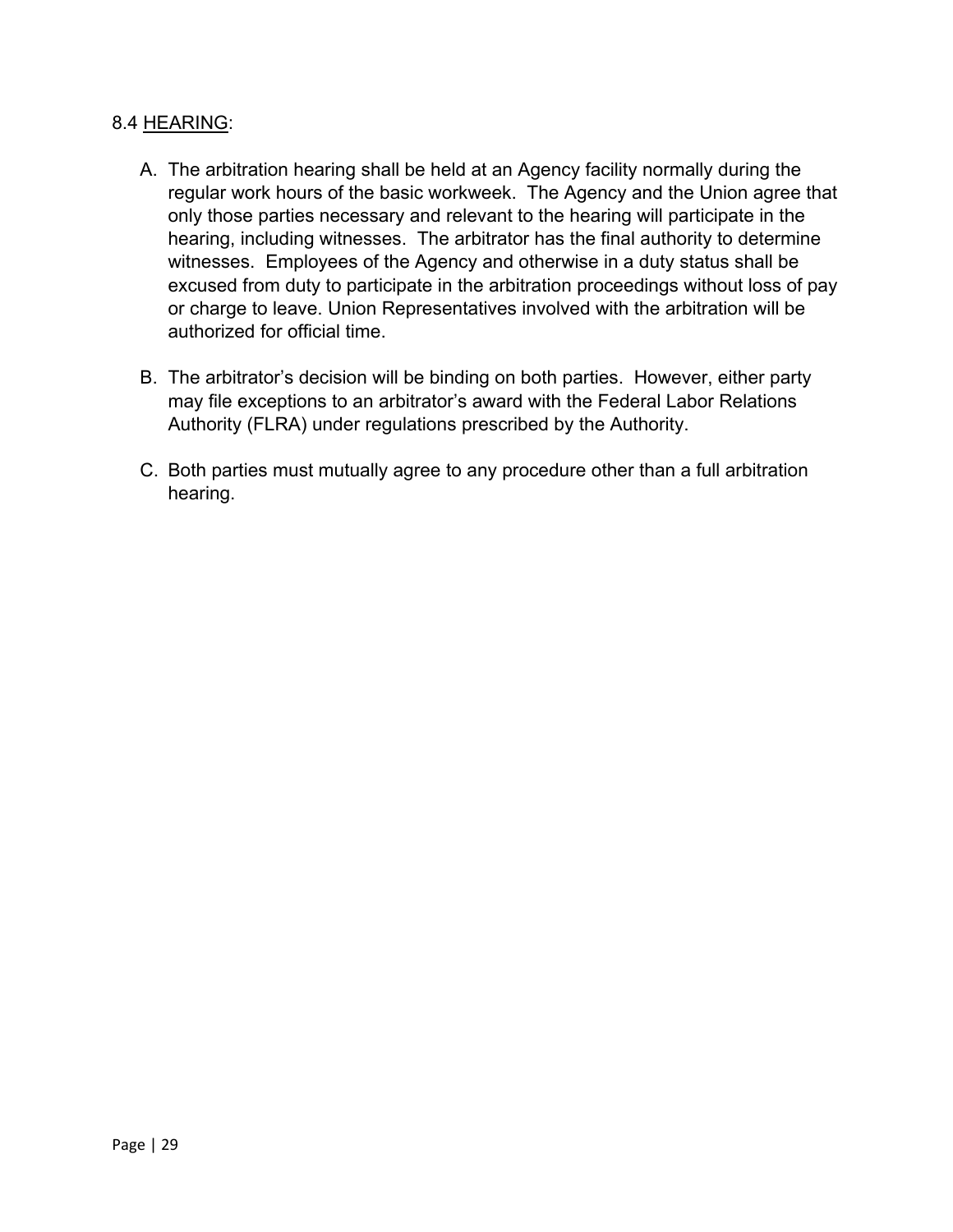#### **Article 9 – UNION REPRESENTATION AND OFFICIAL TIME**

 5 U.S.C., Chapter 71. The Agency will recognize up to four (4) Union officials to be 9.1 GENERAL: Official time will be determined on a case by case basis for representational activities pursuant to the terms and conditions of this Agreement, and designated (appointed and/or elected) by the Union. The designated Union officials will be authorized an amount of official time that is reasonable, necessary, and in the public interest. In accordance with the U.S.C., such official time does not extend to such activities as solicitation of membership, collection of dues, campaigning for officers, or other matters pertaining to the internal business of the Union.

#### 9.2 REQUESTING OFFICIAL TIME:

- in the Agency's automated time and attendance system (currently WebTA) by A. The Union official will request official time in advance from their first line supervisor or designee. The request will be via email with a copy to the Associate Director. The request will include the approximate amount of time needed and a purpose for the requested official time. The Union official will record official time using the appropriate transaction codes (currently Program Code Rural Development Other (RD00) and Activity Code HR (307) or other required codes).
- transaction codes (TC) as follows: B. The Office of Personnel Management (OPM) requires that all Departments with bargaining unit employees report the amount of official time hours used to perform representation functions. Union Representatives need to report all of the official time hours used, regardless of whether the official time used is statutory or contractual. Official time usage will be recorded using the following WebTA
	- and negotiate a basic collective bargaining agreement (CBA) or its successor 1. Term Negotiations TC 35 – Time used by Union Representative to prepare for (includes time spent negotiating a term CBA or ground rules for such negotiations, mediation, impasse proceedings, negotiability proceedings, and to prepare for such representation activities.
	- related to a subject not covered by the CBA, pending change, etc., mediation, 2. Mid-Term Negotiations TC 36 – Time used to bargain over issues raised during the life of a term agreement. This includes bargaining over procedures and appropriate arrangements (impact and implementation); including time spent negotiating during the term of a CBA because of a reopener, demand impasse proceedings, negotiability proceedings, and to prepare for such representational activities.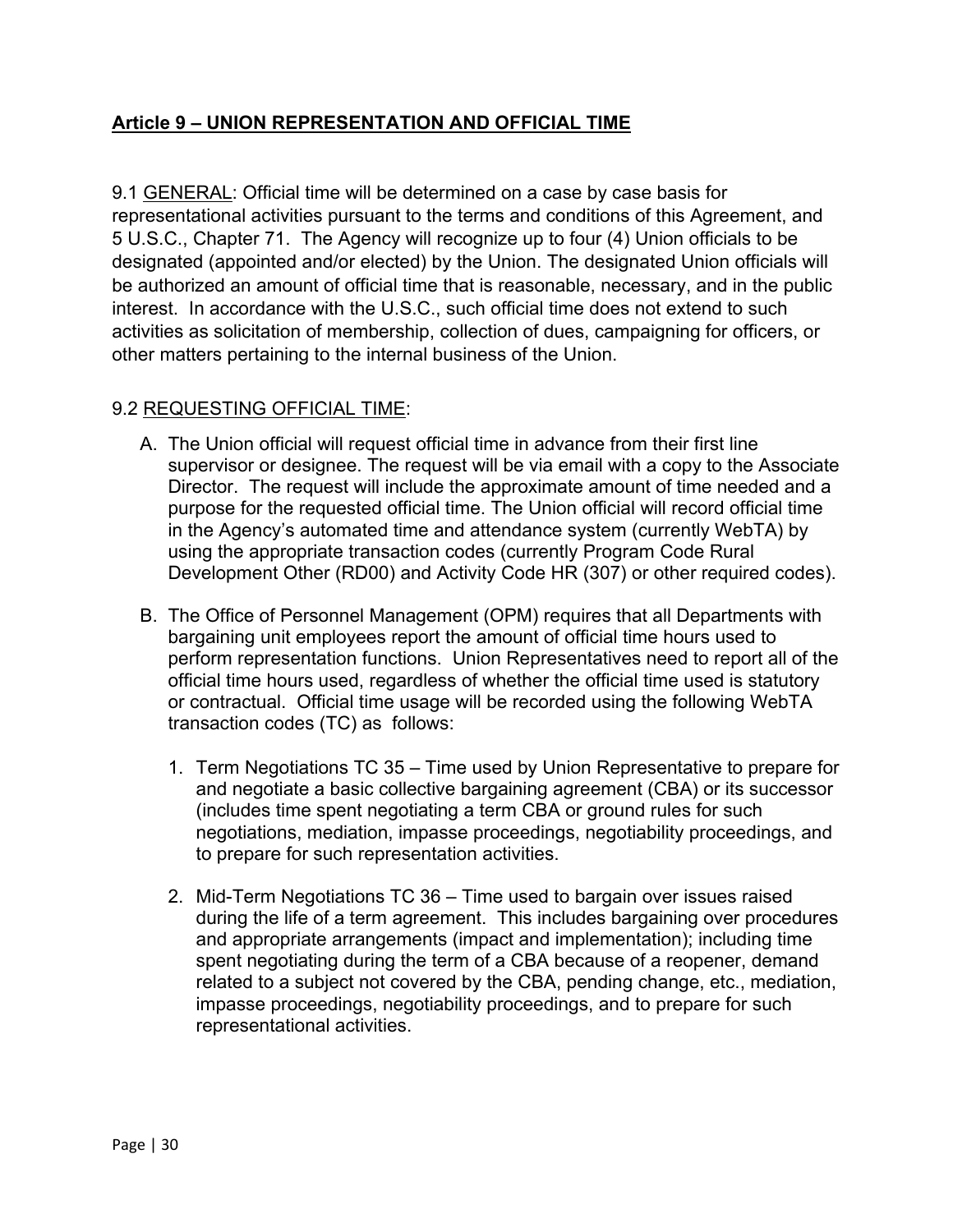- 3. General Labor Management Relations TC 37 –Time used for activities not included in term negotiations, mid-term negotiations or dispute resolution categories. Examples of activities include meetings between labor and management officials to discuss general conditions of employment (not bargaining), labor-management committee meetings, labor relations training for Union Representatives, and Union participation in formal discussions and investigative interviews, and to prepare for such representational activities.
- 4. Dispute Resolution TC 38 Time used to process grievances up to and including arbitration and appeals of bargaining unit employees before various third parties, such as the Merit Systems Protection Board, Federal Labor Relations Authority, and Equal Employment Opportunity Commission (and related appellant processes and to prepare for such representational activities).

9.3 INTERNAL UNION BUSINESS: Internal Union business, such as attending Union meetings and posting or distributing Union literature, will be conducted during the lunch period, or non-duty hours of the employees involved. Official publications of the Union may be distributed on agency property by Union Representatives during the non-duty time of the Union Representatives who are distributing, and of the employees receiving the materials; distribution will not disrupt operations. All such materials will be properly identified as official Union issuances.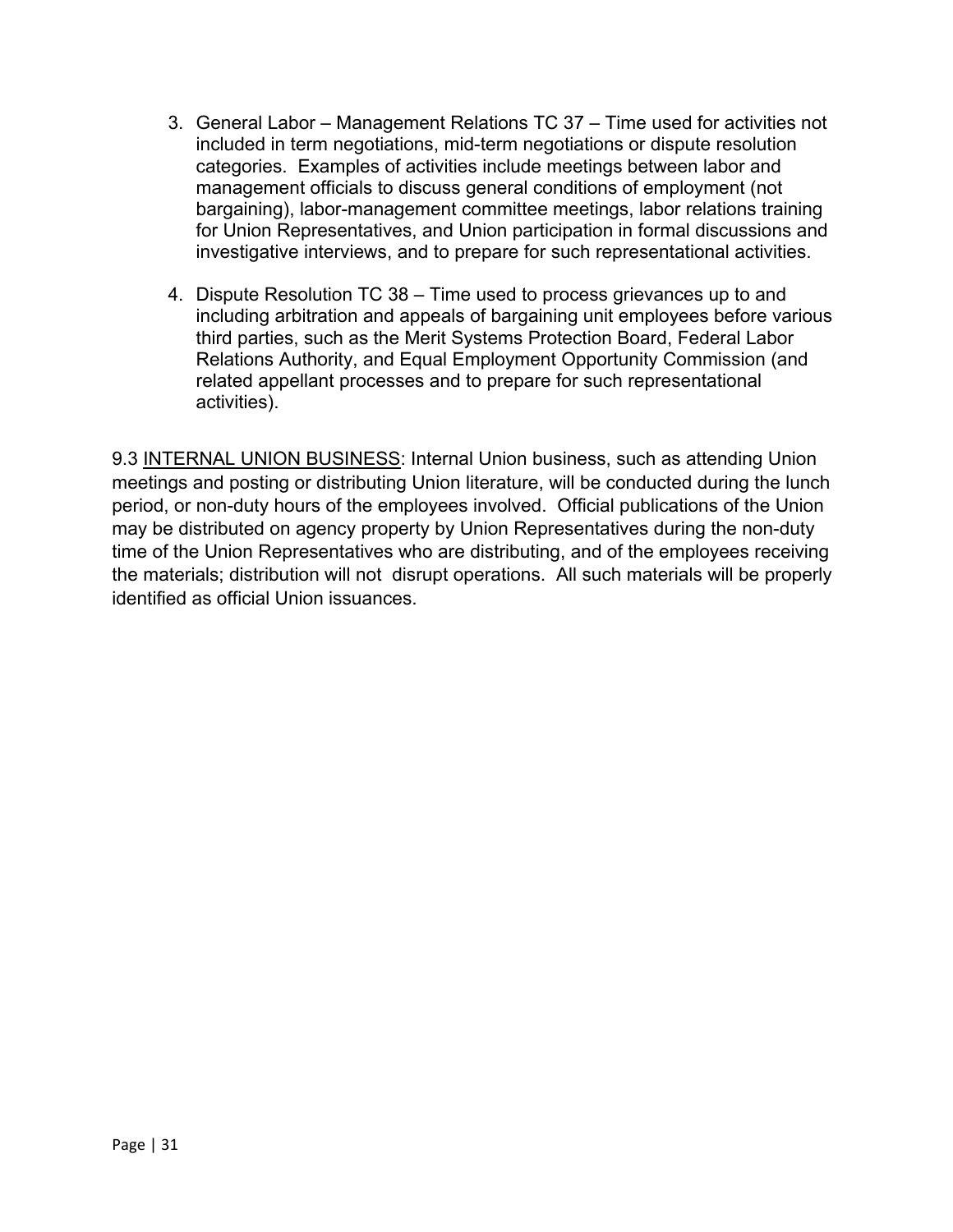# **ARTICLE 10 – UNION SPACE AND GOVERNMENT EQUIPMENT**

 10.1 OFFICE SPACE AND FURNISHINGS: No employee, when acting on behalf of a Federal labor organization, may be permitted the free or discounted use of government property or any other agency resources if such free or discounted use is not generally available for non-agency business by employees when acting on behalf of non-Federal organizations.

 Union must not violate any law, regulations, security of the office, or provisions of this 10.2 CONTENTS OF LITERATURE: Any document produced and disseminated by the Agreement. Union statements will not include defamatory or derogatory remarks that undermine the authority of the Agency and its officials when the remarks have no reasonable nexus to legitimate representational issues. Any complaint concerning the Union's compliance with these requirements may be made the subject of a grievance in the negotiated grievance procedure.

 board space to post a current list (quarterly) of its Officers and Stewards and their items on the bulletin board. 10.3 BULLETIN BOARD SPACE: At each facility, the Union shall be provided bulletin respective contact information. This posting will be compatible in appearance to other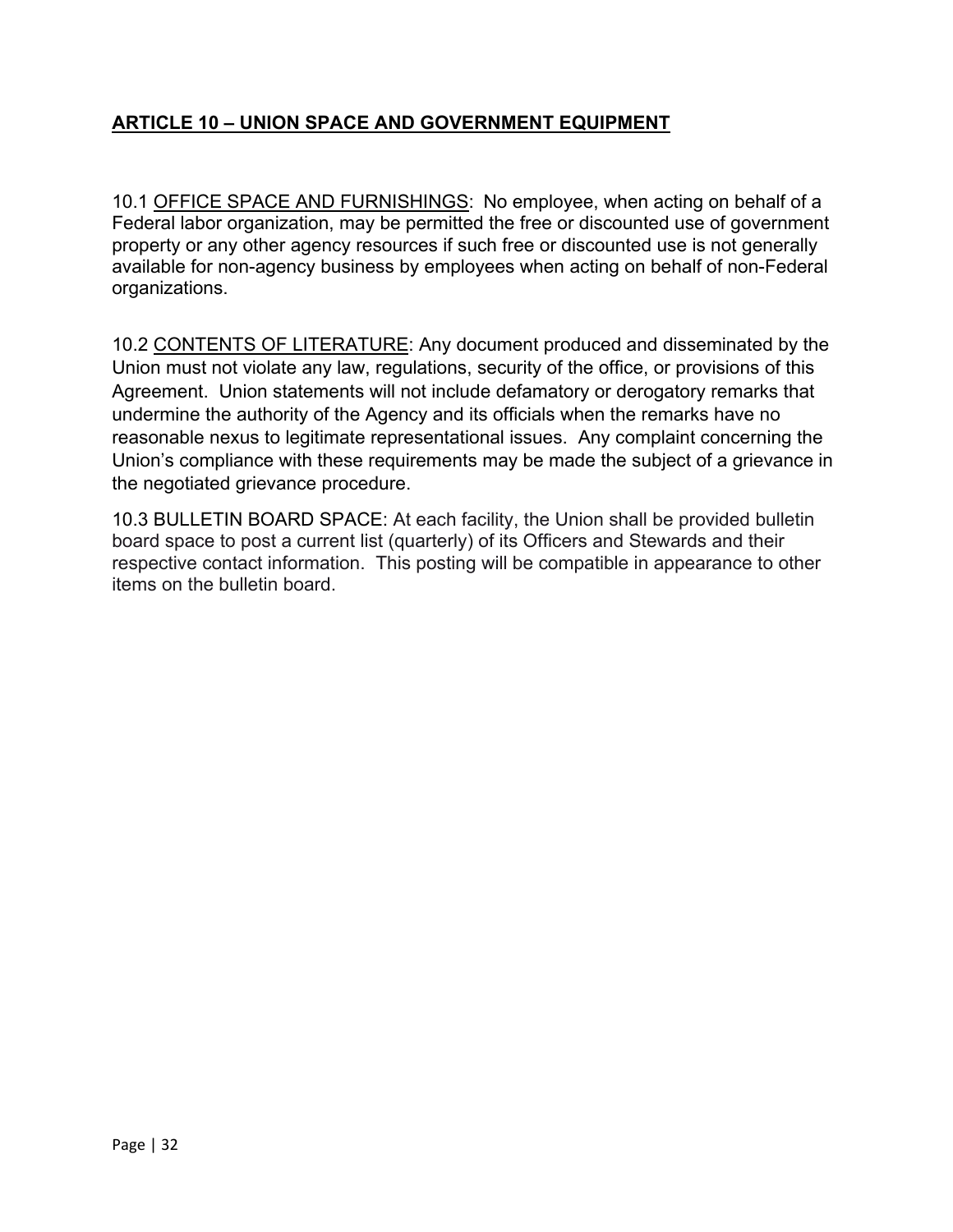# **ARTICLE 11 – DUES WITHHOLDING / REVOCATION**

 deduction, a bargaining unit employee must complete a Standard Form (SF) 1187, 11.1 DUES WITHHOLDING: In order to initiate Union dues withholding by payroll "Request and Authorization for Voluntary Allotment of Compensation for Payment of Employee Organization Dues" or the successor form if the SF-1187 is replaced. The SF-1187 can be obtained from either the Union or OPM website. The employee must complete the appropriate spaces, sign it, and submit it to the Union. The Union will complete its portion of the form and submit it to Human Resources using the current submission procedures**.** 

deduction. 11.2 DUES REVOCATION: A bargaining unit employee can terminate Union dues withholding within 15 days prior to their anniversary date and 15 days after their anniversary date. Members must complete the initial year to be eligible to stop dues

11.3 PROCESS: To cancel the dues allotment, the employee must complete a SF-1188, "Cancellation of Payroll Deductions for Labor Organization Dues" or the successor form if the SF-1188 is replaced. The SF-1188 can be obtained from either the Union or OPM website. The employee must complete the form, sign it, and submit it to the Union. The Union will submit it to Human Resources using the current submission procedures. Employees who are uncertain of their anniversary date can contact the Union.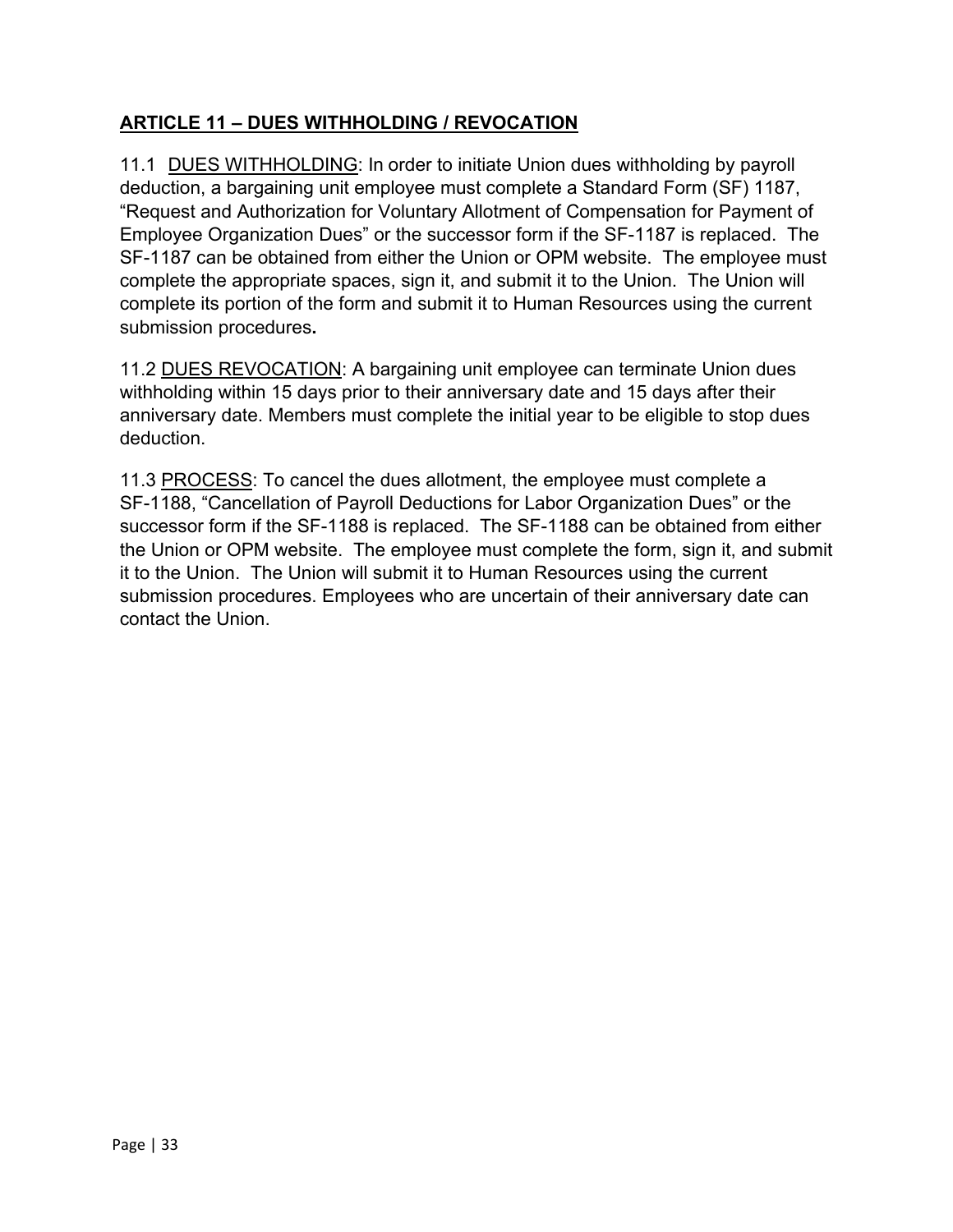#### **ARTICLE 12 – TRAVEL**

#### 12.1 GOVERNMENT TRAVEL:

- A. Travel shall be in accordance with all applicable federal travel regulations, laws, rules, policies, procedures, and practices, as amended.
- B. All travel must be approved in advance by the employee's supervisor.
- C. If available, a Government owned vehicle should be used in lieu of a personally owned vehicle.
- D. A Government travel credit card may be provided to employees through appropriate policy and procedure. Failure to comply with regulations, terms and conditions of the card, or to timely make payments on the amount due, can subject the cardholder to disciplinary action and suspension or cancelation of the Government travel credit card.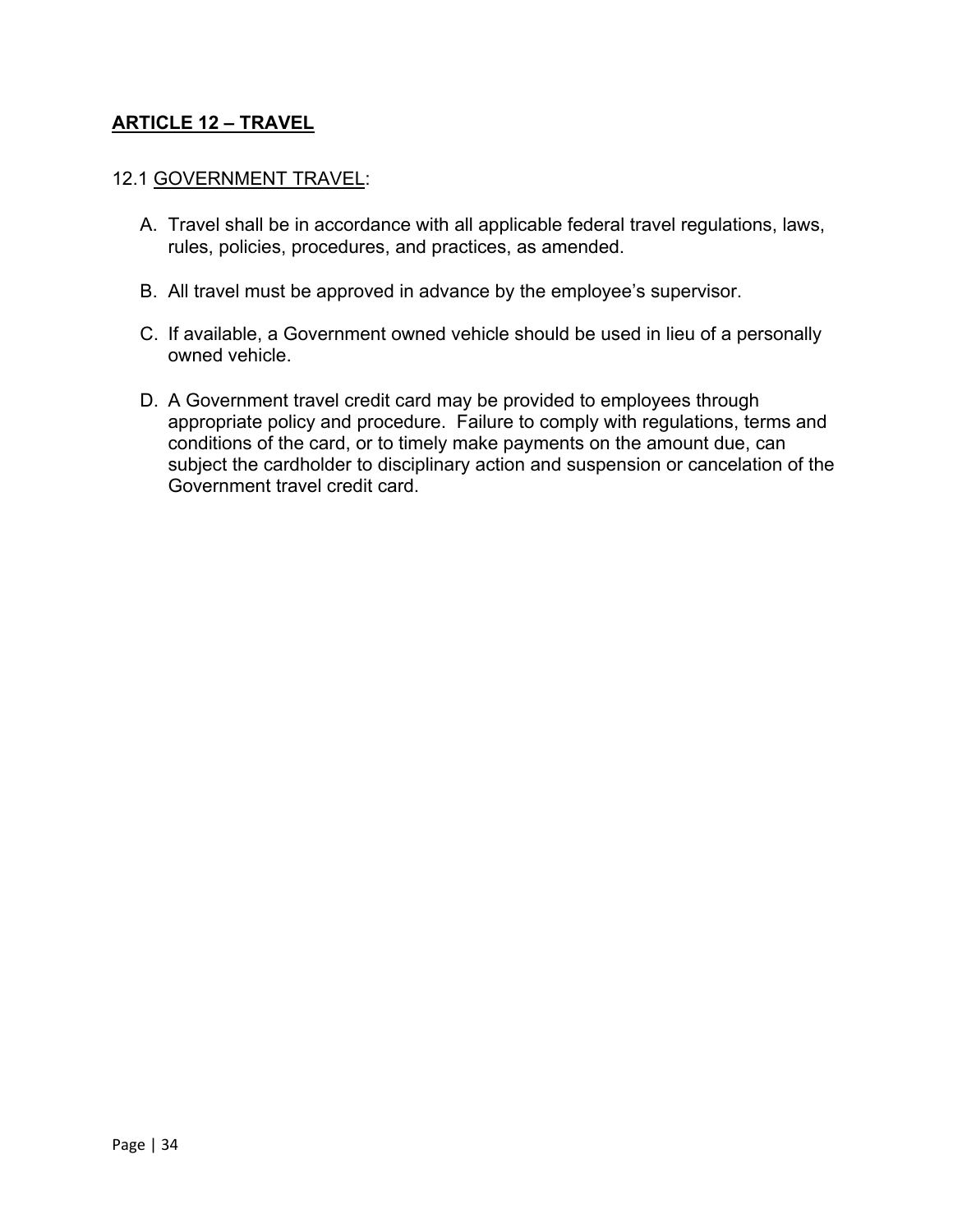# **ARTICLE 13 – MERIT PROMOTION**

 Regulation – DR 4030-335-002, "Merit Promotion and Internal Placement," as amended, and this Agreement. Procedures for Colorado Bargaining Unit 13.1 GENERAL: All actions under Merit Promotion will be taken in accordance federal regulations, laws, rules, policies, procedures, and practices including Departmental Reassignments are located in Article 27. If the transfer or reassignment of an employee external to RD Colorado results in a more than de minimis change in working conditions, then Agency will notify in accordance with Article 3.7

- A. All vacancies in the bargaining unit which are to be filled competitively under Merit Promotion will be announced through the current automated system (presently USAJobs).
- Merit Promotion. B. The Agency has the right to fill a position through reassignment, or transfer of employees external to RD Colorado, or any other exception to competition under
- vacancy for which a selection was not made. C. The Agency has the sole discretion to decide whether to re-advertise any
- D. Agency will provide the Union an e-mail alerting them of new hires, transfers, or reassignments of employees that are external to RD Colorado. The email will be sent as soon as practicable prior to the bargaining unit employee's start date.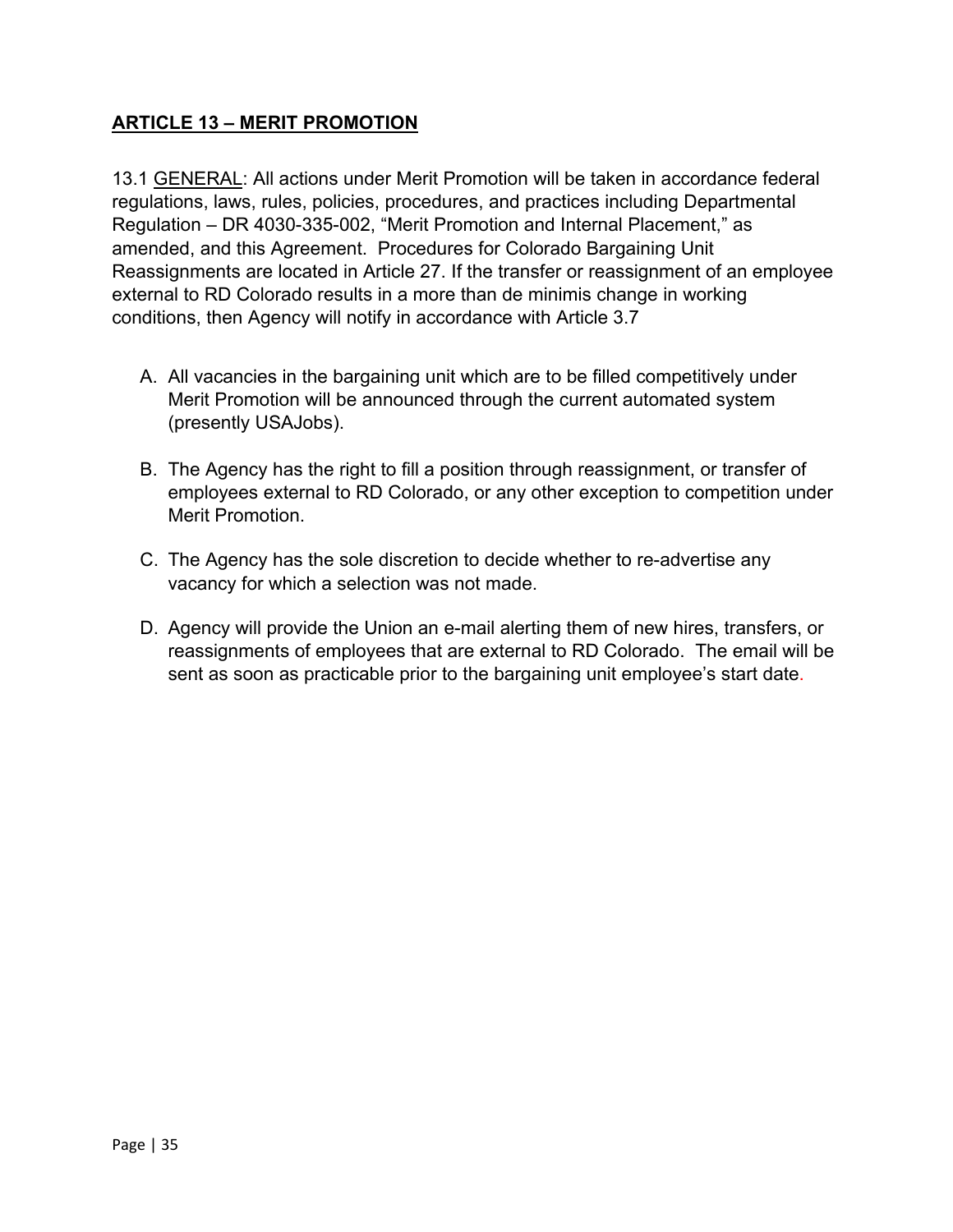# **ARTICLE 14 – HOURS OF WORK AND WORK SCHEDULES**

and practices as amended. 14.1 GENERAL: The Agency shall conduct a policy of hours of work and work schedules in accordance with applicable laws, rules, regulations, policies, procedures,

#### 14.2 HOURS OF WORK AND CORE HOURS:

 Working Hours: 6:00 a.m. - 6:00 p.m. Office Hours: 8:00 a.m. - 4:30 p.m. Core Hours: 9:00 a.m. - 2:30 p.m. Lunch: Normally 30 minutes between 11:00 a.m. and 2:00 p.m. (see Article 15, "Lunch and Break Periods" of this Agreement)

WebTA. 14.3 MAXIFLEX SCHEDULE: All employees are considered to be on a Maxiflex Schedule. Arrival time, departure time, number of hours worked per day and number of days worked per pay period all may vary so long as the biweekly requirement of 80 hours is met. Employees will record their arrival and departure times to the nearest 15 minute increment using the Agency's automated time and attendance system, currently

- A. Employees select a starting time each day, e.g., 8:00 a.m., so the supervisor knows generally when to expect the employee. However, the employee may change the starting times daily within the established flexible hours of 6:00 a.m. to 9:00 a.m.
- B. Supervisors will require that an employee provide advance notice, if possible, when the employee will not be arriving within 30 minutes of their anticipated arrival time.
- C. Employees may not work more than 12 hours in a day, exclusive of lunch period. This includes regular tour of duty, preapproved overtime, compensatory time and credit hours.
- D. The employee's scheduled number of hours for that day must be completed by 6:00 p.m. unless the tour of duty has been changed by the supervisor.
- E. Full-time employees must schedule a minimum of 5  $\frac{1}{2}$  hours and a maximum of 10 hours, exclusive of lunch period, for each scheduled workday.
- allowed for unforeseen emergency/life altering situations. However, employees F. Employees will be allowed to alter their Maxiflex schedule upon supervisor approval once per quarter (Jan-Mar, Apr-Jun, etc…); additional times may be may be required to temporarily alter their schedules so that supervisors can ensure adequate coverage.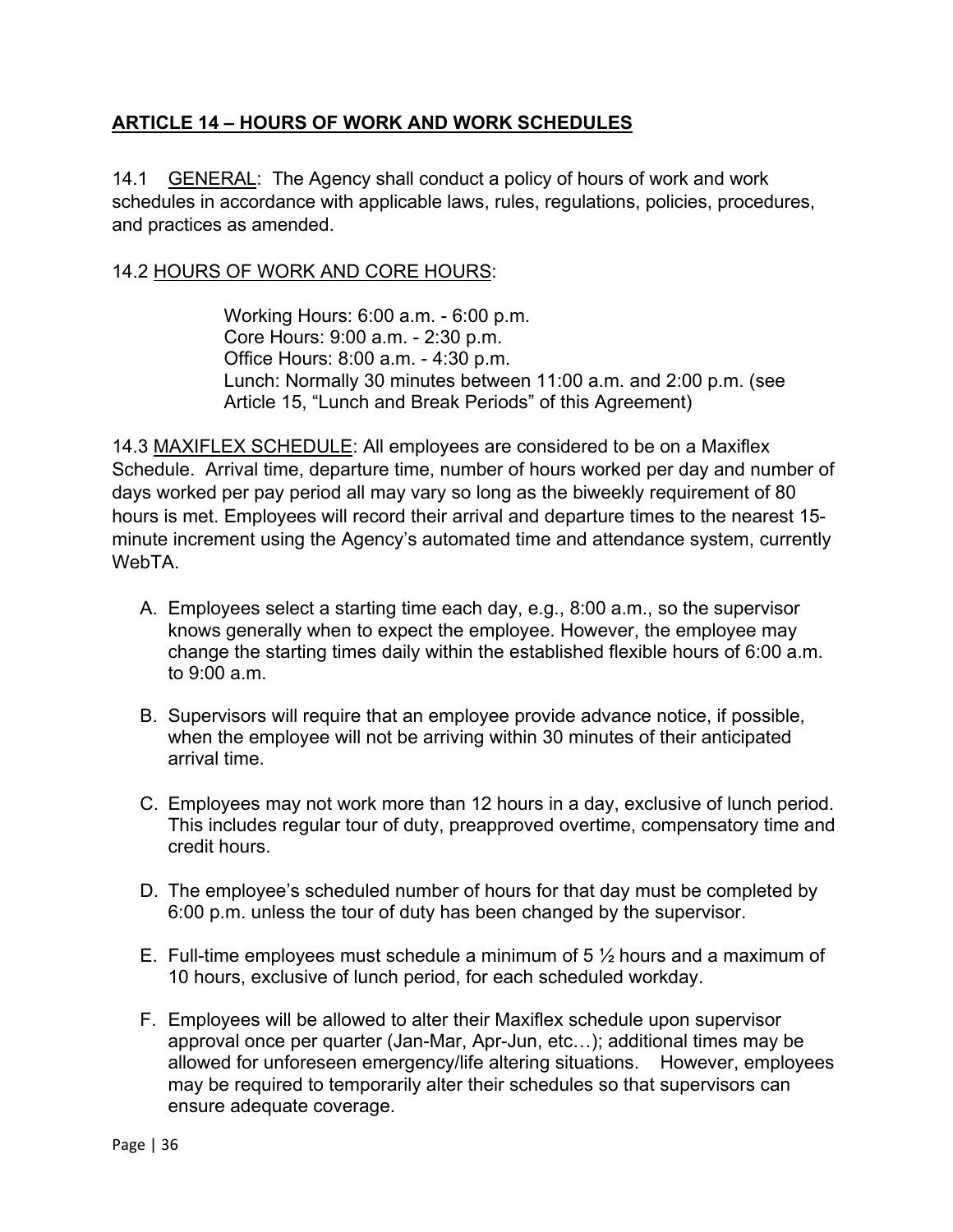tour of duty once a quarter. Additional requests can be made if a significant change in via hard copy or email using Form AD-2001, Designation of Tour of Duty, or other 14.4 CHANGE IN SCHEDULE: Employees may request a change in the established life/family circumstance arises. Employees will submit their request to their supervisor current method. All requests for changes in tour of duty are subject to supervisory preapproval.

will need to adjust their normal schedules to be able to participate fully in the training. 14.5 TRAVEL AND TRAINING: If necessary, the Agency may change an employee's schedule when the employee is traveling, attending training, or participating in jury duty. Employees who are in training status, whether on the job training or classroom training,

- A. When an employee travels away from the permanent duty station, the employee to may remain on their work schedule, provided the employee's regular day off (RDO) does not occur during the period of travel.
- B. An Employee may remain on their work schedule while in a training status provided their RDO does not occur during the period of training.

 to office coverage, the first attempt to resolve conflicts will be among themselves. If decision. 14.6 RESOLVING CONFLICTS: When employees have work schedule conflicts related they are not able to resolve the conflicts, then the supervisor(s) will make the final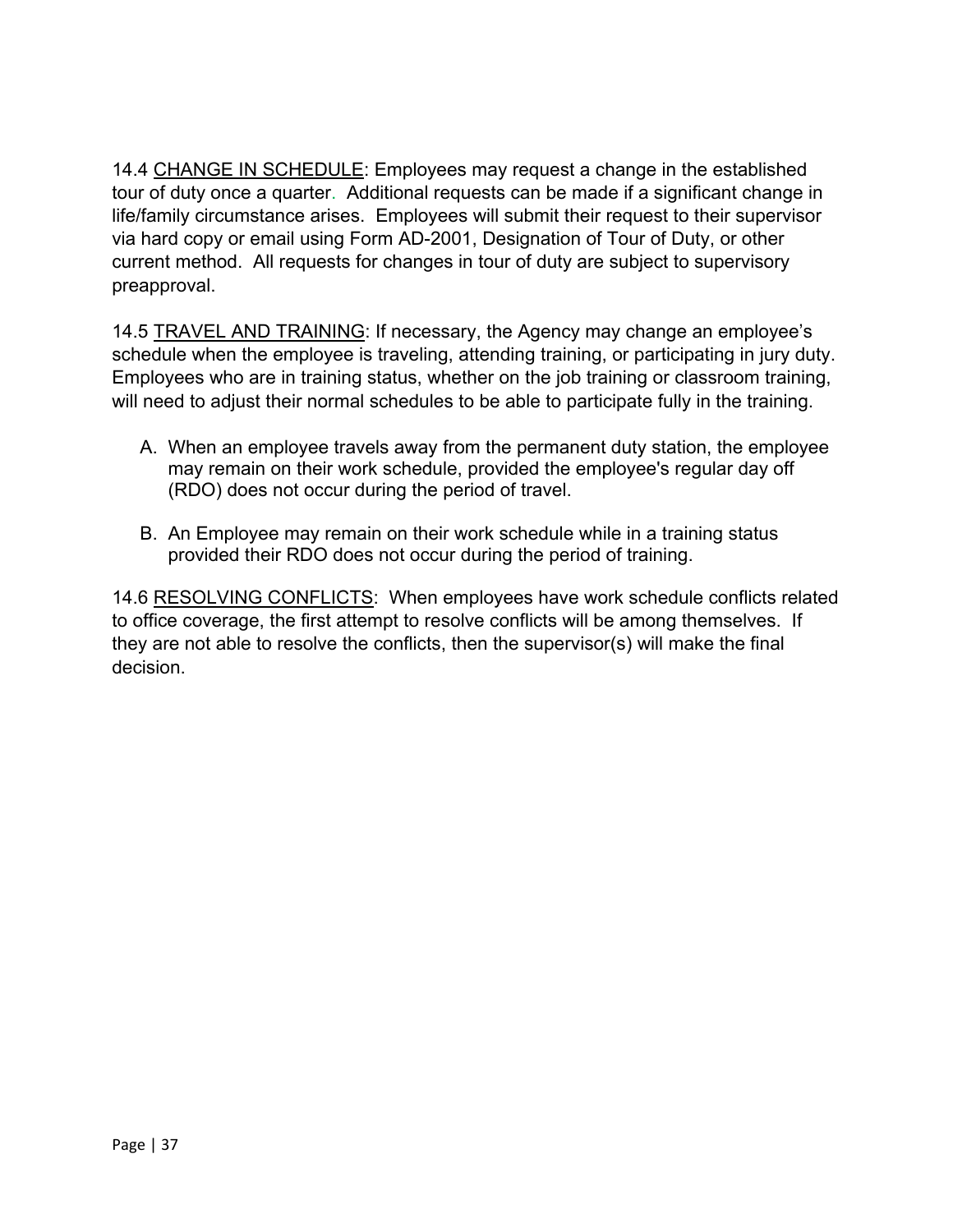#### **ARTICLE 15 – LUNCH AND BREAK PERIODS**

applicable laws, rules, regulations, policies, procedures, and practices as amended. 15.1 GENERAL: The Agency shall conduct lunch and break periods in accordance with

applicable laws, rules, regulations, policies, procedures, and practices as amended.<br>15.2 <u>LUNCH</u>: The Parties recognize that lunch periods are non-paid time. The Agency shall approve all employees' scheduled lunch periods.

- established lunch band. A. Employees shall have the option of scheduling thirty (30) minutes, forty-five (45) minutes, or sixty (60) minutes for lunch. On occasion, with supervisory approval, employees on a Maxiflex work schedule may expand their lunch period within the
- B. Any changes to the lunch schedule which exceed the normally scheduled lunch period must have prior supervisory approval. The employee must have sufficient leave to cover the request or the employee may request to extend their work day not to exceed 6:00 PM.
- 2:00 p.m. each workday. C. The Agency recognizes the lunch period band shall be from 11:00 a.m. until
- D. Absent prior supervisory approval, employees may not leave before 11:00 a.m. and must return from lunch by 2:00 p.m.
- E. Employees must take a lunch break if they work six (6) or more hours.
- emplovees must take a non-paid dinner break. F. If you have the rare extended day where you work twelve (12) or more hours,
- G. The employee may request annual leave, compensatory time, credit hours, or leave without pay (LWOP), or the Agency may charge the employee with being absent without official leave (AWOL) for any misuse or unauthorized extension of an employee's lunch period.

15.3 BREAKS: The Parties recognize that breaks are paid duty time.

- A. The Agency shall recognize one (1) fifteen minute break for each four (4) full hours worked. In a typical work day, one (1) break will be taken before lunch and one (1) break will be taken after lunch.
- an employee divide their fifteen (15) minute breaks into breaks of smaller increments. B. An employee's break may not exceed fifteen (15) minutes in duration, nor may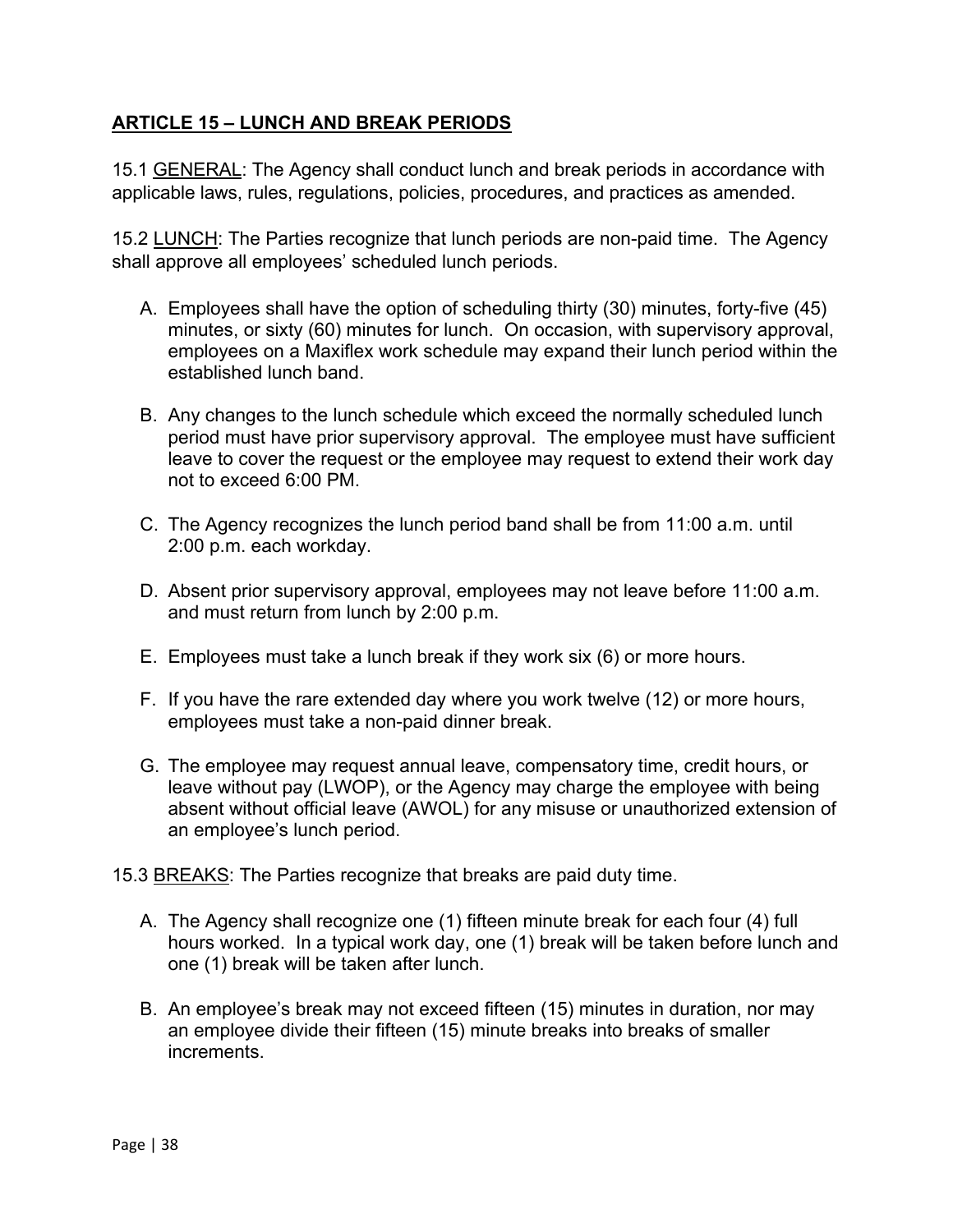- effort. Therefore, the Agency shall not permit an employee to use breaks in early departure. C. The purpose of breaks is to permit the employee a break from a continuous work conjunction with the employee's lunch period, or as a means of a late arrival or
- themselves available for work should the need occur. The break may resume for D. If while on break, an employee remains in their work area, they shall make the remainder of the time left once the employee completes the assigned work.
- E. The employee may request annual leave, compensatory time, credit hours, or leave without pay (LWOP), or the Agency may charge the employee with being absent without official leave (AWOL) for any misuse or extension of an employee's break period.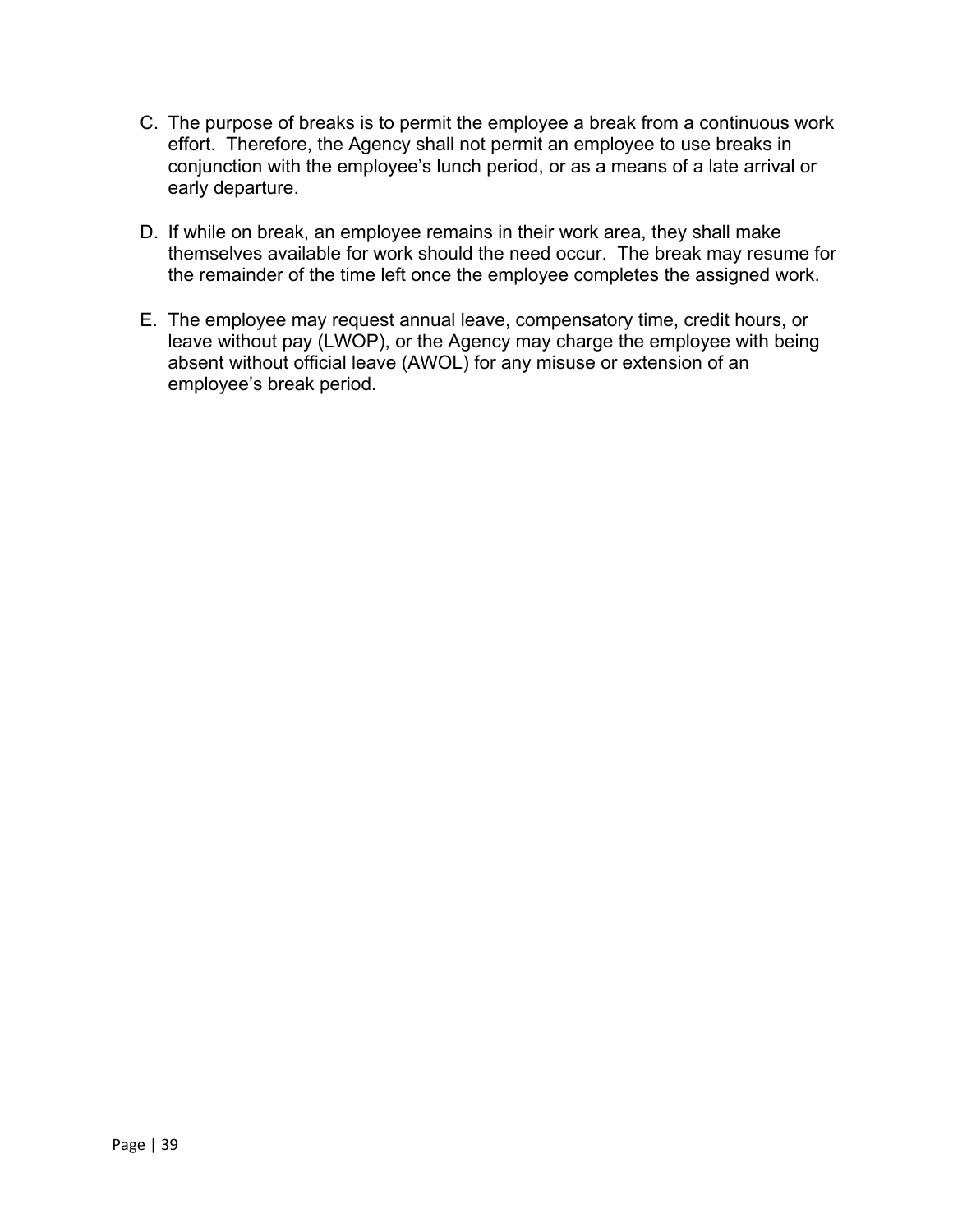# **ARTICLE 16- LEAVE**

Instruction 2066-A, "Rural Development Leave Program", as amended. 16.1 GENERAL: The Agency shall administer leave in accordance with applicable laws, rules, regulations, policies, procedures, practices, including Rural Development - RD

The Employer and Union have a common interest to create a Family Friendly Workplace which enables the Agency to meet their mission needs while allowing employees flexibility to meet both work and family needs.

16.2 SCHEDULING LEAVE AROUND HOLIDAYS: Employees will work together to disputes, the employees' supervisors will make the final decision. schedule leave around holidays so there is adequate office coverage. If there are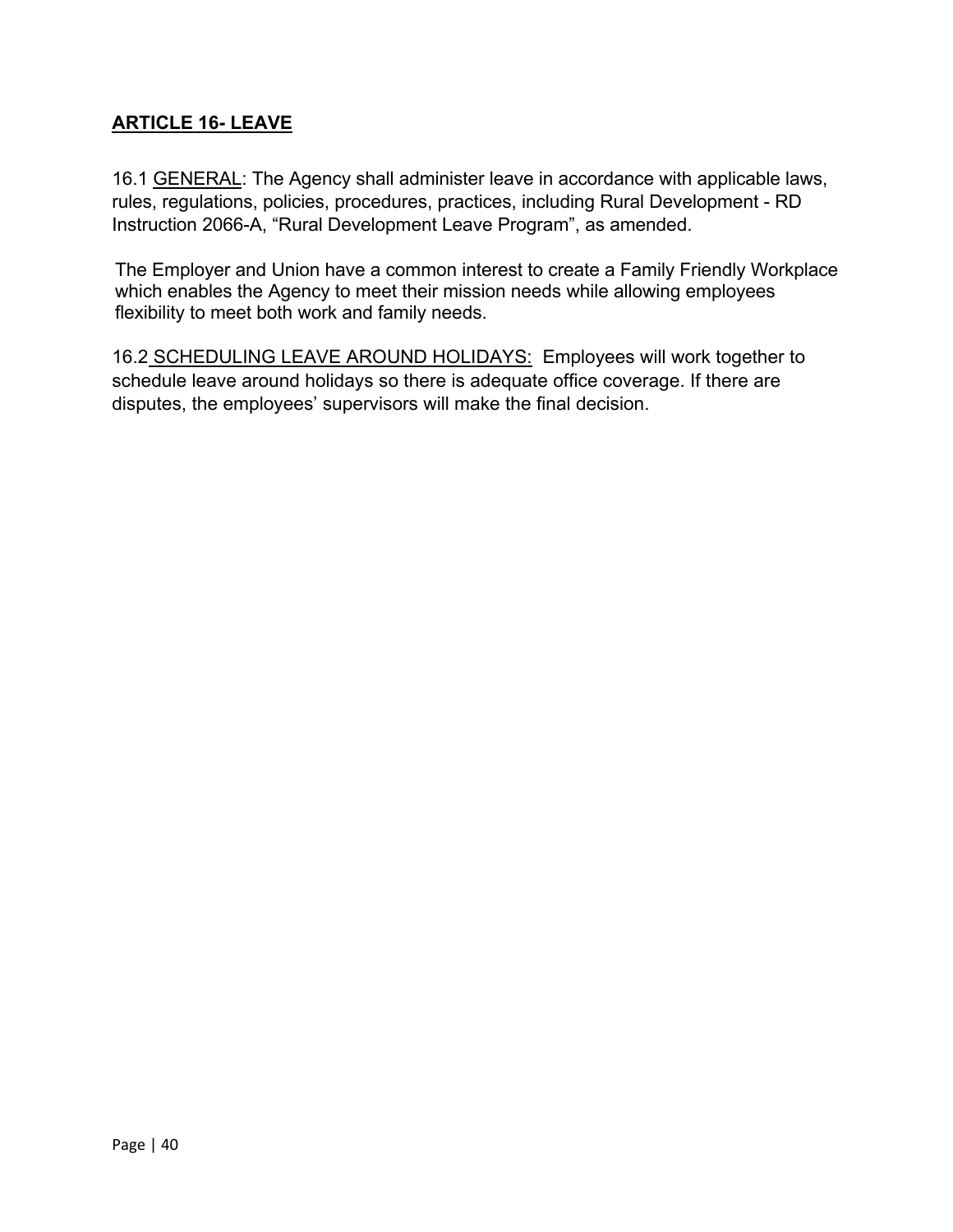# **ARTICLE 17 – TELEWORK**

17.1 GENERAL: Telework will be administered in accordance with federal regulations, laws, rules, policies, procedures, and practices including USDA Department Regulation DR - 4080-811-002, Telework Program, as amended, and this Agreement.

17.2 OFFICE COVERAGE: The teleworking employee will coordinate with their supervisor to ensure that there is adequate office coverage in their field office or program coverage in the State Office.

17.3 ADJUSTMENTS: Teleworking employee's scheduled telework days will not be adjusted due to holidays or office closures. If an employee's scheduled telework day is scheduled during a holiday or other office closure, that telework day will not be moved or rescheduled. Additionally, employees will not be required to report to their assigned work/duty station on their scheduled telework day due to a holiday or other office closure during the week of their scheduled telework day.

17.4 PROTECTING INFORMATION AND EQUIPMENT: Employees are responsible for safekeeping Government materials, documents, and equipment in accordance with Departmental Regulation - DR 4080-811-002 along with other laws, rules, regulations, policies, procedures, and practices including RD Instruction 2033-A, Management of Rural Development Records, as amended.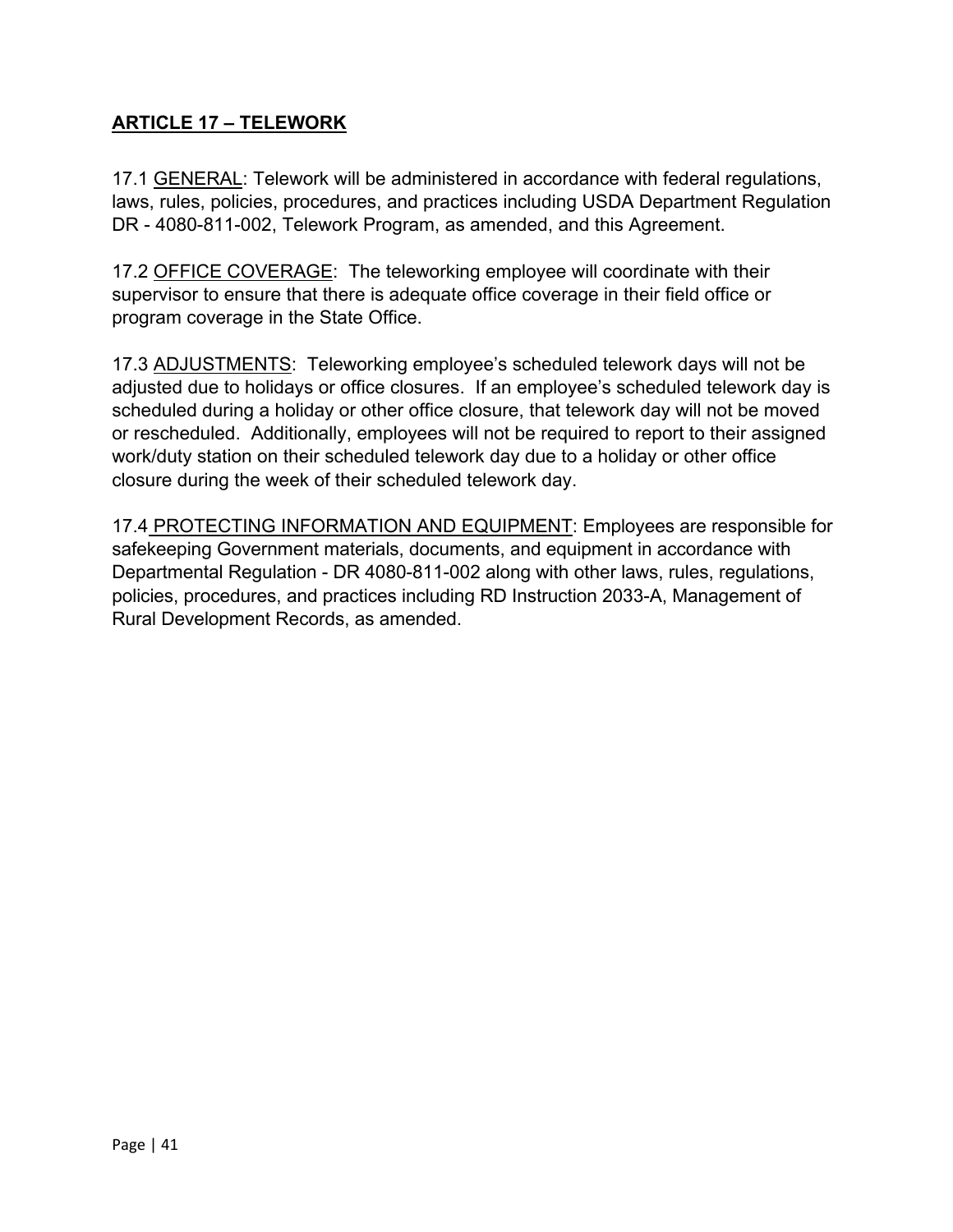#### **ARTICLE 18 – INCLEMENT WEATHER**

 each of the RD employees at the affected local office. Notification will be by text employees should call the inclement weather hotline (currently 720-544-2995) to 18.1 GENERAL: When current and forecasted hazardous weather and road conditions exist at RD Colorado Offices, a timely decision will be made for a delayed arrival, early dismissal or office closure. A delayed start or full-day office closure decision should be made early enough in the morning to give commuting employees notice prior to them getting on the road. The local RD representative is responsible for promptly notifying message or phone call. Office employees should provide the local RD representative with their personal contact information. Only designated RD employees can communicate to other RD employees the operating status of the RD office. State Office determine if there is a delayed start or full-day office closure. The inclement weather hotline will be updated by 5:00 a.m. if practicable.

As safety allows, an employee must request approval from their supervisor for any changes to their scheduled tour of duty or work location.

 is a two-hour delay. The employee's normal tour of duty is 8:00 a.m. - 4:30 p.m. The employee arrives at 11:00 a.m. instead of the delayed start of 10:00 a.m. They can 18.2 UNSCHEDULED LEAVE: Employees are reminded that they have the option to contact their supervisors and request unscheduled leave to remain at home or leave the office early if there is inclement weather and the office is open. Any reference here to the use of leave includes the use of annual leave, comp time/comp travel, credit hours, time off awards or any other type of paid time available to the employee. If an employee arrives later than the delayed arrival time due to weather, they may flex their schedule or use unscheduled leave to make up the difference. For example, there choose to work until 5:30 p.m. or use 1 hour of unscheduled leave.

 conditions are forecast or currently exist at local offices, we recommend that employees 18.3 TELEWORK: When current and forecasted hazardous weather and road with approved telework agreements be telework-ready and take their laptops and sufficient work home to provide themselves with the most options during inclement weather.

- A. An employee must have a telework agreement (regular or ad hoc) in place to be permitted to telework during inclement weather.
- B. If inclement weather is forecast, employees with pre-approved telework agreements and who are telework-ready can request approval for unscheduled telework to avoid potentially hazardous road conditions or heavy traffic.
- C. When there is a decision for a delayed arrival, early dismissal or office closure, employees already scheduled to telework that day are expected to work their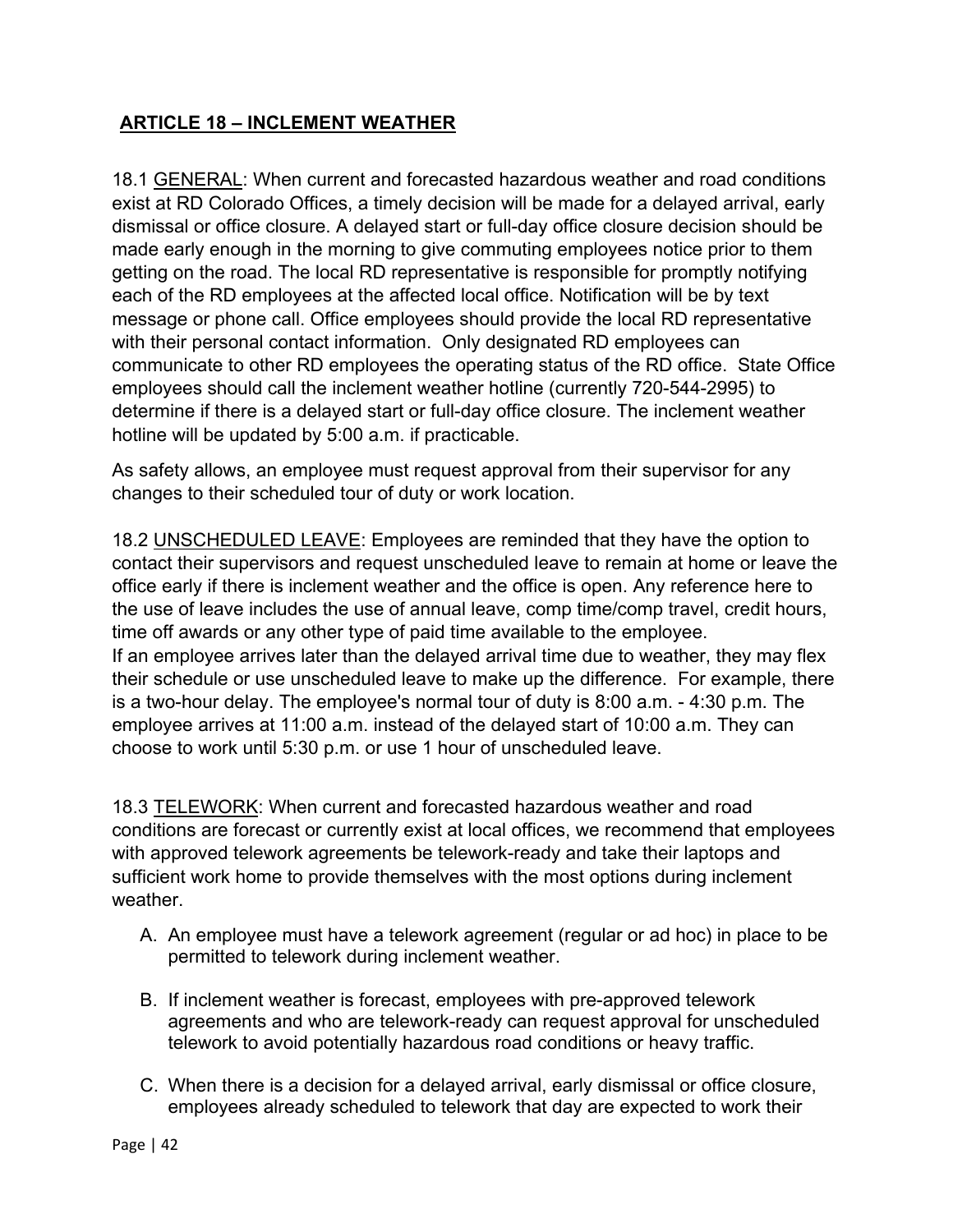normal tour of duty at their telework sites. This applies to regular or unscheduled telework. No hazardous weather administrative leave will be granted for prescheduled telework. All other employees working at the local office/duty station will be granted administrative leave.

- D. Teleworking during an inclement weather day will not preclude an employee from additional telework during the week if that employee has a regularly scheduled weekly telework day. Should a subsequent telework day within an inclement weather affected pay period need to be cancelled the employee will be notified in advance of the routine telework day.
- E. If the employee's duty station is closed, the employee is teleworking and their alternative/telework site is also impacted due to adverse weather and/or power communication outages, the employee can be granted hazardous weather administrative leave in an amount sufficient to complete their scheduled day.
- normal tour of duty ends at 4:00 p.m. making the early dismissal time 2:00 p.m. The employee decides to leave at 12:00 p.m. They telework from 2:00 p.m. - 4:00 p.m. to make up the difference and record 4:00 p.m. - 6:00 p.m. F. If an employee is working at the duty station when an early dismissal is decided, the employee may, after approval from with their supervisor, choose to leave earlier than the dismissal time and make up the time difference teleworking up to 6:00 p.m. A change of work schedule form is not required. If an employee cannot or chooses not to make up the time difference, they must take leave for the entire time off. For example, a 2-hour early dismissal is in effect. The employee's as "Weather and Safety Leave" on their Time & Attendance.

18.4 LEAVE SITUATIONS: An employee with pre-approved leave prior to the inclement weather will remain on leave during delayed arrival, early dismissal or office closure situations. They will not be credited for the hazardous weather time.

- A. If an employee is working at the duty station prior to an early dismissal decision or when an early dismissal is decided, the employee may request unscheduled leave to depart earlier than the dismissal time using unscheduled leave. The employee will be charged leave for the entire time and not be credited with the hazardous weather administrative leave.
- B. If an employee planned to use sick leave on a day of a late arrival, early dismissal or office closure decision and the legal basis for that sick leave has been eliminated, the sick leave must be cancelled. For example, an employee is scheduled to use sick leave for a medical appointment and that medical appointment is cancelled. The employee may not remain on sick leave.
- C. If an employee is not telework-ready during times of inclement weather, the office is open and the employee chooses not to come to the office, the employee must contact their supervisor and request unscheduled leave.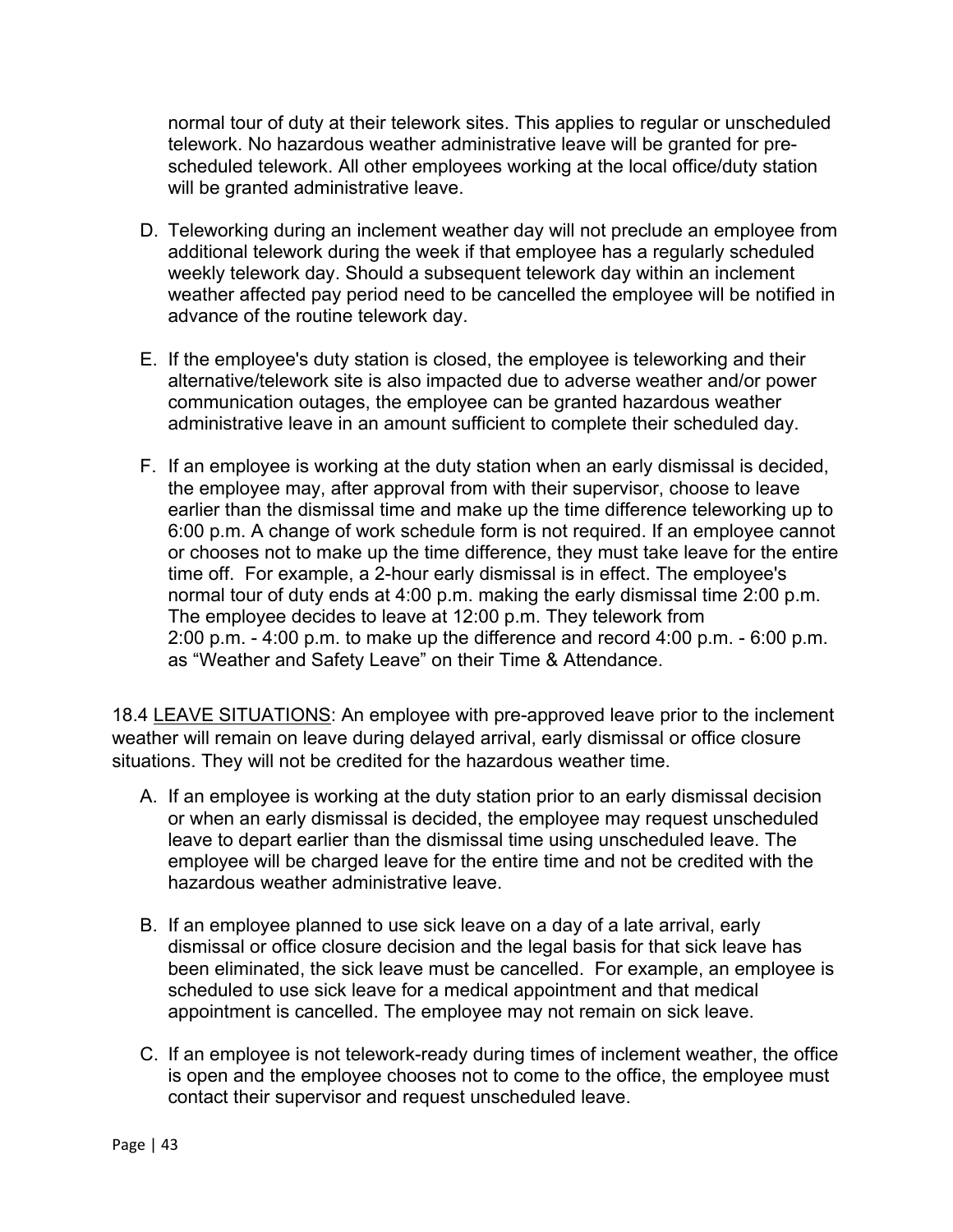D. Use Code 66 –"Weather and Safety Leave" or other required code in the automated time and attendance system (currently WebTA) to document the administrative leave for delayed arrival, office closure or early dismissal.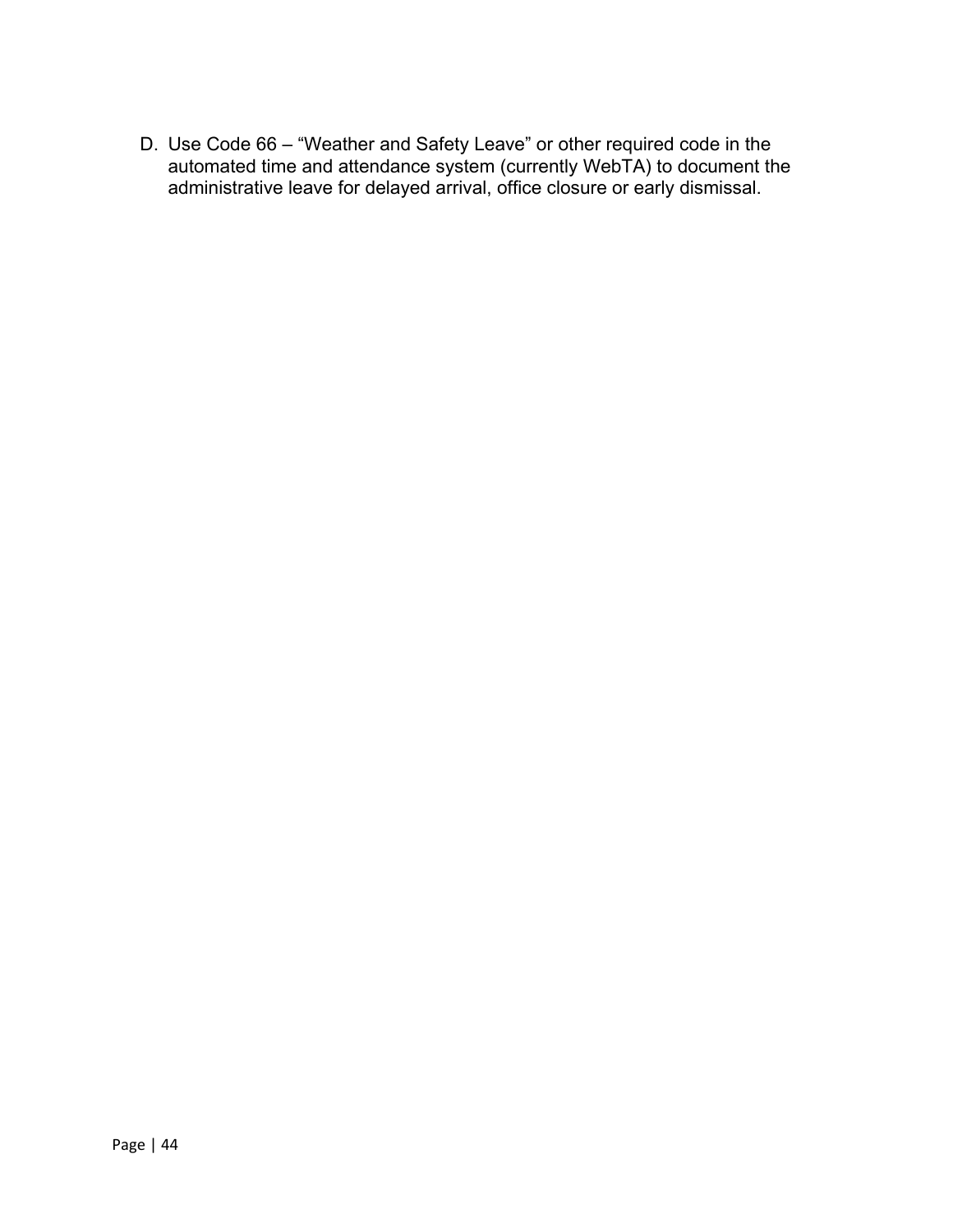### **ARTICLE 19 - PERFORMANCE MANAGEMENT**

19.1 GENERAL: The Agency agrees to administer Performance Management in accordance with federal laws, rules, policies, procedures, and practices, in accordance with 5 U.S.C. Chapter 43 and 5 C.F.R. Part 430. Standards will be fair, reasonable and attainable.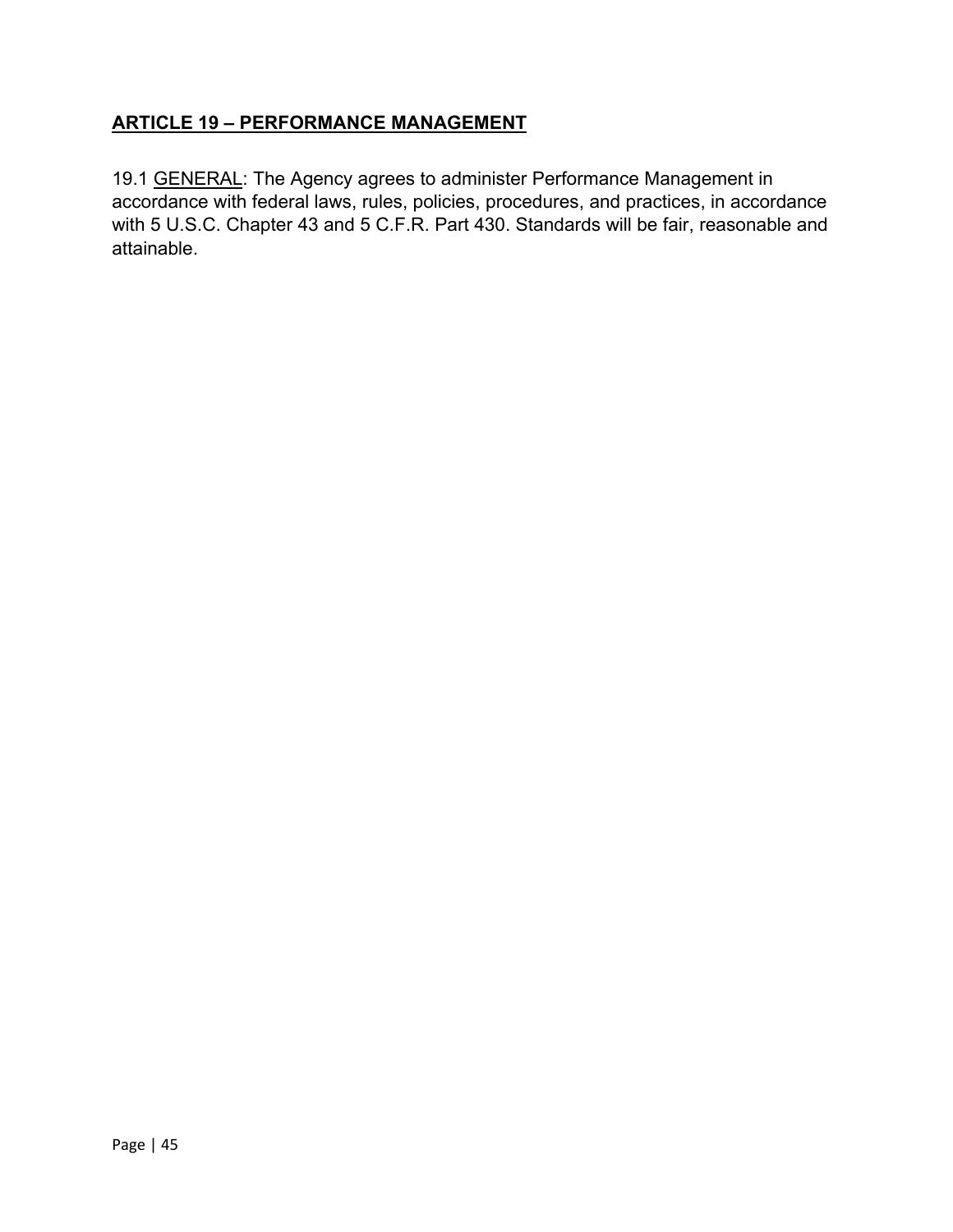# **ARTICLE 20 – POSITION DESCRIPTIONS AND CLASSIFICATION**

 electronic Official Personnel File (eOPF). Once known, the agency will notify the Union 20.1 GENERAL: The Agency agrees to maintain position classification in accordance with all applicable regulations, laws, rules, policies, procedures, and practices, as amended. The Agency will provide a copy of the position description (hard copy or electronic) to the employee. Position Descriptions (PD) are located in each employee's of any changes made to the employee's position description that are beyond de minimus.

provide a response to the employee and supervisor. 20.2 INACCURACIES: If an employee believes that their position description is inaccurate, they should advise the supervisor of the concern and provide the supervisor with sufficient information in writing to allow the supervisor to look into the matter. If the supervisor believes the classification should be reevaluated as a result of duties that have significantly and naturally evolved since the position was last classified or the position was initially classified, the matter will be elevated to Human Resources who will

20.3 DISPUTES: If an employee believes that their position is incorrectly classified as to title, pay plan, series and/or grade and the supervisor disagrees, they have two options to pursue a classification appeal with:

- A. USDA Office of Human Resources Management (Department) or, desk audit.
- B. Office of Personnel Management (OPM).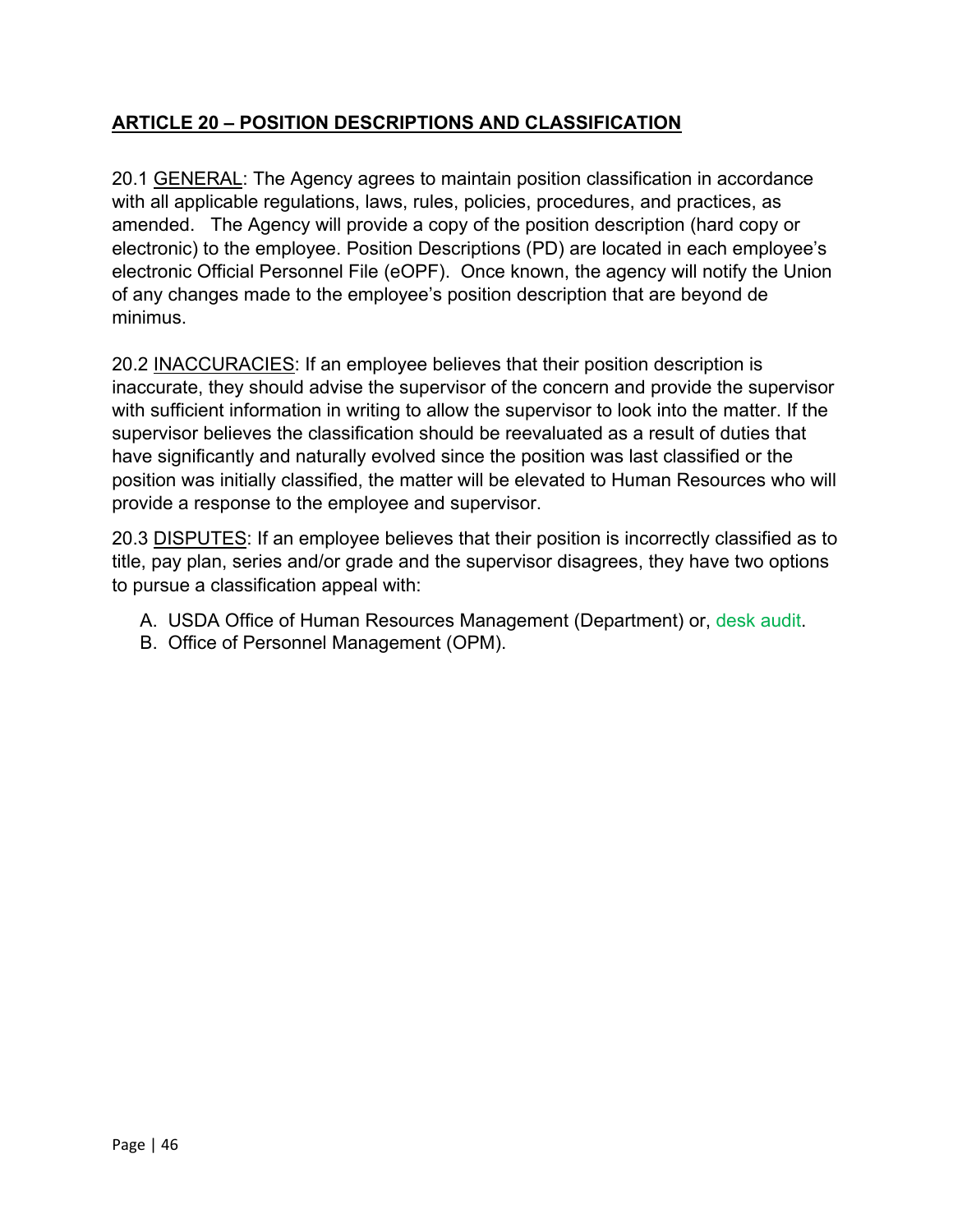# **ARTICLE 21 – EMPLOYEE AWARDS AND RECOGNITION**

 practices as amended. Within the limits set by policy, budgetary and other legitimate 21.1 GENERAL: The Agency agrees to administer Employee Awards and Recognition in accordance with applicable laws, rules, regulations, policies, procedures, and management considerations, the Agency will follow Departmental Regulation - DR 4040-451-1, "USDA Employee Awards and Recognition Program".

The Agency may use an appropriate Awards and Recognition Program in which both employees and managers take an active part to promote team-building and to motivate, reward and recognize employees for their accomplishments thereby increasing the effectiveness of the workforce, raise agency productivity, and improve the working environment.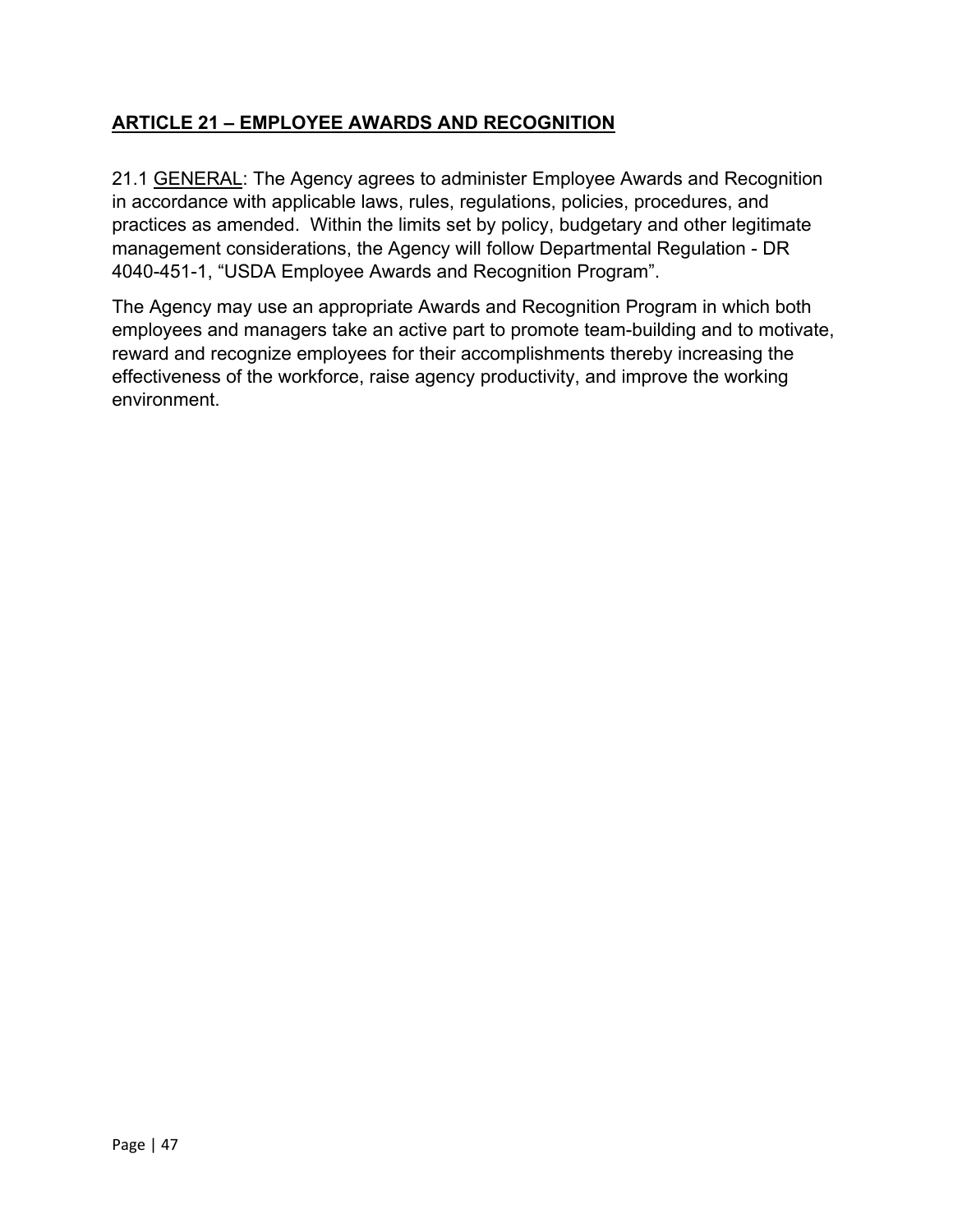# **ARTICLE 22 – PREMIUM PAY AND CREDIT HOURS**

the applicable laws, rules, regulations, policies, and practices as amended.<br>22.2 <u>OVERTIME:</u> 22.1 GENERAL: Premium pay and credit hours will be compensated in accordance with

- in excess of the employee's basic work requirement. A. Overtime pay is pay for hours of work officially ordered and approved in advance
- making overtime assignments. In certain situations, operational needs may B. The Agency will give an employee as much advance notice as practicable in prevent advance notice.
- C. Overtime will be distributed consistent with workload requirements and resource availability. The Agency may order or approve overtime by special projects or work assignments according to expertise of the employee. Overtime will be distributed as equitably as possible.
- seniority using the leave service computation date. D. When there are more than sufficient qualified candidates expressing an interest in working overtime, the Agency will fill its needs from the candidates based on
- E. If the Agency is unable to fill its needs through qualified candidates, it may assign the work to the qualified employees based on reverse seniority using the leave service computation date.
- F. The Agency will give reasonable consideration to an employee's request to be released from overtime due to personal hardship.

#### 22.3 COMPENSATORY TIME IN LIEU OF OVERTIME:

- time spent in overtime work. A. Compensatory time earned by the employee is accrued for an equal amount of
- B. FLSA (nonexempt) employees will be allowed to earn and use compensatory time rather than paid overtime provided that compensatory time must be at the request of the employee and cannot be mandatory.
- C. If the employee desires to work compensatory time instead of overtime, then the employee must indicate the desire/request to work compensatory time in the remarks section of the employee's request in the Agency's automated time and attendance system before the Agency approves the overtime work assignment.
- D. Once the Agency approves the overtime, the supervisor/designee must approve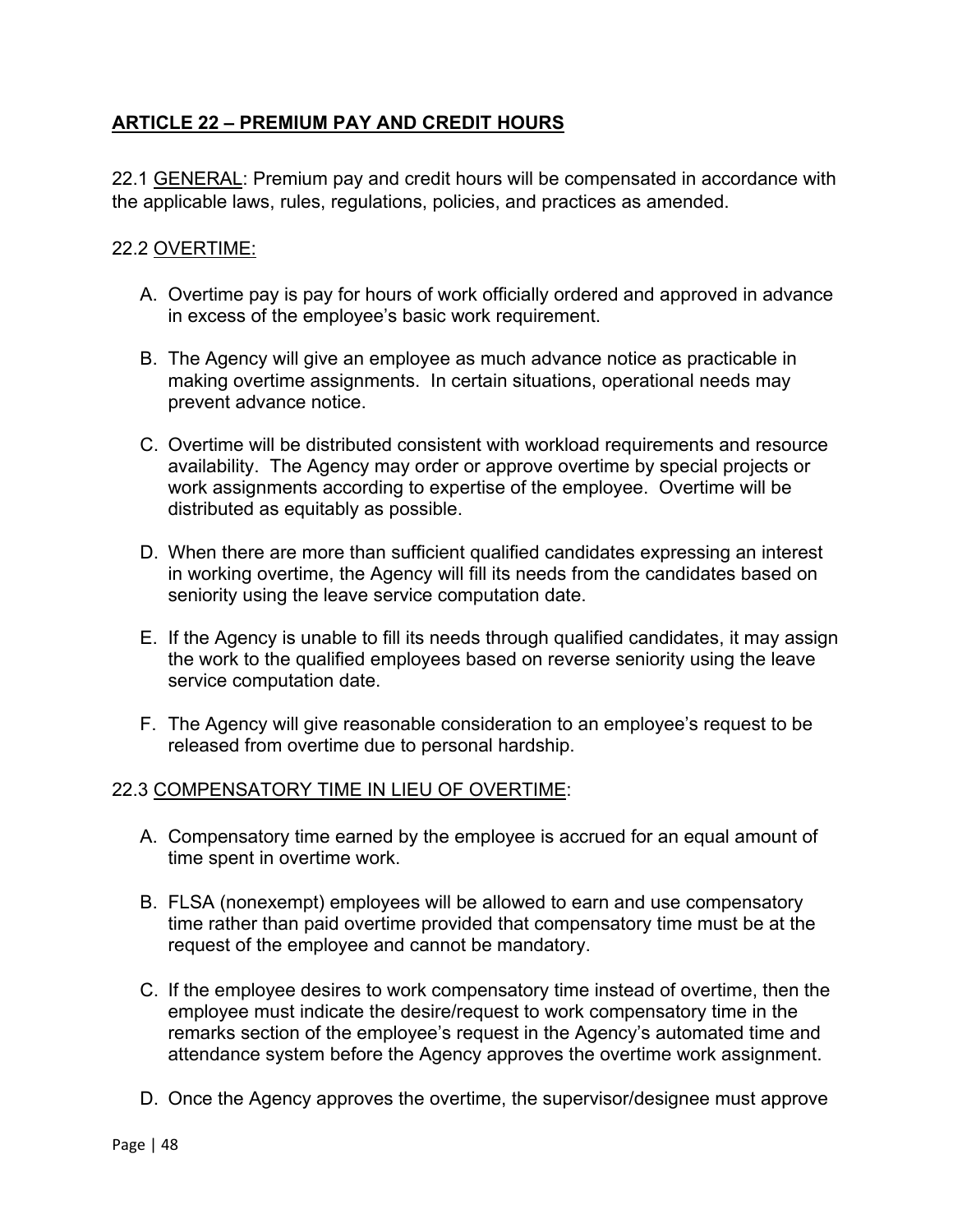the compensatory time before the employee works the additional hours.

E. Employees must use such compensatory time before using any credit hours or annual leave (except use or lose annual leave). The compensatory time must be used by the end of the 26th pay period following the pay period in which the compensatory time was earned. If the employee does not use the compensatory time by its expiration date, the Agency shall pay the employee the remaining time at the overtime rate of pay applicable at the time the employee worked the compensatory time.

#### 22.4 COMPENSATORY TIME FOR TRAVEL:

- delays. A. The employee will submit the request for compensatory time for travel through the Agency's automated time and attendance system. The employee will include in the remarks section that date and time of departure and return, the purpose of travel, the location of departure and destination, waiting times, and unusual
- B. An employee may not receive payment under any circumstances for any unused compensatory time for travel. Compensatory time for travel not used within twenty-six (26) pay periods after it was earned will be forfeited.

#### 22.5 CREDIT HOURS:

- A. Earning credit hours is not intended to be an ongoing, regular recurrence. If the employee regularly extends their normal work day, then the supervisor may require a change of the employee's tour of duty to be submitted prior to the start of the next pay period.
- an employee's normally scheduled tour of duty. Credit hours can be earned B. Credit hours are earned between the hours of 6:00 a.m. and 6:00 p.m. to extend while on Telework. Employees shall not earn credit hours on their non-work days or on weekends.
- location is within fifty (50) miles of the employee's official duty station. C. With prior approval, credit hours may be earned after 6:00 p.m. only to voluntarily attend night meetings. This time shall be inclusive of the travel time to and from the meetings location as well as the actual meeting attendance if the meeting Otherwise, this time will be coded in the Agency's automated time and attendance system as a combination of travel compensatory time and credit hours.
- system. If the employee cannot receive approval prior to earning credit hours, D. An employee must have supervisory approval, preferably in advance, before earning credit hours. Approval may be received through verbal or written communication with the supervisor or via the time and attendance reporting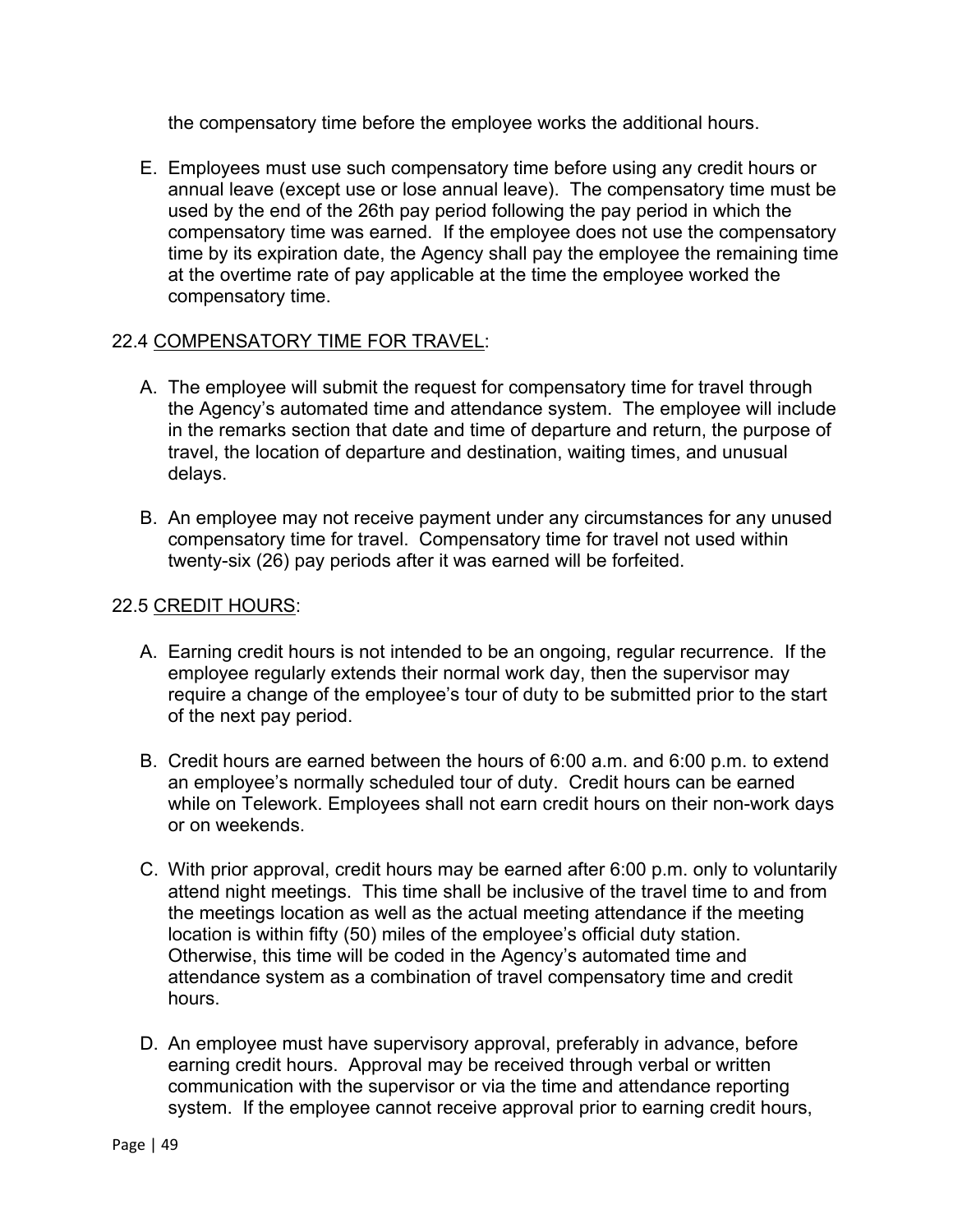the employee must seek approval as soon as practicable. Any request or notification to earn any amount of credit hours will include a brief but specific description to the supervisor of the anticipated accomplishment(s) the additional time will produce or what was completed in credit hours were not requested in advance. This brief description will be entered into the "Remarks" section of the request via the time and attendance reporting system.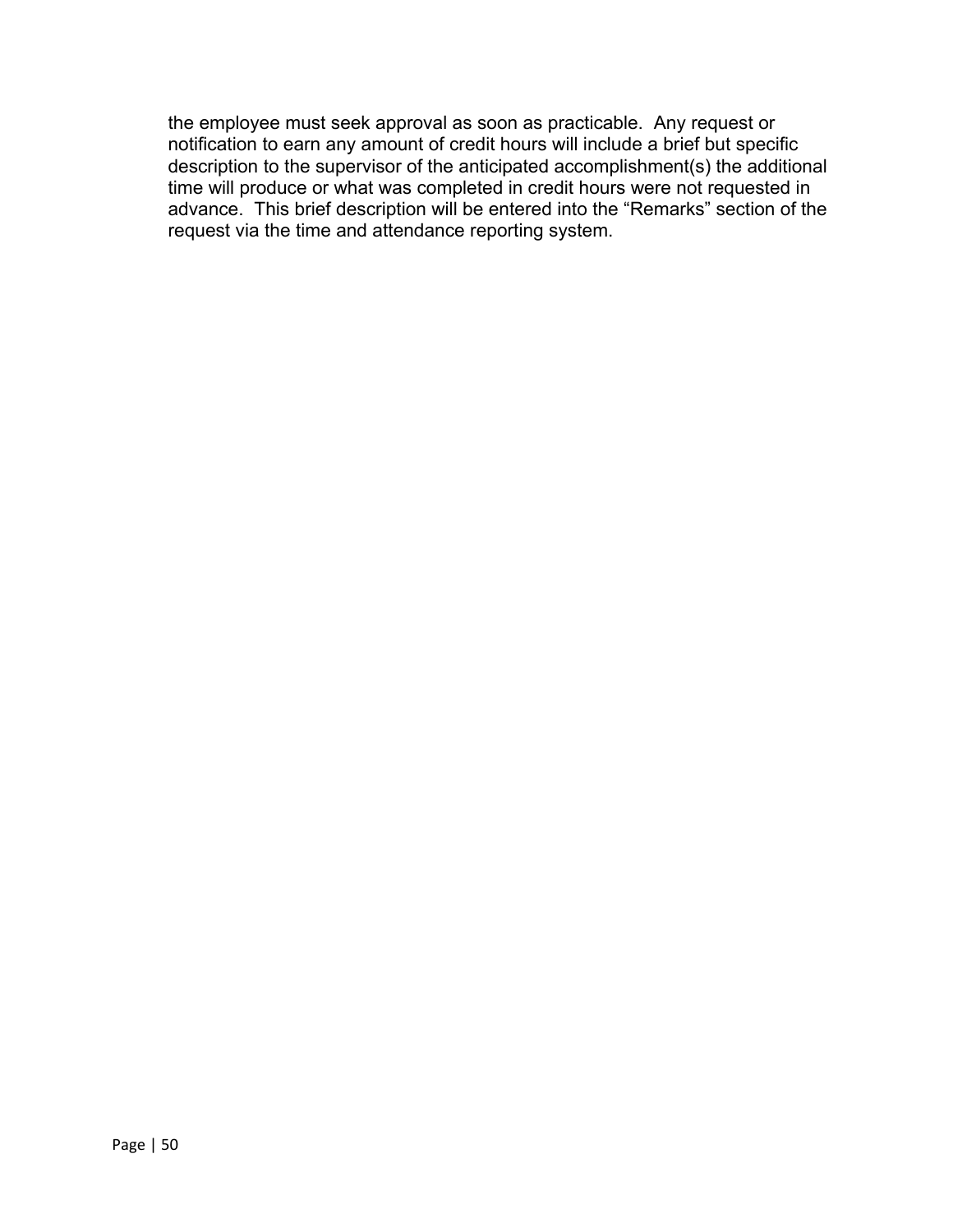# **ARTICLE 23 – ALTERNATIVE DISPUTE RESOLUTION**

and this Agreement. 23.1 GENERAL: The Agency shall conduct Alternative Dispute Resolution in accordance with federal laws, rules, policies, procedures, and practices, including Departmental Regulation - DR 4710-001, "Alternative Dispute Resolution", as amended,

 preventing and resolving workplace and program conflicts within USDA. It is intended Alternative Dispute Resolution (ADR) is used to promote principles and practices that will contribute to improved working relationships and is designed to work towards to resolve disputes quickly and informally.

23.2 POLICY: Bargaining unit employees/Union may opt to use the ADR process for employee grievances at any stage of the grievance process prior to arbitration. The Union/Agency may opt to use the ADR process after the decision is issued for Union/Agency grievances or if no decision is issued. The ADR program may only be utilized once per bargaining unit employee grievance. This process does not take away statutory rights.

- Union, and Agency), who agree in writing to participate. Since the ADR is A. ADR is voluntary, and participation is open to all aggrieved parties (employees, voluntary the employee may terminate participation at any time.
- be maintained at the National RD Civil Rights office. B. ADR is confidential. The parties will be advised that the contents of the mediation discussion are confidential. All notes will be destroyed at the close of mediation. Each party will have a copy of the ADR Agreement. The original agreement will
- C. All agreements signed by parties are binding.
- D. Any issue may be considered for mediation.

 agency ADR program official will set up the initial mediation session using available will be forwarded to the HRM and the ADR process will stop. If the issue is not 23.3 PROCEDURES: Once the aggrieved employee determines they want to use the ADR process, they will contact the Colorado Associate Director (AD), RD Business Center, Human Resources Manager (HRM) and/or the Union Official who will then contact an ADR program official. Designated agency ADR program officials or Union Official will inform the AD, HRM and all other parties of an employee's desire to utilize the ADR process. Within a mutually agreed upon time frame, the same designated resources such as the Federal Mediation and Conciliation Service. If needed, a second mediation session will be scheduled. If the issue is resolved, a copy of the agreement resolved, the grievance process may be utilized.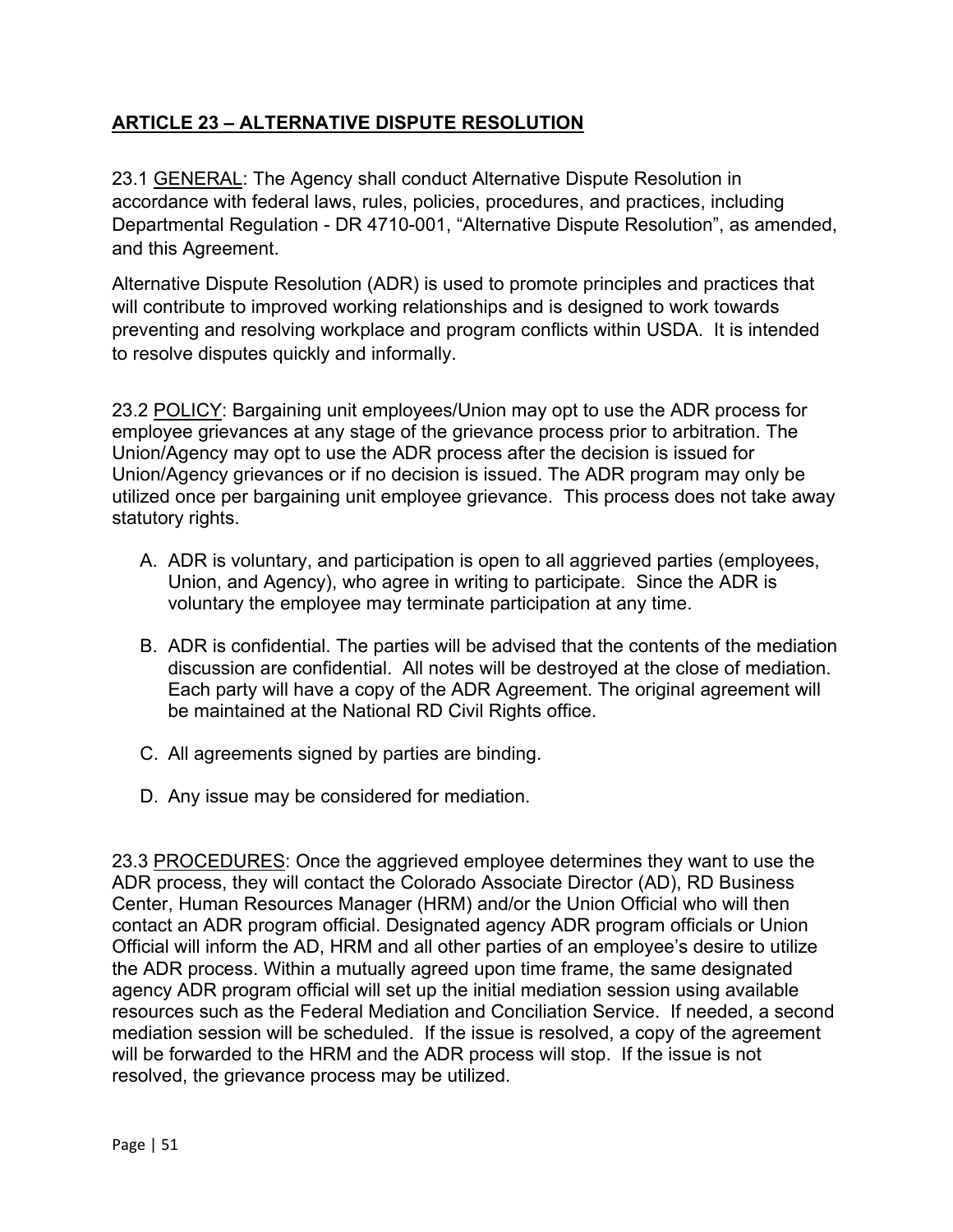23.4 <u>PAYMENT</u>: If funding cannot be obtained by the National Office, the cost of mediation will be paid equally by the Union and the Agency.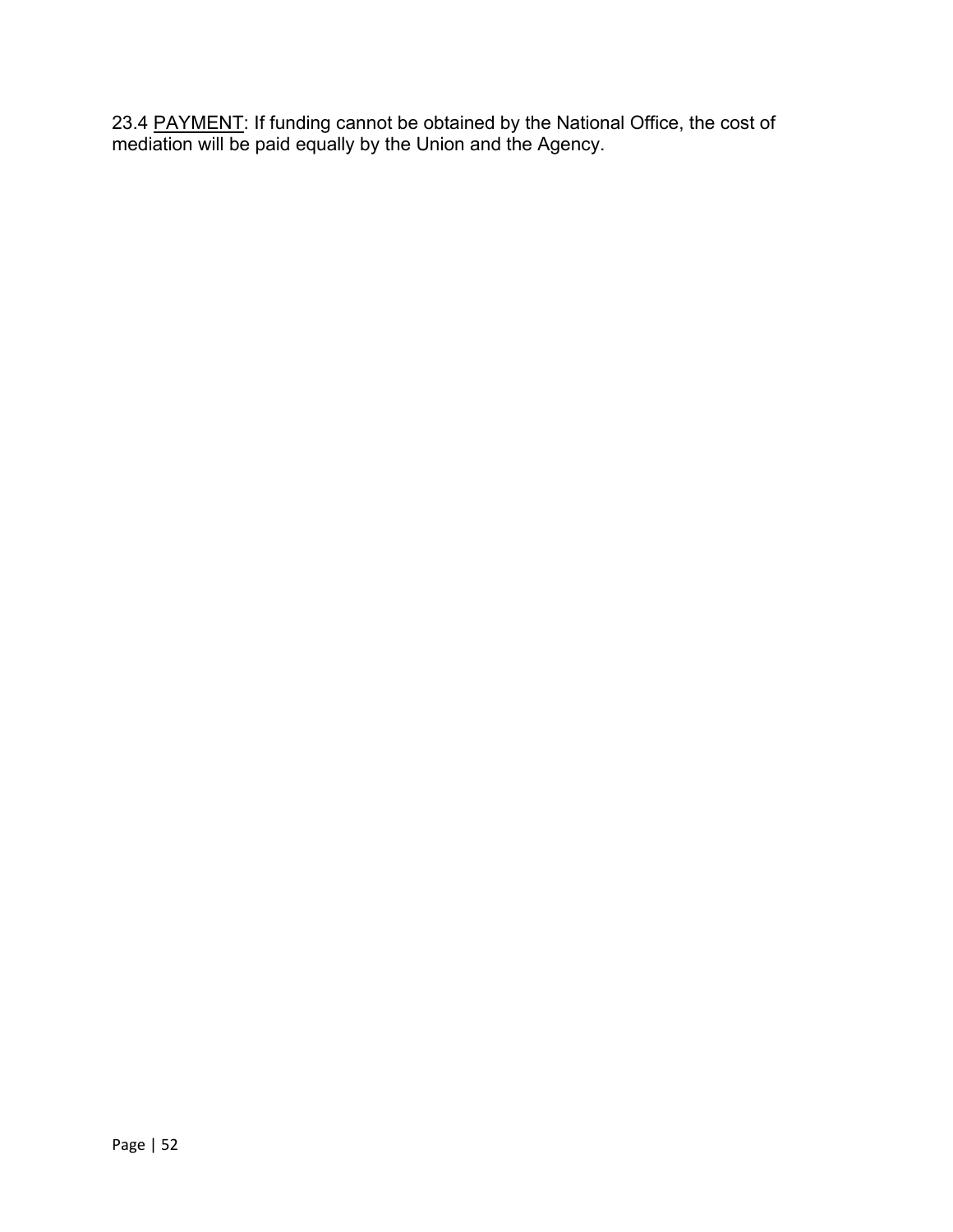#### **Article 24 – REDUCTION-IN-FORCE AND TRANSFER OF FUNCTION**

 procedures, and practices, including 5 C.F.R. 351 as amended. Office of Personnel 24.1 GENERAL: The Agency shall conduct Reduction-in-Force (RIF) and/or Transferof-Function (TOF) in accordance with applicable laws, rules, regulations, policies, Management (OPM), Department and Agency regulations covering RIF and/or TOF procedures for employees in the bargaining unit will be utilized by the Agency and the Union in carrying out their labor-management responsibilities throughout the RIF and/or TOF process.

 make a written response. 24.2 NOTIFICATION: Prior to the implementation of any decision concerning a RIF and/or TOF, the Agency will notify the Union of the impending RIF and/or TOF action, providing time for the Union to review the Agency's proposal, and time to

Following notification of a RIF and/or TOF, the Agency shall furnish to the Union, upon request, any relevant and available documents or information concerning RIF and/or TOF, subject to any Privacy Act limitations. The parties acknowledge that such documents and information include, but are not limited to, all those which are a matter of required official record, but do not include internal management communications.

 and Interagency Career Transition Assistance Program (ICTAP). 24.3 OUTPLACEMENT SERVICES: The Agency will utilize all relevant outplacement programs such as Career Transition Assistance Program (CTAP)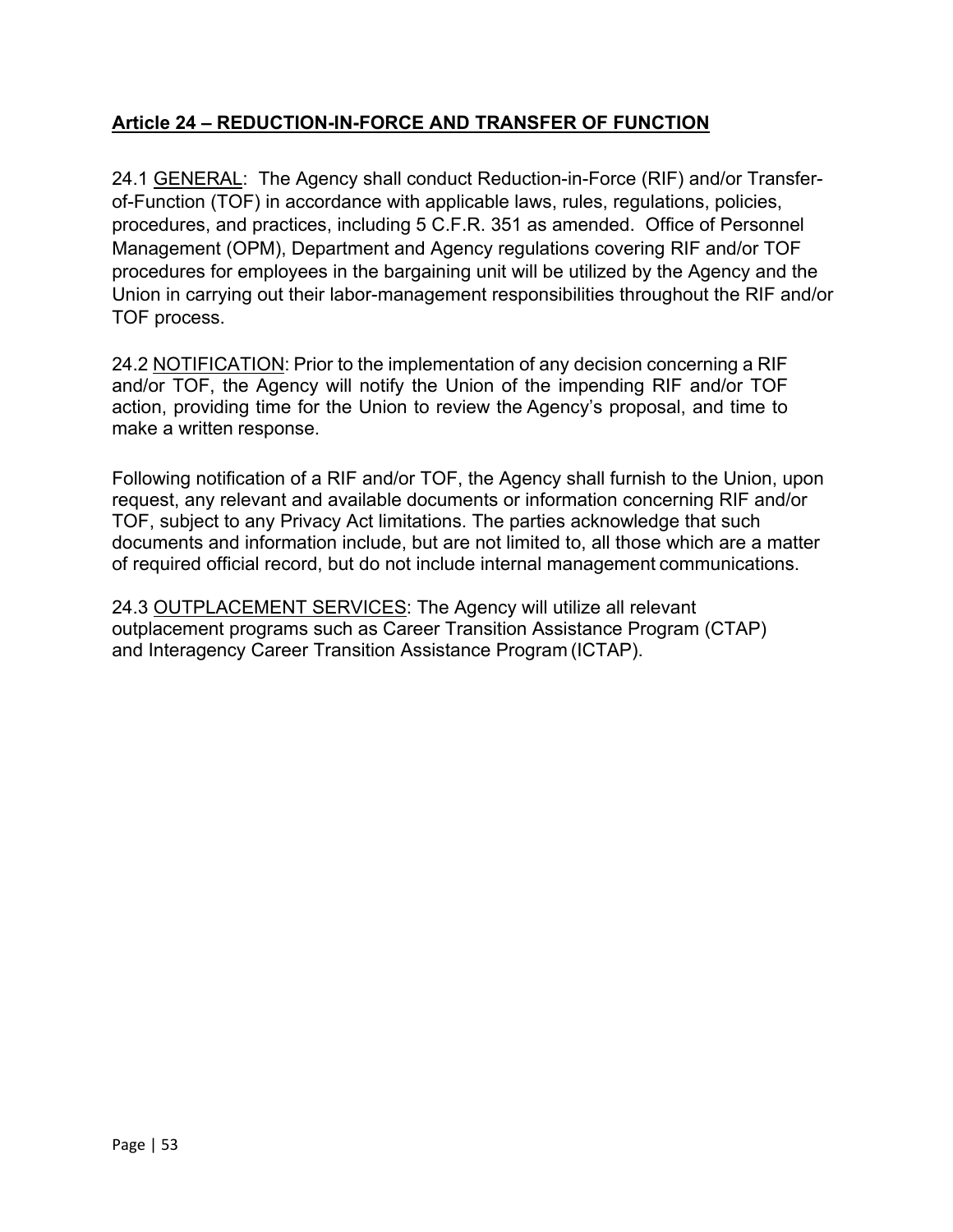#### **ARTICLE 25 – FURLOUGHS**

Management) current at the time of the furlough. 25.1 GENERAL: The Agency shall implement furloughs in accordance with the applicable governing law (i.e., statutes, rules and/or regulations, and directives and guidelines issued by the Office of Management & Budget and the Office of Personnel

 furloughs", sometimes called "emergency furloughs", but herein called This Article addresses: (1) the policy and procedures for implementing (a) "shutdown "emergency/shutdown furloughs" and (b) "save money" furloughs; and (2) the adverse effects of such furloughs. By agreeing to this Article, the Union does not waive any individual employee's rights.

- A. Circumstances beyond the control of the Agency may compel the Agency to furlough employees.
- B. The Agency has complete authority and responsibility with respect to all decisions about furloughing employees, including but not limited to, the specific employees furloughed, the days, dates, and times of the furlough, and the duration of the furlough.
- C. Upon receiving official notice of a potential furlough, the Agency shall notify the Union as soon as practical, of the following:
	- 1. Whether the furlough is an emergency/shutdown furlough or is a save money furlough; and
	- 2. The expected beginning date of the furlough; and
	- 3. The expected duration of the furlough.
- D. For every furlough, the Agency will compile a list of excepted employees (i.e., those employees not subject to the furlough). When that list is finalized and approved, the Agency will provide the Union with a copy at or around the same time as the Agency provides that information to the excepted employees. The Agency shall also provide the Union a copy of any new list of excepted employees if, thereafter, it re-designates employees as excepted and/or recalls them to work.
- E. During a furlough, and unless contrary to law, leave status will be handled in accordance with OMB and OPM guidance in effect during the furlough
- F. Based on the length of the furlough, the Agency shall adjust Performance Plan Standards if and as appropriate.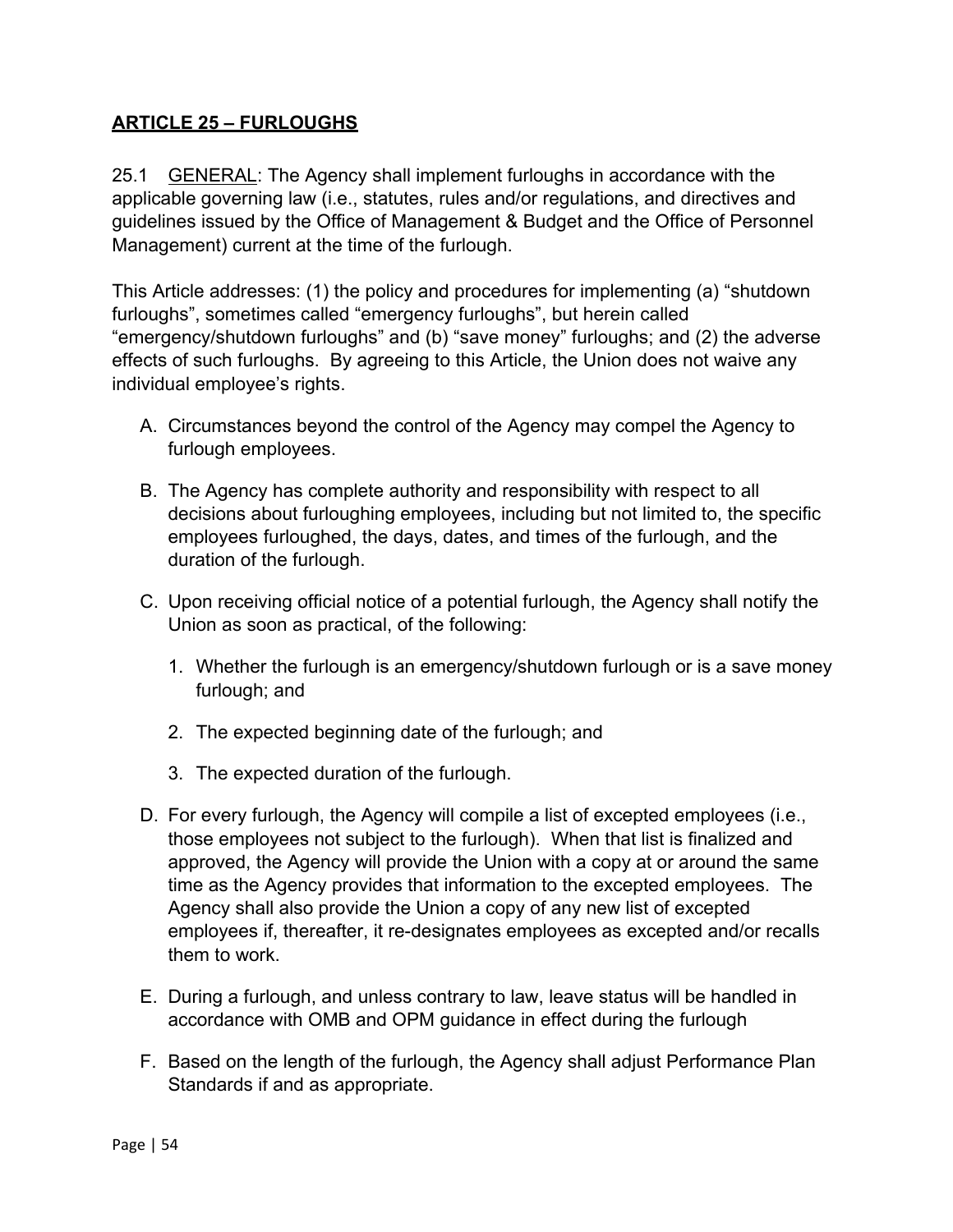- G. The Agency shall not use furloughs as punishment or discipline in lieu of other means of addressing behavior, conduct, or performance.
- H. The running of any time period within which the Agency or Union may or must act pursuant to the terms of the Collective Bargaining Agreement shall be suspended for the duration of any total suspension of normal Agency business operations.
- USDA Rural Development duties. An employee's outside employment shall not prevent an employee from being recalled to work during a furlough. Employees I. Employees may accept outside employment while on furlough, provided that such outside employment does not pose a conflict of interest with their official wishing to engage in outside employment should refer to the USDA Office of Ethics website at [www.ethics.usda.gov.](http://www.ethics.usda.gov/)
- J. The Agency shall keep employees apprised of developments affecting the furlough by means of the OPM website and other publicly accessible media.

25.2 SAVE MONEY FURLOUGHS: If the Agency must furlough employees as a means of addressing a budget shortfall, the Agency may solicit volunteers to be placed in extended Leave Without Pay (LWOP) status; or If the Agency must furlough employees as a means of saving or reducing expenditures, the Agency shall:

- 1. Solicit volunteers to work reduced hours in conjunction with LWOP; and
- 2. Allow affected employees to choose which work days shall serve as their furlough days, with advanced approval of a supervisor and in accordance with agency leave request requirements.
- A. The Agency reserves the right to deny a request for LWOP and will state the justification for a denial if asked to do so.
- B. Should an insufficient number of employees in a work unit volunteer for LWOP and the Agency must furlough employees in that work unit, the Agency shall furlough employees by reverse seniority, where the least senior employees are the first employees furloughed. In determining an employee's seniority, the Agency shall use the Service Computation Date for Leave.
- 25.3 EMERGENCY/SHUTDOWN FURLOUGHS: As soon as an emergency/shutdown furlough is announced, the Agency shall to the best of its ability provide all non-excepted employees with all relevant and necessary instructions and information as soon as it is available to the Agency.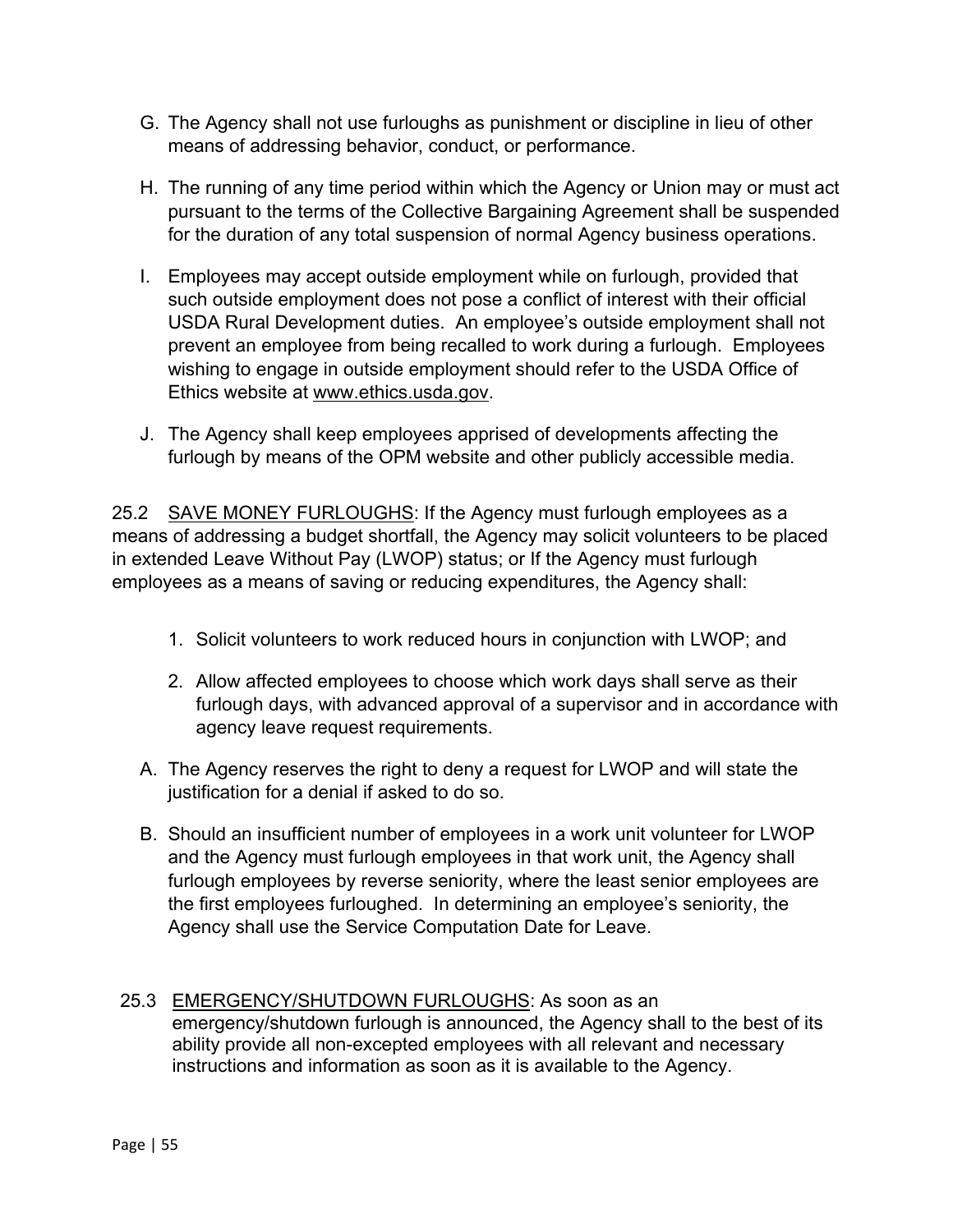- necessary in order to implement the suspension of normal Agency business A. Unless the Agency directs them to do otherwise, all non-excepted employees shall report to work at the beginning of the first regularly scheduled business day during the emergency/shutdown furlough for the lesser of either (a) a period of four (4) hours, or (b) as long as is required for them to complete the tasks operations in an orderly manner.
- Schedules, Part-Time Work Schedules and associated Off Days. To the best of B. During the period of an emergency/shutdown furlough, an employee shall be regarded as in furlough status during the employee's normal Tour of Duty and Work Schedule, including Compressed Work Schedules, Alternative Work the Agency's ability, the Agency will refer to furlough periods in terms of hours rather than days.
- employee's normal Tour of Duty and Work Schedule, including Compressed C. During the period when the Agency's normal business operations are suspended, any excepted employee shall work only as necessary during that Work Schedule, Alternative Work Schedules, Part-Time Work Schedule and associated Off Days, as their supervisor may require, providing the supervisor gives the employee reasonable notice of those hours in advance. The excepted employee has the ability to earn credit hours, overtime, etc. as required and approved by their supervisor.
- D. If the furlough ends during a period for which an employee previously scheduled approved leave, the employee may take that leave until their previously scheduled return to duty date.
- E. Employees will be paid for furlough time only as authorized by Congress (e.g., "Government Employee Fair Treatment Act of 2019", amending 31 U.S.C. 1341).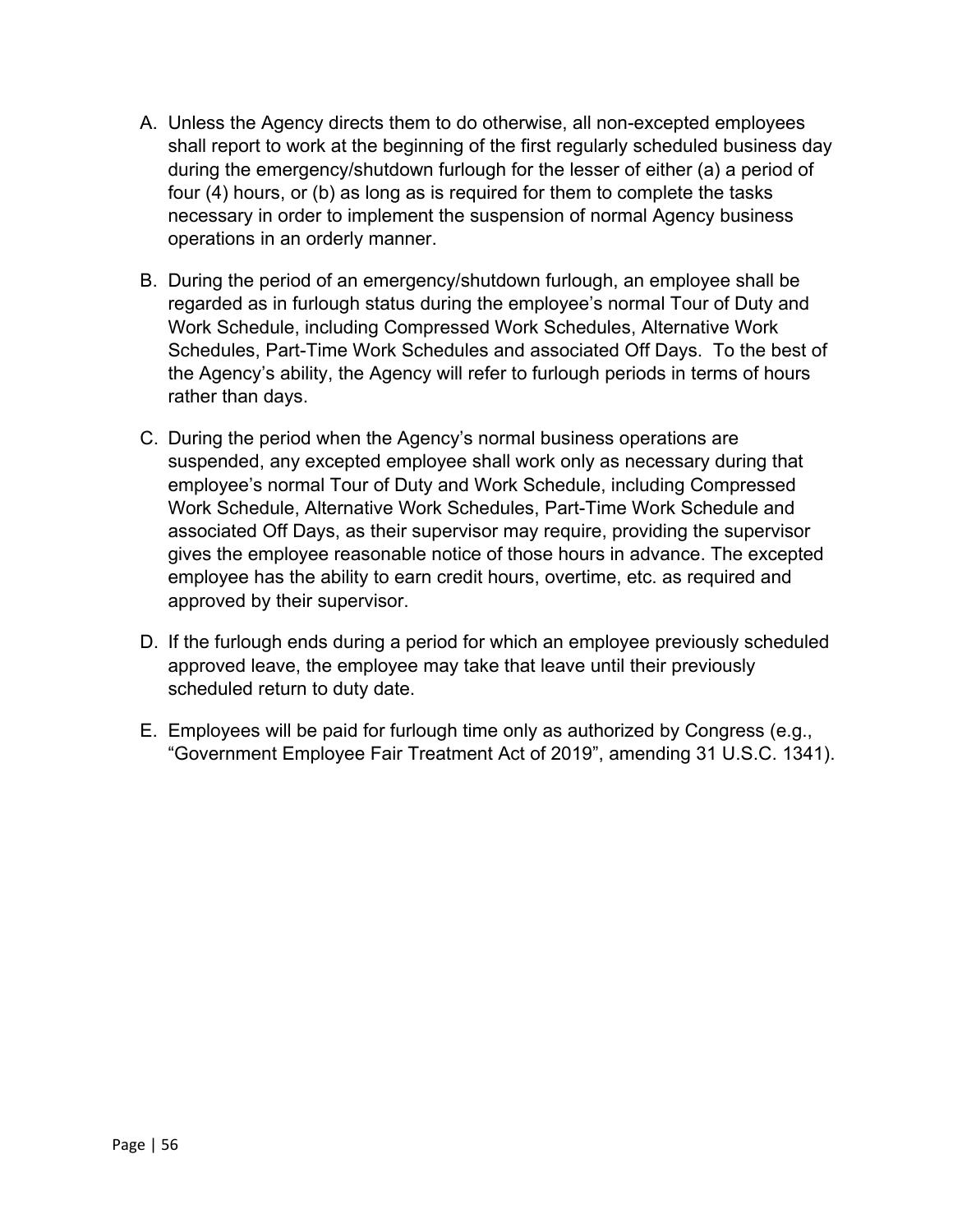# **ARTICLE 26 – DISCIPLINARY AND ADVERSE ACTIONS**

26.1 GENERAL: The Agency shall conduct disciplinary and adverse actions in accordance with applicable laws, rules, regulations, policies, procedures, and practices, as amended.

26.2 CAUSE: Adverse and disciplinary actions against all employees must be for just cause, fair, equitable, and consistent with applicable laws and regulations.

- A. ADVERSE ACTION: A personnel action which affects an employee through: removal, suspension; reduction-in-grade or pay; or furlough without pay for 30 days or less. Such actions may be appealable to the Merit System Protection Board or through the negotiated grievance procedure (depending on scope) at the employee's choice, but not both (5 U.S.C. Chapter 71 § 7121 (d)). It does not include removal of a probationary employee; a suspension or removal for national security reasons; a reduction-in-grade or a removal for unacceptable performance; or an action by the Special Counsel of the Merit System Protection Board (MSPB).
- B. DISCIPLINARY ACTIONS: Management-initiated actions designed to correct employee behavior. Disciplinary Actions may include written reprimands and suspensions of 14 days or less. Disciplinary Actions are less severe than Adverse Actions and are grievable through the negotiated grievance procedure to arbitration.

26.3 REPRESENTATION: A bargaining unit employee receiving a notice of proposed disciplinary or adverse action is entitled to self-representation, to Union representation, or to other appropriate representation. When the employee chooses to be represented by the Union, the Representative will be entitled to advance notice and to be present at any meeting between the employee and employer to discuss the disciplinary or adverse action taken against the employee.

26.4 ADVICE OF RIGHT TO REPRESENTATION: The proposed disciplinary or adverse action letter will advise the employee of their right of representation by the Union.

 through the assigned Human Resources Manager/Specialist. 26.5 EVIDENCE DISCLOSURE: The employee or their representative may request the evidence used in a proposed disciplinary or adverse action. This request will be made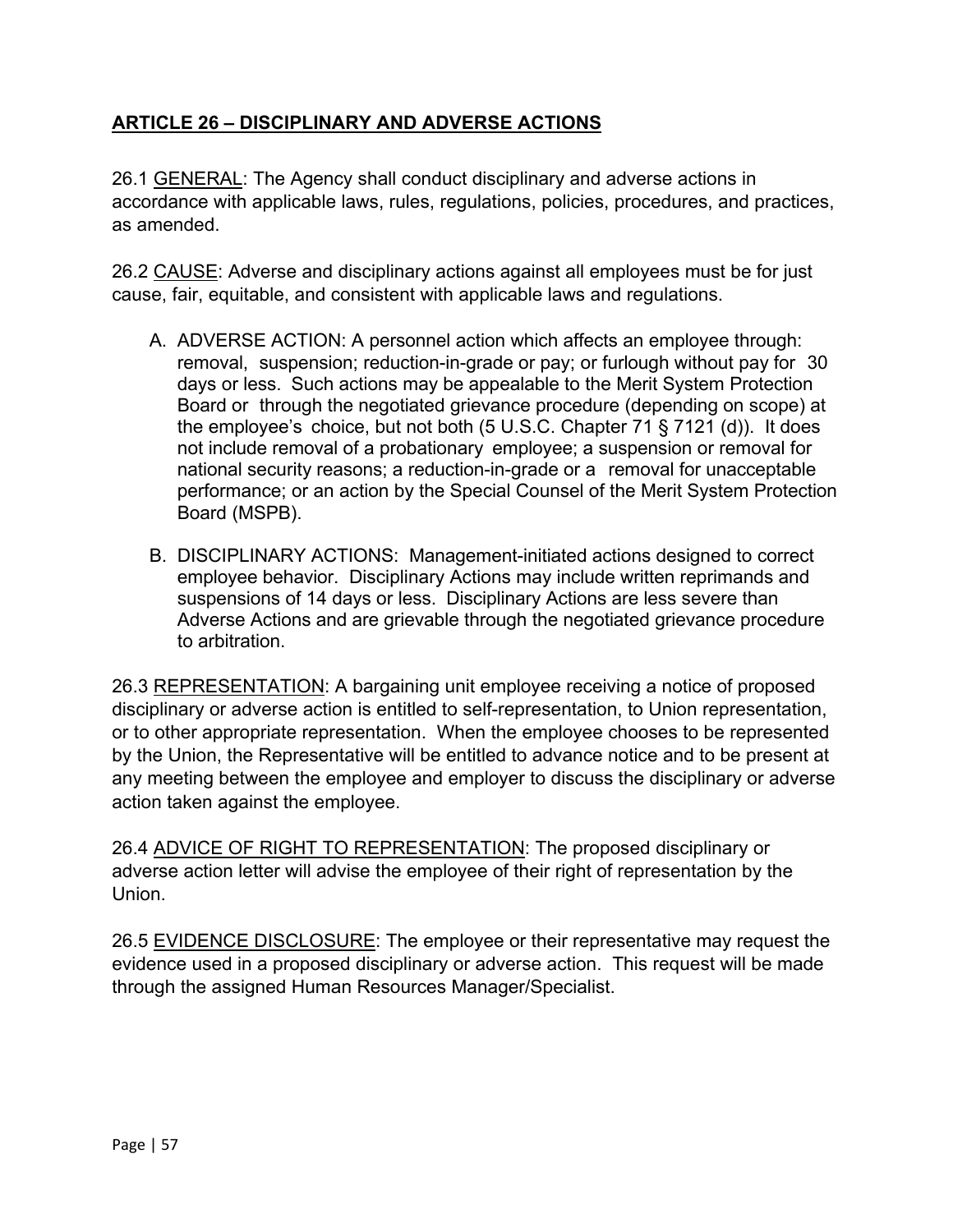### **ARTICLE 27 – REASSIGNMENTS**

27.1 GENERAL: The Agency shall reassign employees in accordance with applicable laws, rules, regulations, policies, procedures, and practices, as amended. The Agency will provide the Union notice of any employee reassignments.

- Agency will not pay relocation expenses that result from employee initiated A. Whenever any employee submits a written request for a voluntary reassignment, the Agency will consider the request in light of the needs of the Agency. The voluntary reassignments.
- B. Whenever a reassignment results from the Agency solicitation of volunteer(s) (i.e. statement of interest), the Agency will not pay relocation expenses.
- paid. C. Whenever the reassignment is a directed reassignment (is not voluntary and is within the commuting area (49 miles or less)) relocation expenses will not be
- regulation will be paid. D. Whenever the reassignment is a directed reassignment (is not voluntary and is outside the commuting area (50 miles or more)) relocation expenses required by
- E. With respect to the seating assignment(s) for the recently reassigned employee(s) they will be placed in the vacant cubicle(s) within their respective work area based on reverse seniority.
- Agency agrees to consider any requests received to move within the office. The F. With respect to the seating assignment(s) in the office(s) losing employees, the Agency shall base its approvals for requests to move on business needs and seniority.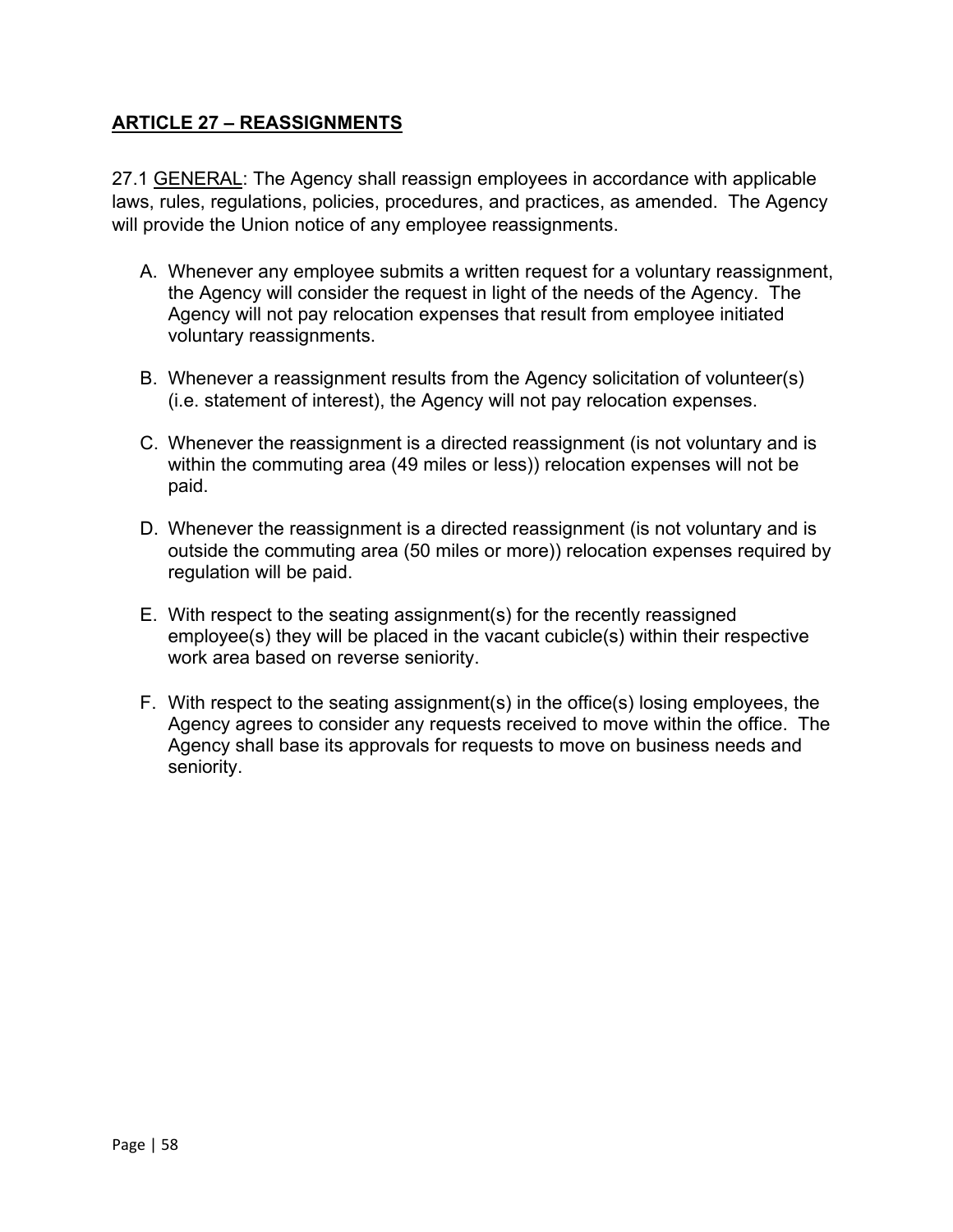# **ARTICLE 28 – CONTRACTING OUT BARGAINING UNIT WORK**

 notify the Union at least 60 days in advance or as soon as practicable. The notice will from the Union, the Agency will meet with the Union to discuss the information 28.1 NOTIFICATION TO THE UNION: When the Agency anticipates contracting out work presently being performed by bargaining unit employees and that doing so would result in a reduction-in-force or in the demotion of any bargaining unit employee, it will identify in general terms the employees who may be affected. Time frames hereby established may be extended by mutual consent. Following such notice, upon request contained in the notice.

 28.2 MANAGEMENT DECISIONS: Any Agency decision to possibly contract out work presently being performed by bargaining unit employees will be made in accordance with current rules, regulations, policies, and procedure as amended.

 will be given ten (10) days to comment regarding the Statement of Work. Time frames 28.3 STATEMENT OF WORK: The Agency will provide the Union with a copy of any Statement of Work which has been developed for the proposed contracting out, and which deals with work currently performed by bargaining unit employees. The Union hereby established may be extended by mutual consent.

but the Parties want to meet to expedite the process. 28.4 IMPACT AND IMPLEMENTATION: The Agency agrees that prior to implementing a decision to contract out, the Union will be given the opportunity to timely negotiate regarding the impact and procedures for implementing such decision. Management and Union officials will meet for no more than five (5) days to resolve any differences and reach agreement. Time frames hereby established may be extended by mutual consent

28.5 ACCESS TO REGULATIONS: The Agency agrees to provide the Union access to all regulations maintained on-site that are relevant to contracting out.

 in accordance with Article 24, "Reduction-in-Force and Transfer of Function" of this 28.6 ADVERSE EFFECTS ON BARGAINING UNIT EMPLOYEES: If bargaining unit employees are adversely affected (RIF or demotion) by the decision to contract out work presently being performed by bargaining unit employees, the Agency will proceed Agreement.

28.7 PLACEMENT ASSISTANCE: The Agency agrees to assist in locating suitable employment for bargaining unit employees who are displaced as a result of contracting out, including: giving consideration for vacant positions for which they are qualified within RD - Colorado in accordance with Agency policies and procedures; and submitting their names to the Career Transition Assistance Plan (CTAP) and the Interagency Career Transition Assistance Plan (ICTAP) programs, as applicable.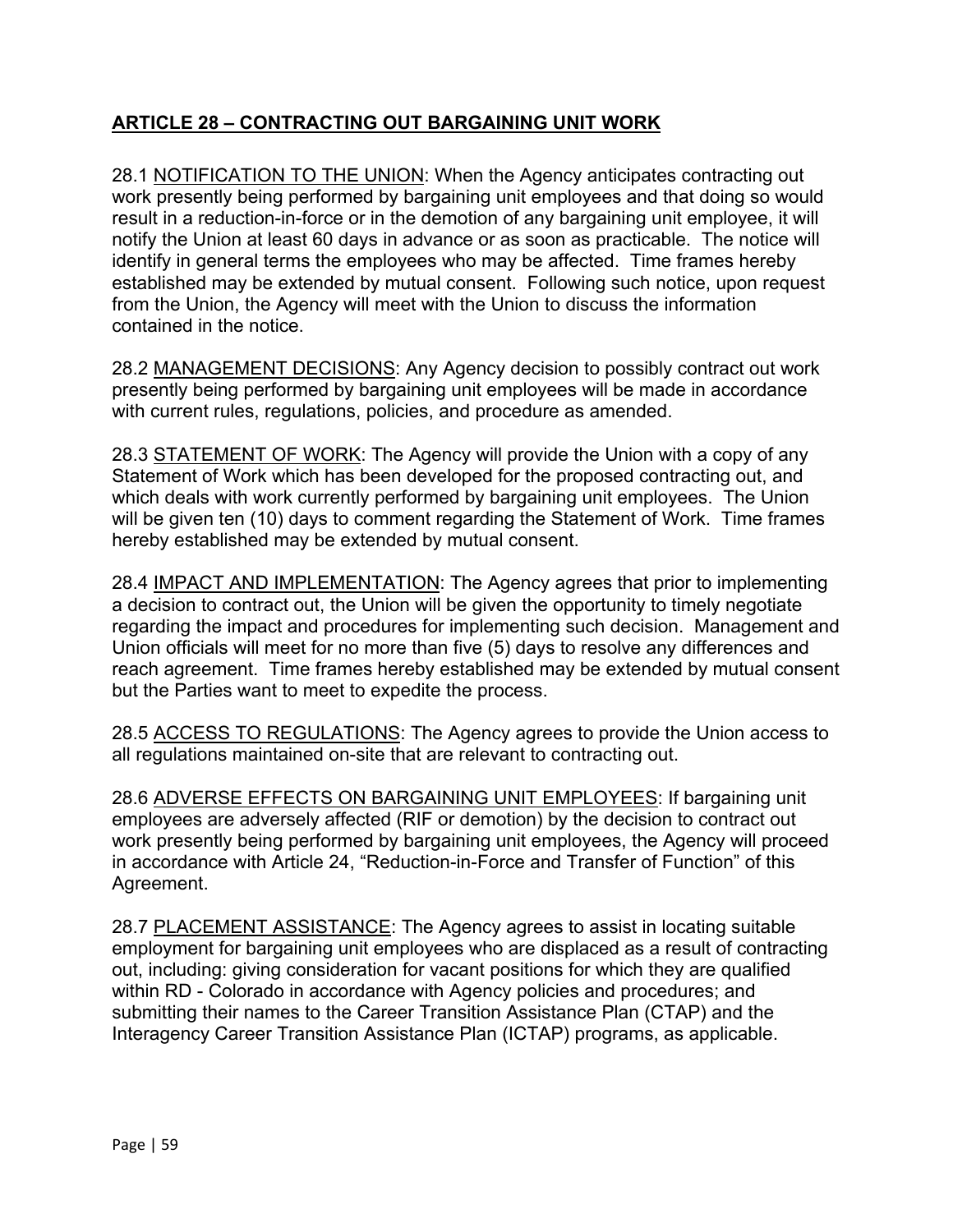# **ARTICLE 29 – EQUAL EMPLOYMENT OPPORTUNITY**

Instruction 2045-X, Equal Employment Opportunity, as amended, and this Agreement. 29.1 GENERAL: Equal Employment Opportunity (EEO) will be applied in accordance with federal regulations, laws, rules, policies, procedures, and practices, including RD

 complaint procedure. EEO complaints are excluded from the negotiated grievance procedure (see Article 7, "Grievance Procedure", of this Agreement). 29.2 COMPLAINTS: An employee must file an EEO complaint using the Agency EEO

29.3 DUTY STATUS: Union Representatives participating in discussions of informal EEO complaints under this article will be on official time as outlined in Article 9, "Union Representation and Official Time", of this Agreement.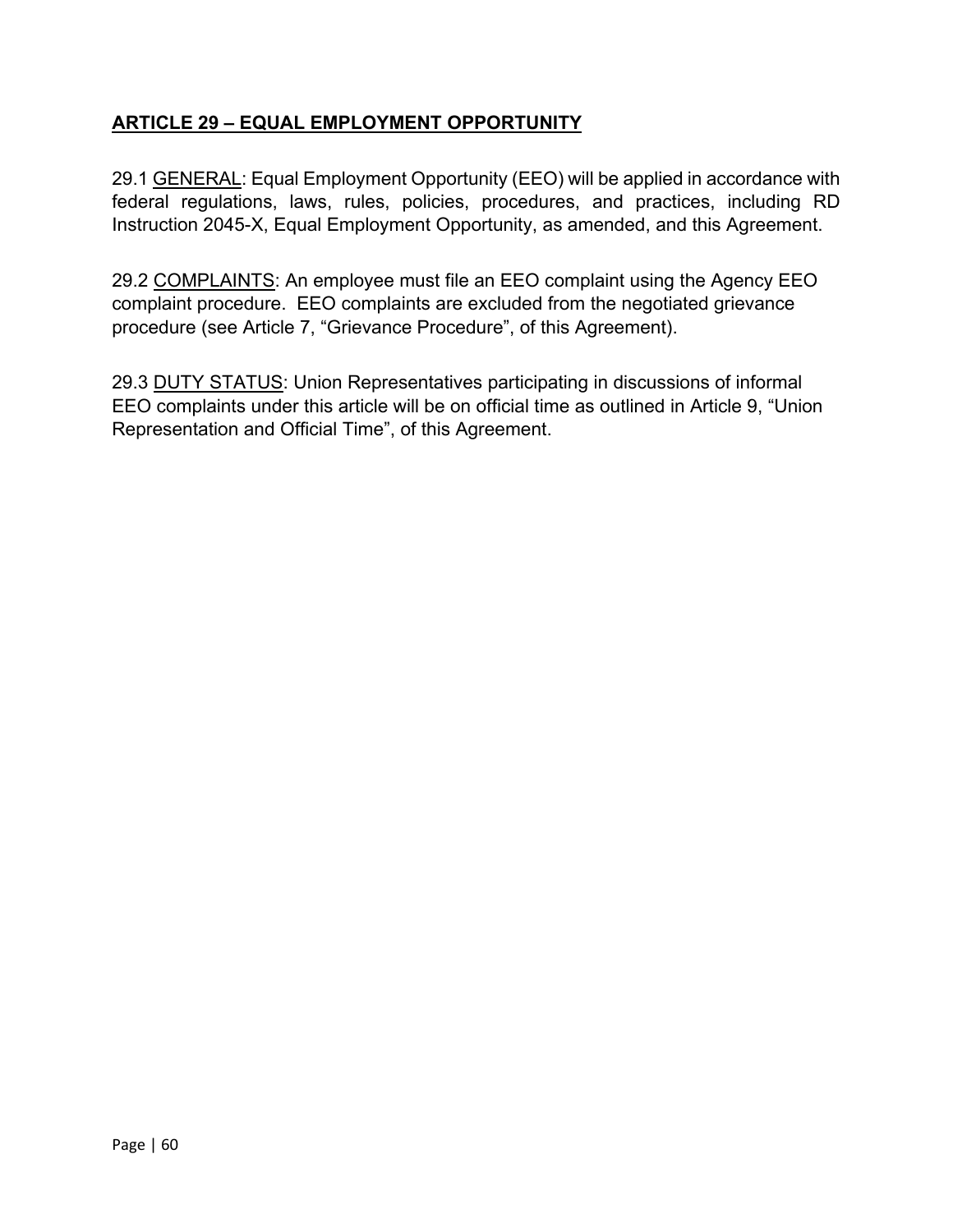# **ARTICLE 30 – HEALTH AND SAFETY**

30.1 GENERAL: The Agency shall promote health and safety in the workplace and for employees in accordance with applicable laws, rules, regulations, policies, procedures, and practices as amended.

 and safe conditions. The Agency has an obligation to provide safe working conditions. promptly take appropriate action to correct the unsafe condition. The Agency and the Union have a common interest in promoting safe working habits It is recognized that each employee has the primary responsibility for their own safety and as such, is further responsible for promptly bringing to the attention of their supervisor any unsafe working conditions. The Agency will investigate and if warranted,

30.2 FIRST AID: Where full health facilities are not available on the premise, the Agency agrees to provide first aid kits(s) and designate a position in each office to maintain the kit(s).

30.3 GOVERNMENT VEHICLES: An employee will not be required to operate a Government motor vehicle known to be unsafe as determined by the Agency.

The Agency will authorize the ordering of the following safety equipment for each GSA vehicle:

- 1. First aid kit and flashlight.
- 2. Chains or approved traction devices, and
- 3. De-icer and/or scraper.
- 4. Blankets and flares.

In addition, if individual employees, based upon their travel patterns, feel other devices or items are necessary they may request such items through normal supply channels.

30.4 INJURY REPORTING: All on-the-job injuries, whether or not such injuries at the time are considered to be disabling, will be reported immediately to the supervisor and Human Resources.

 to the attention of their supervisor any unsafe working condition. The Agency will 30.5 PERSONAL SAFETY: An employee may decline to perform his or her assigned task because of a reasonable belief that, under the circumstances, the task poses an imminent risk of bodily harm or a life-threatening situation coupled with a reasonable belief that there is insufficient time to obtain guidance. The employee will promptly bring investigate, and if warranted, promptly take action to correct the unsafe condition.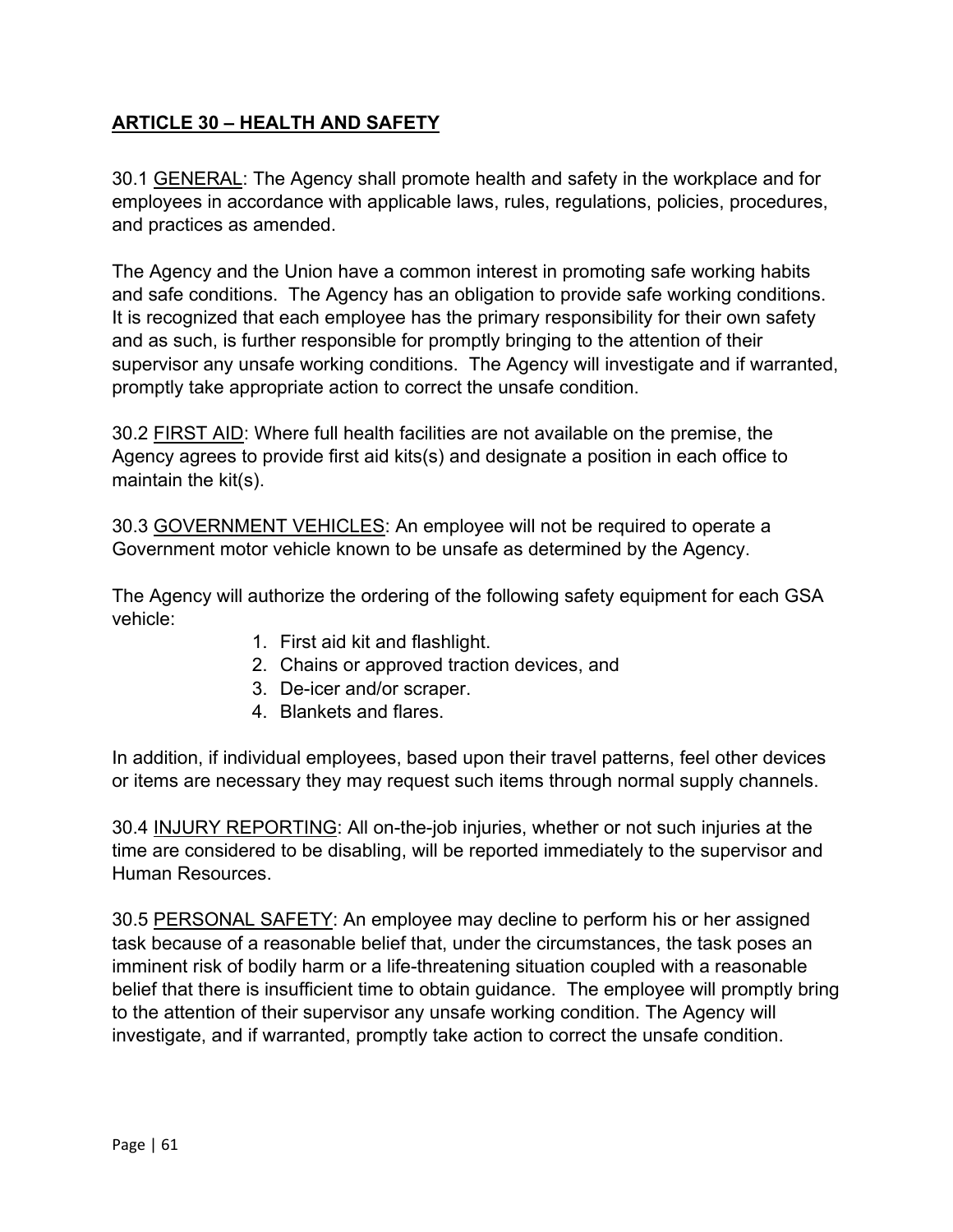it will not assign and employees may decline to work where there is imminent risk of Employees have the primary responsibility for their personal safety. The Agency agrees serious injury or a life-threatening situation.

30.6 WELLNESS: The Agency and the Union are committed to fostering both a physically and mentally healthy workplace by offering support and services to assist qualifying employees to enhance their overall well-being both at work and away from the office through preventative measures that encourage healthy lifestyles and supportive assistance in times of need. The Agency and the Union will encourage employees to participate in active life-style activities to maintain mental and physical well-being, enhance employee's ability to lead a satisfying and productive life both on and off the job, and reduce Agency costs by increasing productivity and reducing illness and injuries.

 Agency/Staff Office if participation is in the interest of the Federal government. Under 30.7 WORK AND LEAVE FLEXIBILITIES: Participation in wellness activities are voluntary and will be undertaken on the employee's own time. Leave may be granted for wellness activities and will be coordinated between the employee and the supervisor. Employees may be granted an excused absence for a reasonable period of time to participate in wellness activities sponsored by the Agency, or a USDA certain circumstances, an employee may be excused when the activity is sponsored by another Federal government Agency/Staff Office such as OPM, etc. These situations should be determined on a case-by-case basis and approved in advance.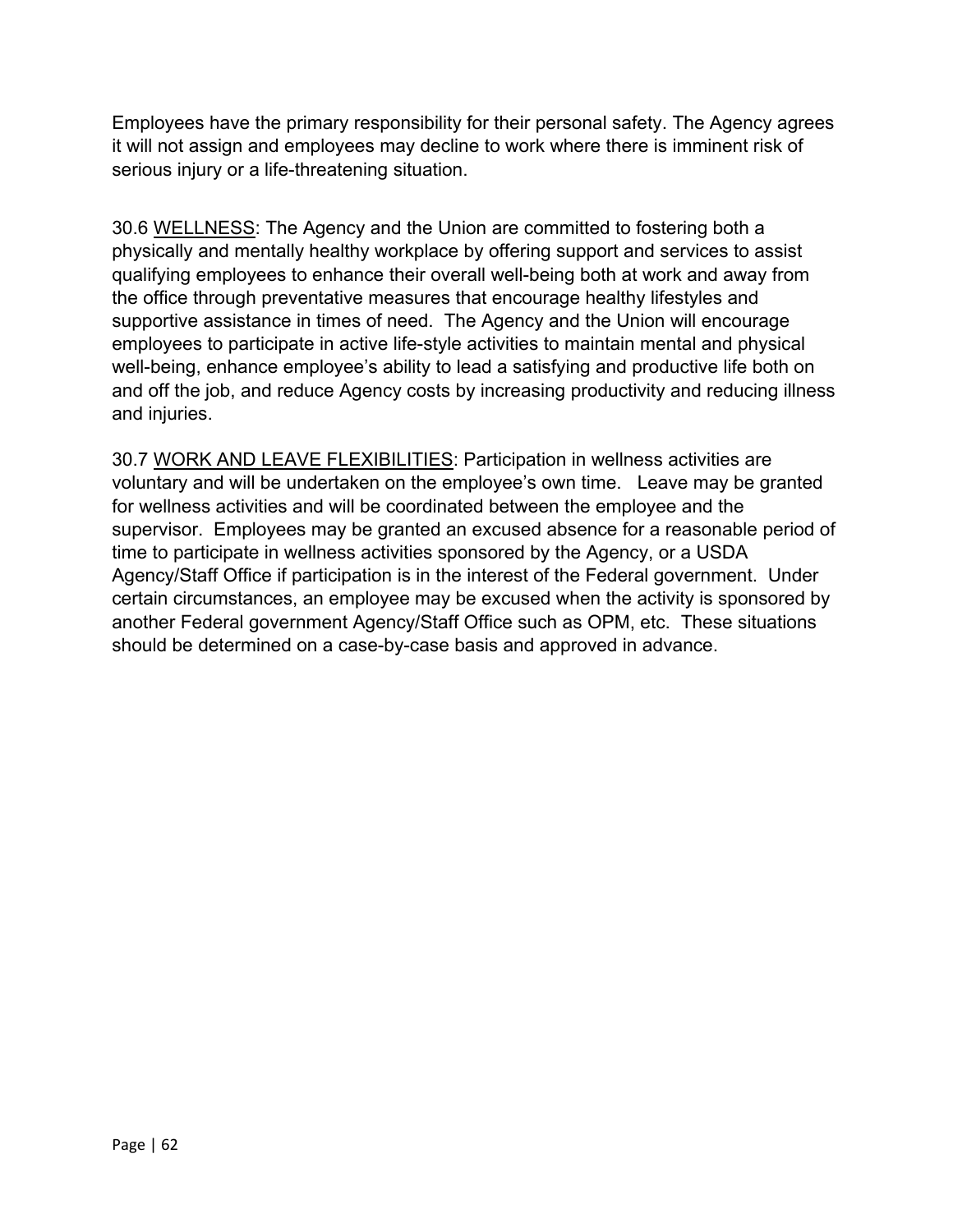# **ARTICLE 31- SMOKING POLICY**

Agreement. 31.1 GENERAL: The Agency shall administer a smoking policy in accordance with applicable laws, rules, regulations, policies, procedures, and practices including Departmental Regulation - DR 4400-006, "USDA Smoking Policy" as amended, and this

This Article covers cigarettes, e-cigarettes (vaping), smokeless tobacco, pipe, cigars, or any other type of smoking instrument. Smoking or ingesting marijuana in any form is against Federal Law.

#### 31.2 SMOKING BREAKS:

A. Employees may smoke before work, after work, while on their official breaks or during their scheduled lunch periods only. Refer to Article 15, ": Lunch and Break Periods" of this Agreement. The Agency may take disciplinary action against any employee smoking during working hours other than during their official breaks and scheduled lunch period.

B. An employee's break may not exceed fifteen (15) minutes in duration unless they request annual leave, compensatory time, credit hours, or leave without pay (LWOP) or request to extend their workday to cover a longer break period.

 smaller increments. C. An employee may not divide their fifteen (15) minute breaks into breaks of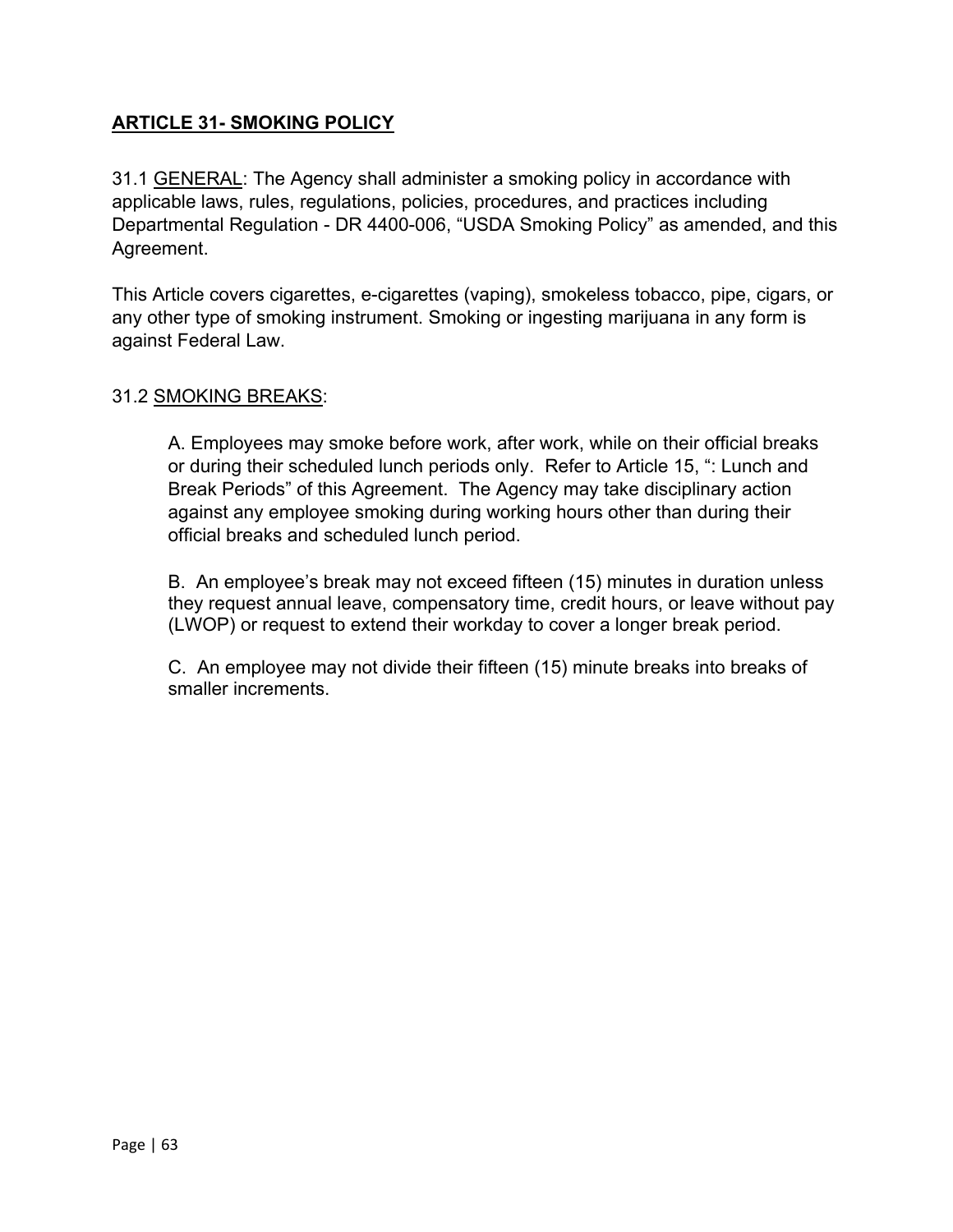#### **ARTICLE 32 – EMPLOYEE ATTIRE**

 tops, t-shirts with advertising, etc. are not appropriate dress. If you have any questions While on duty the office dress code policy should be business casual. You should and are responsible to dress properly for the occasion. Your office and work environment will influence your dress style. Always be neat and clean. Clothing should be free of rips, tears, or holes. We suggest you make an accurate statement in your appearance and transmit a positive, professional image always. Remember that your dress is a reflection of you and the Agency. Dress to match the occasion. Shorts, short skirts, crop about what might be appropriate or not appropriate to wear at your worksite, please talk with your supervisor.